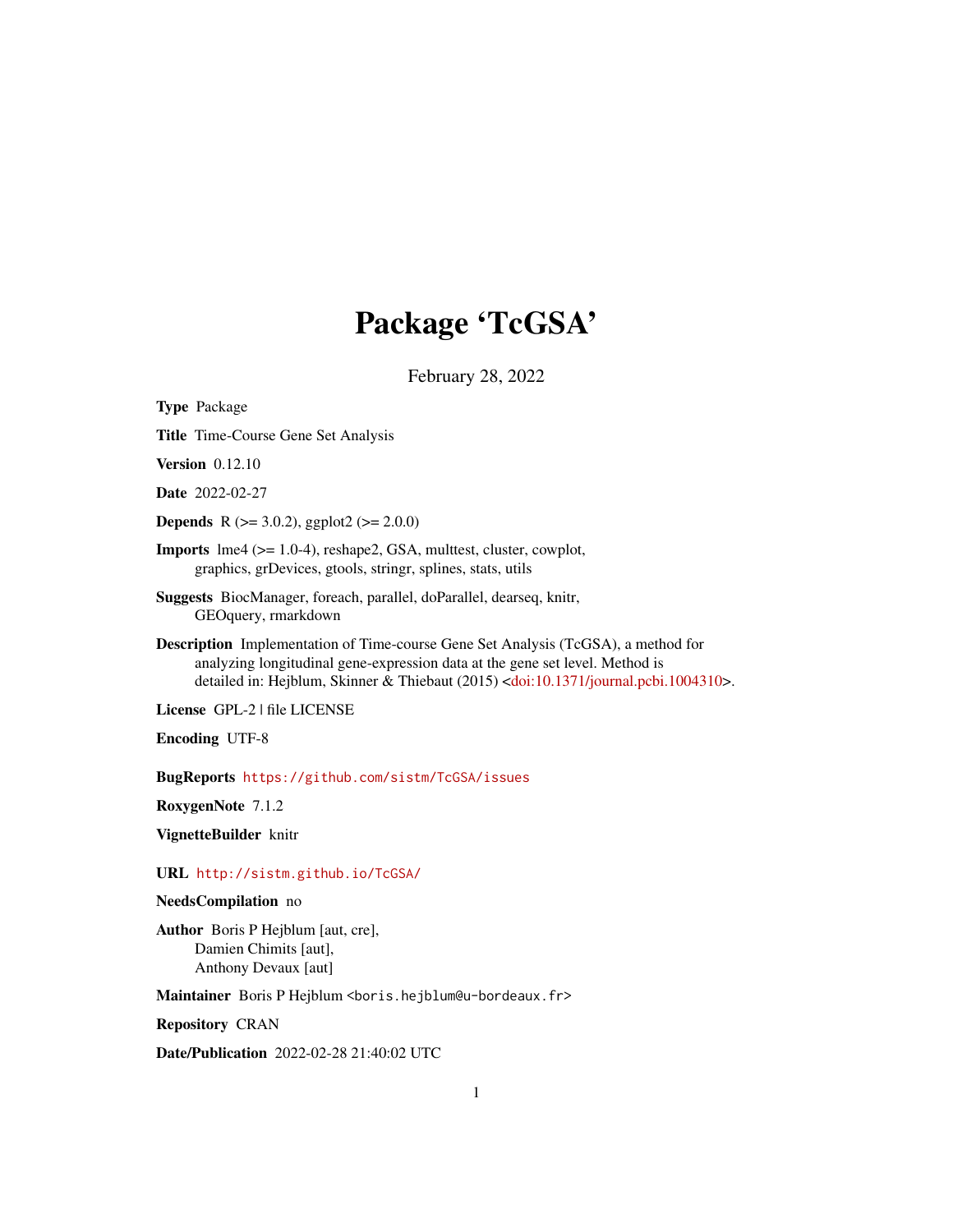## <span id="page-1-0"></span>R topics documented:

|       | data simu TcGSA $\ldots \ldots \ldots \ldots \ldots \ldots \ldots \ldots \ldots \ldots \ldots \ldots \ldots$ | $\overline{7}$ |
|-------|--------------------------------------------------------------------------------------------------------------|----------------|
|       |                                                                                                              |                |
|       |                                                                                                              |                |
|       |                                                                                                              |                |
|       |                                                                                                              |                |
|       |                                                                                                              |                |
|       |                                                                                                              |                |
|       |                                                                                                              |                |
|       |                                                                                                              |                |
|       |                                                                                                              |                |
|       |                                                                                                              |                |
|       |                                                                                                              |                |
|       |                                                                                                              |                |
|       |                                                                                                              |                |
| Index | 58                                                                                                           |                |

TcGSA-package *Time-course Gene Set Analysis*

### Description

This package implements TcGSA, an algorithm to analyze longitudinal gene-expression data at the gene set level.

#### Details

| Package: | TcGSA      |
|----------|------------|
| Type:    | Package    |
| Version: | 0.12.10    |
| Date:    | 2022-02-27 |
| License: | $GPI - 2$  |
|          |            |

The main function in this package is [TcGSA.LR](#page-49-1) which performs Time-course Gene Set Analysis, and provide nice representations of its results (see [plot.TcGSA](#page-9-1) and [plot1GS](#page-15-1)).

#### Author(s)

Boris P. Hejblum, Damien Chimits — Maintainer: Boris P. Hejblum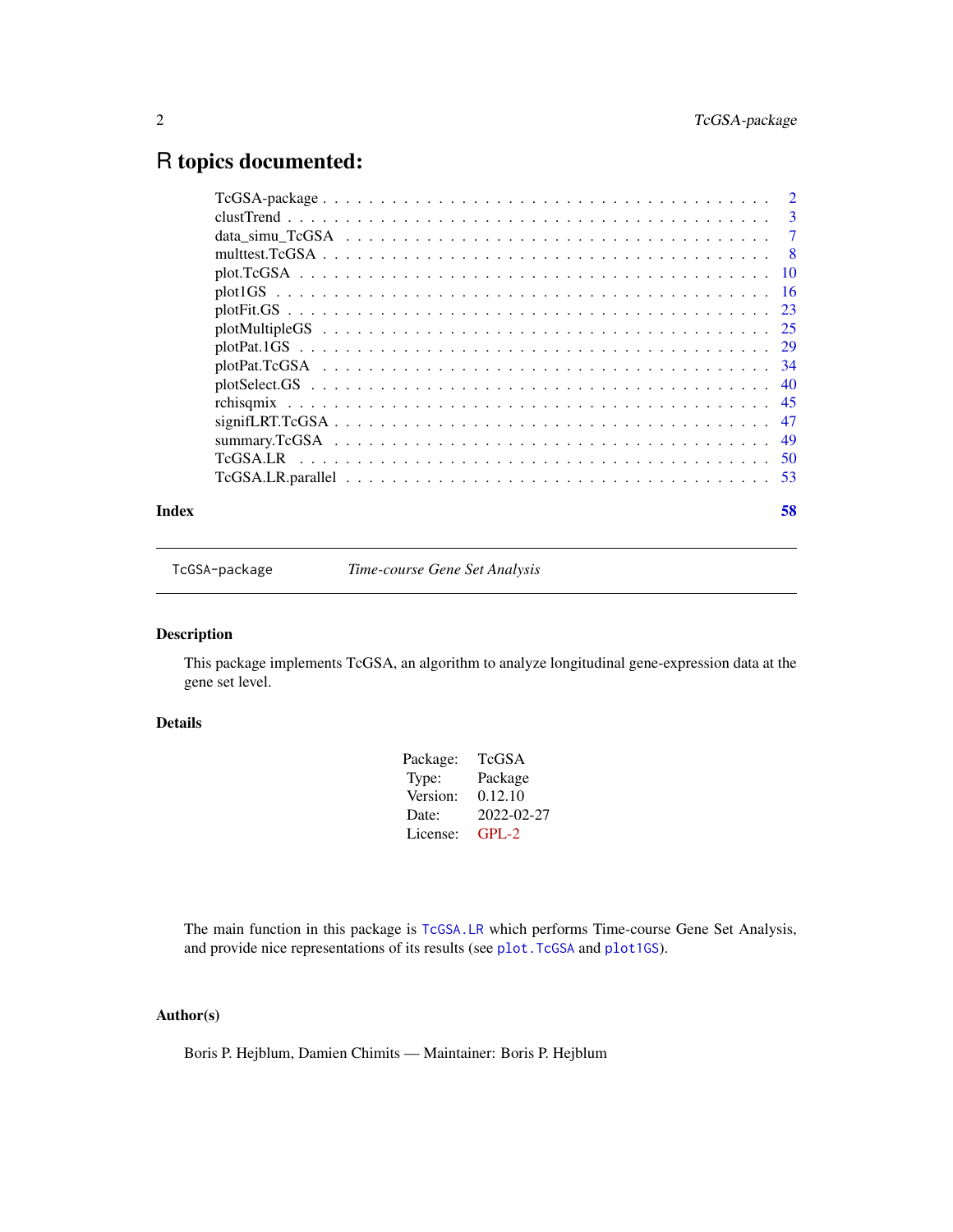#### <span id="page-2-0"></span>clustTrend 3

#### References

Hejblum BP, Skinner J, Thiebaut R, (2015) Time-Course Gene Set Analysis for Longitudinal Gene Expression Data. *PLOS Comput. Biol.* 11(6):e1004310. doi: 10.1371/journal.pcbi.1004310

#### See Also

[GSA](#page-0-0) [dgsa\\_seq](#page-0-0)

<span id="page-2-2"></span>clustTrend *Cluster the genes dynamics into different dominant trends.*

#### <span id="page-2-1"></span>Description

This function clusters the genes dynamics of one gene sets into different dominant trends. The optimal number of clusters is computed thanks to the gap statistics. See [clusGap](#page-0-0).

#### Usage

```
clustTrend(
  tcgs,
  expr,
  Subject_ID,
  TimePoint,
  threshold = 0.05,
  myproc = "BY".nbsimu_pval = 1e+06,
  baseline = NULL,
  only.signif = TRUE,
  group.var = NULL,Group_ID_paired = NULL,
  ref = NULL,group_of_interest = NULL,
  FUNcluster = NULL,
  clustering_metric = "euclidian",
  clustering_method = "ward",
  B = 100,
  max_trends = 4,
  aggreg.fun = "median",
  na.rm.aggreg = TRUE,
  trend.fun = "median",
  methodOptiClust = "firstSEmax",
  indiv = "genes",
  verbose = TRUE
)
## S3 method for class 'ClusteredTrends'
print(x, \ldots)
```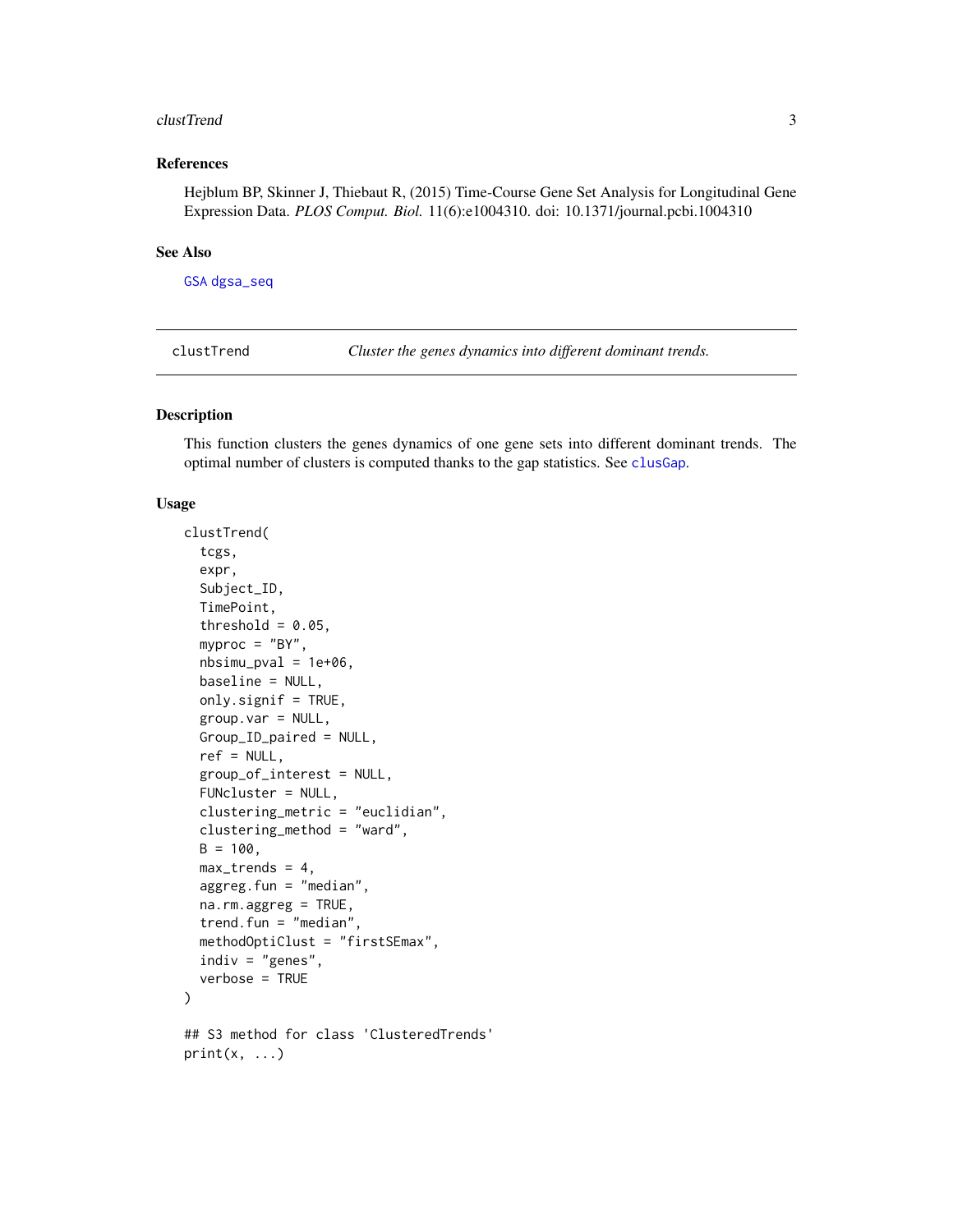#### <span id="page-3-0"></span>4 clustTrend and the clustTrend clustTrend and the clustTrend clustTrend clustTrend

```
## S3 method for class 'ClusteredTrends'
plot(x, \ldots)
```

| tcgs            | a tcgsa object for clustTrend, or a ClusteredTrends object for print. ClusteredTrends<br>and plot. ClusteredTrends.                                                                                                                                                                                                                                                                                                                                                                                                                                                                                                                                                                                      |  |
|-----------------|----------------------------------------------------------------------------------------------------------------------------------------------------------------------------------------------------------------------------------------------------------------------------------------------------------------------------------------------------------------------------------------------------------------------------------------------------------------------------------------------------------------------------------------------------------------------------------------------------------------------------------------------------------------------------------------------------------|--|
| expr            | either a matrix or dataframe of gene expression upon which dynamics are to be<br>calculated, or a list of gene sets estimation of gene expression. In the case of a<br>matrix or data frame, its dimension are $n \times p$ , with the p sample in column and the<br>$n$ genes in row. In the case of a list, its length should correspond to the number<br>of gene sets under scrutiny and each element should be an 3 dimension array of<br>estimated gene expression, such as for the list returned in the 'Estimations'<br>element of TcGSA. LR. See details.                                                                                                                                        |  |
| Subject_ID      | a factor of length $p$ that is in the same order as the columns of expr (when it is<br>a dataframe) and that contains the patient identifier of each sample.                                                                                                                                                                                                                                                                                                                                                                                                                                                                                                                                             |  |
| TimePoint       | a numeric vector or a factor of length $p$ that is in the same order as Subject_ID<br>and the columns of expr (when it is a dataframe), and that contains the time<br>points at which gene expression was measured.                                                                                                                                                                                                                                                                                                                                                                                                                                                                                      |  |
| threshold       | the threshold at which the FDR or the FWER should be controlled.                                                                                                                                                                                                                                                                                                                                                                                                                                                                                                                                                                                                                                         |  |
| myproc          | a vector of character strings containing the names of the multiple testing pro-<br>cedures for which adjusted p-values are to be computed. This vector should<br>include any of the following: "Bonferroni", "Holm", "Hochberg", "SidakSS",<br>"SidakSD", "BH", "BY", "ABH", "TSBH". See mt.rawp2adjp for details. Default<br>is "BY", the Benjamini & Yekutieli (2001) step-up FDR-controlling procedure<br>(general dependency structures). In order to control the FWER(in case of an<br>analysis that is more a hypothesis confirmation than an exploration of the expres-<br>sion data), we recommend to use "Holm", the Holm (1979) step-down adjusted<br>p-values for strong control of the FWER. |  |
| nbsimu_pval     | the number of observations under the null distribution to be generated in order<br>to compute the p-values. Default is 1e+06.                                                                                                                                                                                                                                                                                                                                                                                                                                                                                                                                                                            |  |
| baseline        | a character string which is the value of TimePoint that can be used as a baseline.<br>Default is NULL, in which case no time point is used as a baseline value for gene<br>expression. Has to be NULL when comparing several treatment groups.                                                                                                                                                                                                                                                                                                                                                                                                                                                           |  |
| only.signif     | logical flag for analyzing the trends in only the significant gene sets. If FALSE,<br>all the gene sets from the gmt object contained in x are clustered. Default is<br>TRUE.                                                                                                                                                                                                                                                                                                                                                                                                                                                                                                                            |  |
| group.var       | in the case of several treatment groups, this is a factor of length $p$ that is in the<br>same order as Timepoint, Subject_ID and the columns of expr. It indicates to<br>which treatment group each sample belongs to. Default is NULL, which means<br>that there is only one treatment group.                                                                                                                                                                                                                                                                                                                                                                                                          |  |
| Group_ID_paired |                                                                                                                                                                                                                                                                                                                                                                                                                                                                                                                                                                                                                                                                                                          |  |
|                 | a character vector of length $p$ that is in the same order as $T$ imepoint, Subject_ID,<br>group. var and the columns of expr. This argument must not be NULL in the<br>case of a paired analysis, and must be NULL otherwise. Default is NULL.                                                                                                                                                                                                                                                                                                                                                                                                                                                          |  |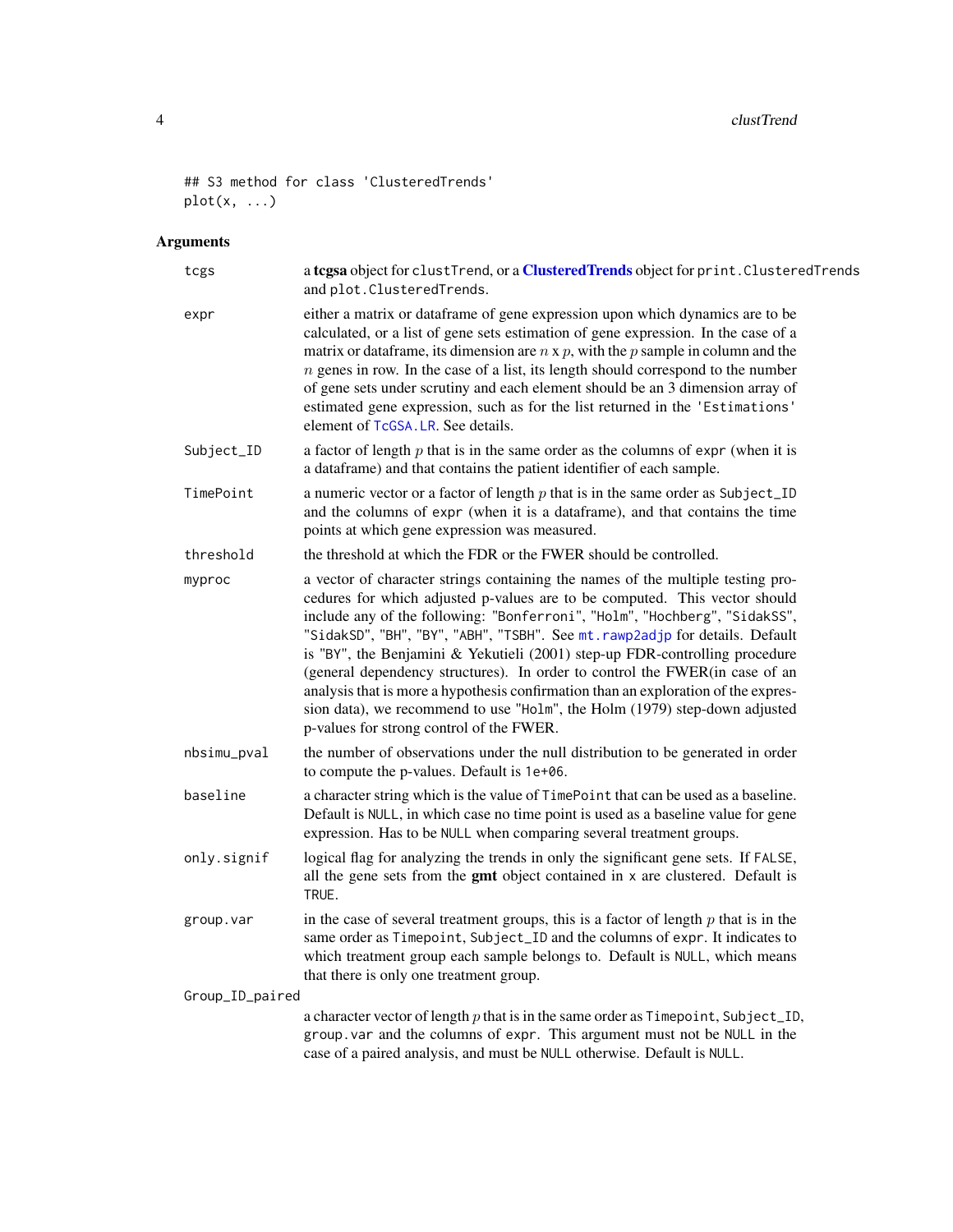<span id="page-4-0"></span>ref the group which is used as reference in the case of several treatment groups. Default is NULL, which means that reference is the first group in alphabetical order of the labels of group.var.

group\_of\_interest

the group of interest, for which dynamics are to be computed in the case of several treatment groups. Default is NULL, which means that group of interest is the second group in alphabetical order of the labels of group.var.

FUNcluster the clustering function used to agglomerate genes in trends. Default is NULL, in which a hierarchical clustering is performed via the function [agnes](#page-0-0), using the metric clustering\_metric and the method clustering\_method. See [clusGap](#page-0-0)

clustering\_metric

character string specifying the metric to be used for calculating dissimilarities between observations in the hierarchical clustering when FUNcluster is NULL. The currently available options are "euclidean" and "manhattan". Default is "euclidean". See [agnes](#page-0-0). Also, a "sts" option is available in TcGSA. It implements the 'Short Time Series' distance [Moller-Levet et al., Fuzzy Clustering of short time series and unevenly distributed sampling points, *Advances in Intelligent Data Analysis V*:330-340 Springer, 2003] designed specifically for clustering time series.

clustering\_method

|                 | character string defining the agglomerative method to be used in the hierarchi-<br>cal clustering when FUNcluster is NULL. The six methods implemented are<br>"average" ([unweighted pair-]group average method, UPGMA), "single" (sin-<br>gle linkage), "complete" (complete linkage), "ward" (Ward's method), "weighted"<br>(weighted average linkage). Default is "ward". See agnes. |
|-----------------|-----------------------------------------------------------------------------------------------------------------------------------------------------------------------------------------------------------------------------------------------------------------------------------------------------------------------------------------------------------------------------------------|
| B               | integer specifying the number of Monte Carlo ("bootstrap") samples used to<br>compute the gap statistics. Default is 500. See clusGap.                                                                                                                                                                                                                                                  |
| max_trends      | integer specifying the maximum number of different clusters to be tested. De-<br>fault is 4.                                                                                                                                                                                                                                                                                            |
| aggreg.fun      | a character string such as "mean", "median" or the name of any other defined<br>statistics function that returns a single numeric value. It specifies the function<br>used to aggregate the observations before the clustering. Default is to median.<br>Default is "median".                                                                                                           |
| na.rm.aggreg    | a logical flag indicating whether NA should be remove to prevent propagation<br>through aggreg. fun. Can be useful to set to TRUE with unbalanced design as<br>those will generate structural NAs in \$Estimations. Default is TRUE.                                                                                                                                                    |
| trend.fun       | a character string such as "mean", "median" or the name of any other function<br>that returns a single numeric value. It specifies the function used to calculate the<br>trends of the identified clustered. Default is to median.                                                                                                                                                      |
| methodOptiClust |                                                                                                                                                                                                                                                                                                                                                                                         |
|                 | character string indicating how the "optimal" number of clusters is computed<br>from the gap statistics and their standard deviations. Possible values are "globalmax",                                                                                                                                                                                                                 |

"firstmax", "Tibs2001SEmax", "firstSEmax" and "globalSEmax". Default is "firstSEmax". See 'method' in [clusGap](#page-0-0), Details and *Tibshirani et al., 2001* in References.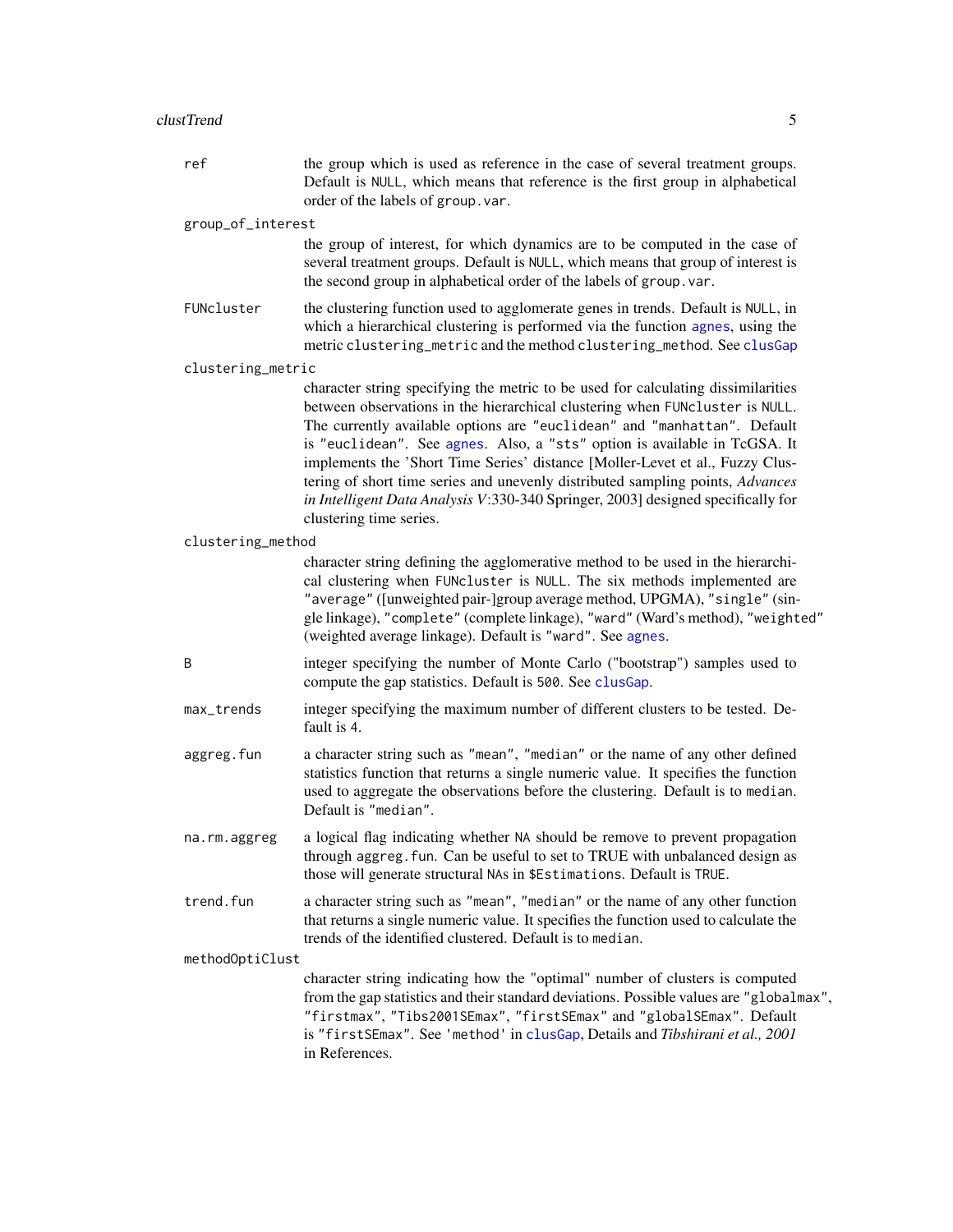<span id="page-5-0"></span>

| indiv        | a character string indicating by which unit observations are aggregated (through<br>aggreg. fun) before the clustering. Possible values are "genes" or "patients".<br>Default is "genes". |
|--------------|-------------------------------------------------------------------------------------------------------------------------------------------------------------------------------------------|
| verbose      | logical flag enabling verbose messages to track the computing status of the func-<br>tion. Default is TRUE.                                                                               |
| $\mathsf{x}$ | an object of class 'ClusteredTrends'.                                                                                                                                                     |
| $\ddotsc$    | further arguments passed to or from other methods.                                                                                                                                        |
|              |                                                                                                                                                                                           |

#### Details

If expr is a matrix or a dataframe, then the genes dynamics are clustered on the "original" data. On the other hand, if expr is a list returned in the 'Estimations' element of [TcGSA.LR](#page-49-1), then the dynamics are computed on the estimations made by the [TcGSA.LR](#page-49-1) function.

This function uses the Gap statistics to determine the optimal number of clusters in the plotted gene set. See [clusGap](#page-0-0).

#### Value

An object of class **[ClusteredTrends](#page-2-1)** which is a list with the 4 following components:

- NbClust a vector that contains the optimal number of clusters for each analyzed gene sets.
- ClustsMeds a list of the same length as NsClust (the number of analyzed gene sets). Each element of the list is a data frame, in which there is as many column as the optimal number of clusters for the corresponding gene sets for each cluster. Each column of the data frame contains the median trend values for the corresponding cluster.
- GenesPartition a list of the same length as NsClust (the number of analyzed gene sets). Each element of the list is a vector which gives the partition of the genes inside the corresponding gene set.
- MaxNbClust an integer storing the maximum number of different clusters tested, as given by the argument 'max\_trends'.

#### Author(s)

Boris P. Hejblum

#### References

Tibshirani, R., Walther, G. and Hastie, T., 2001, Estimating the number of data clusters via the Gap statistic, *Journal of the Royal Statistical Society, Series B (Statistical Methodology)*, 63, 2: 41–423.

#### See Also

[plot1GS](#page-15-1), [TcGSA.LR](#page-49-1), [clusGap](#page-0-0)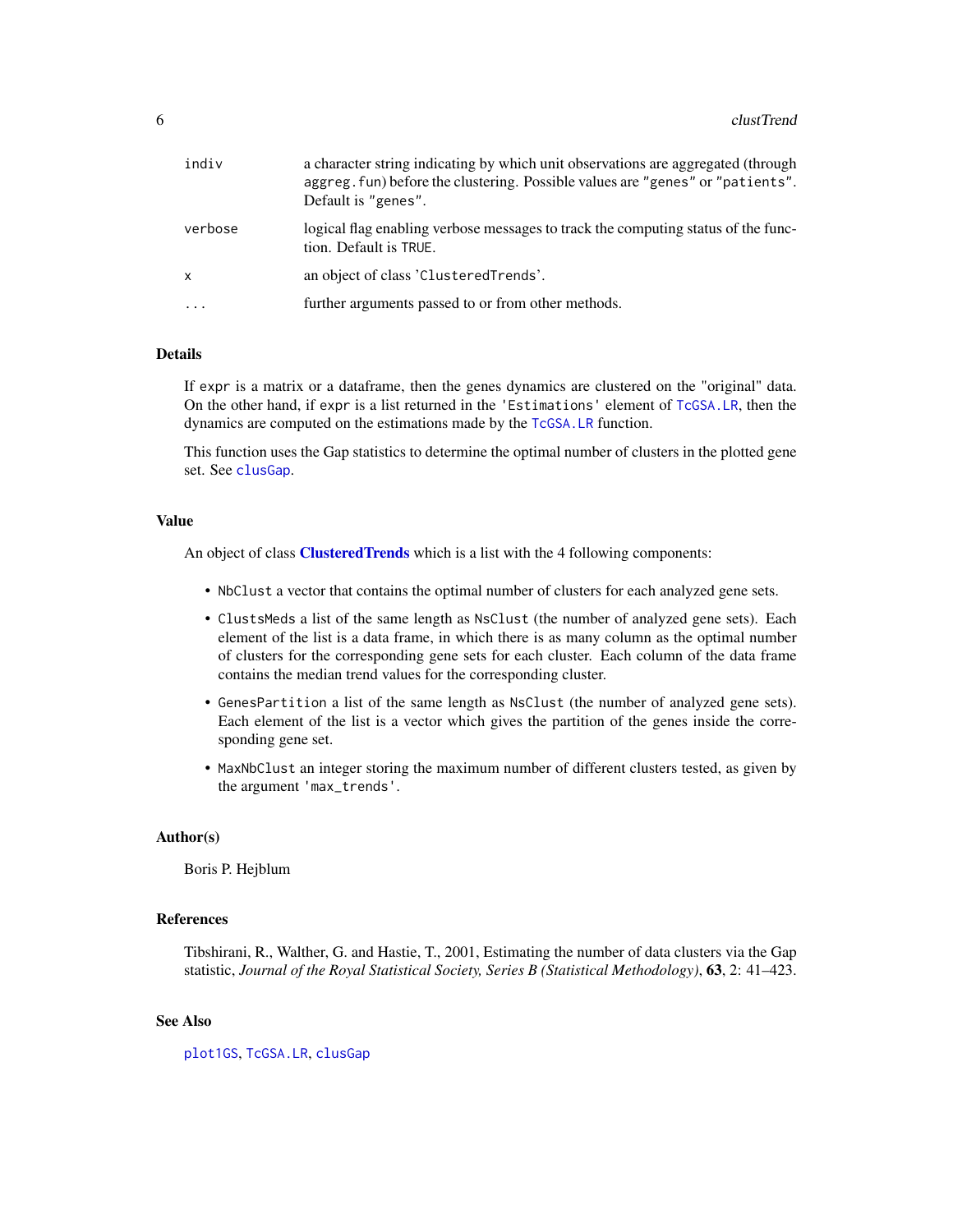#### <span id="page-6-0"></span>data\_simu\_TcGSA 7

#### Examples

```
if(interactive()){
data(data_simu_TcGSA)
tcgsa_sim_1grp <- TcGSA.LR(expr=expr_1grp, gmt=gmt_sim, design=design,
                           subject_name="Patient_ID", time_name="TimePoint",
                           time_func="linear", crossedRandom=FALSE)
CT <- clustTrend(tcgsa_sim_1grp,
    expr=expr_1grp, Subject_ID=design$Subject_ID, TimePoint=design$TimePoint)
CT.
plot(CT)
CT$NbClust
CT$NbClust["Gene set 5"]
CT$ClustMeds[["Gene set 4"]]
CT$ClustMeds[["Gene set 5"]]
}
```
data\_simu\_TcGSA *Simulated Data for TcGSA*

#### **Description**

Simulated data for 5 gene sets of 50 genes each. Gene expression is simulated at 5 time points for 10 patients.

#### Usage

```
data(data_simu_TcGSA)
```
#### Details

In expr\_1grp all patients belong to the same unique treatment group. The first 2 gene sets are simulated under the null hypothesis. The gene sets 3 and 4 are simulated under the alternative hypothesis that there is a significant homogeneous time trend within the gene set. The gene set 5 is simulated under the alternative hypothesis that there are significant heterogeneous time trends within the gene set.

In expr\_2grp all patients belong to 2 treatment groups. The 5 first patients belong to the treatment group 'T', The 5 other patients belong to the treatment group 'C'. The first 2 gene sets are simulated under the null hypothesis that there is no difference in the time trend between the 2 treatment groups. The gene sets 3 and 4 are simulated under the alternative hypothesis that there are significantly different homogeneous time trends within the gene set between the 2 treatment groups. The gene set 5 is simulated under the alternative hypothesis that there are significantly different heterogeneous time trends between the 2 treatment groups within the gene set.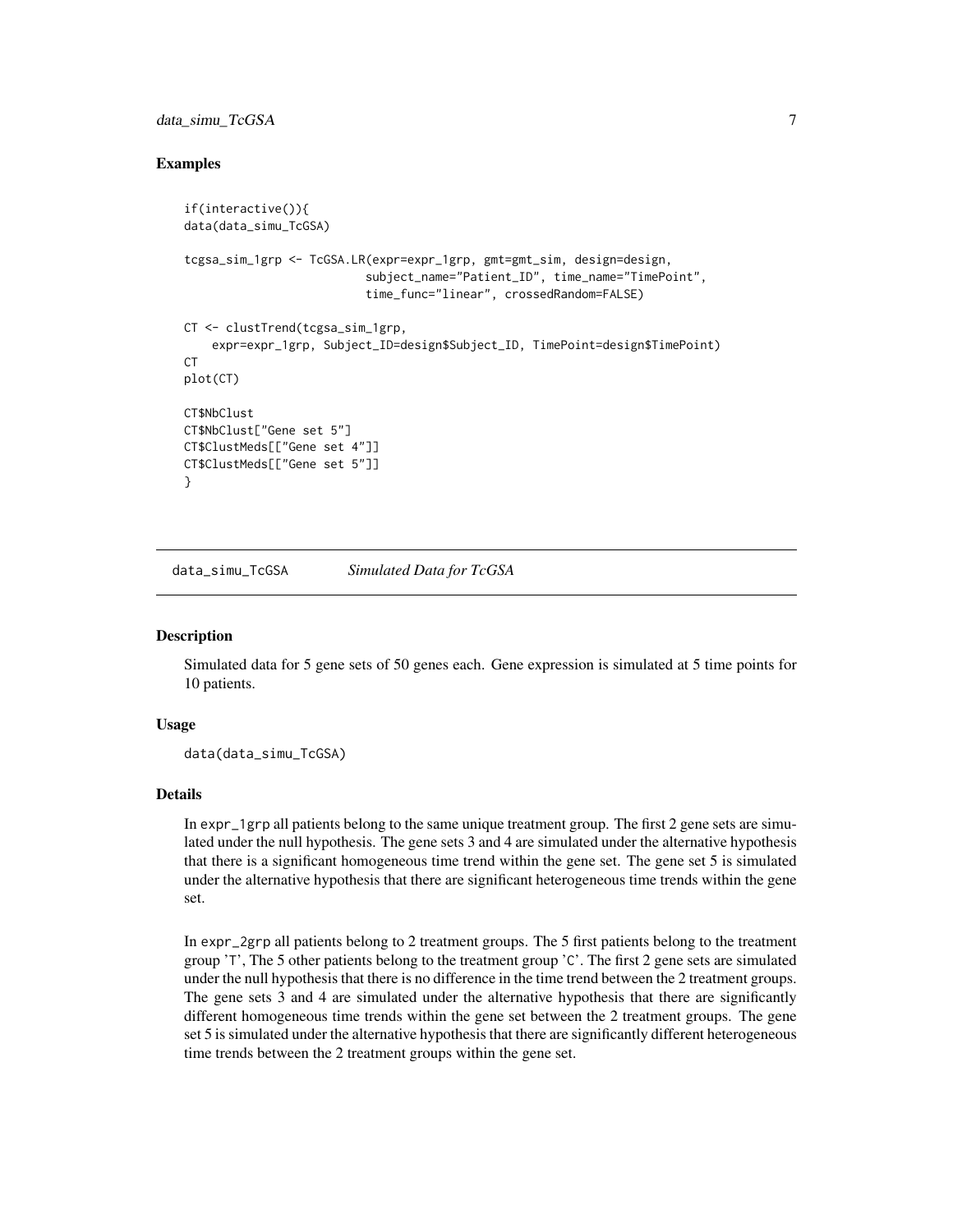<span id="page-7-0"></span>

| expr_1grp    | See Details.                                                                                                                                   |  |
|--------------|------------------------------------------------------------------------------------------------------------------------------------------------|--|
| $expr_2$ grp | See Details.                                                                                                                                   |  |
| design       | a data frame with 5 variables:                                                                                                                 |  |
|              | • Patient_ID: a factor that contains the patient ID.                                                                                           |  |
|              | • TimePoint: a numeric vector or a factor that contains the time points at<br>which gene expression was measured.                              |  |
|              | • sample_name: a character vector with the names of the sample (correspond-<br>ing to the names of the columns of expr_1grp and of expr_2grp). |  |
|              | • group var: a factor that indicates to which of the 2 treatment groups each<br>sample belongs to.                                             |  |
|              | • Group_paired_ID a random paired identifier for paired couples (one in<br>each of the 2 treatment groups) of patients.                        |  |
| gmt_sim      | a gmt object containing the gene sets definition. See GSA. read. gmt and GMT<br>definition on www.broadinstitute.org.                          |  |

### Author(s)

Boris P. Hejblum

#### Source

This is simulated data.

### See Also

[TcGSA.LR](#page-49-1)

### Examples

```
data(data_simu_TcGSA)
summary(expr_1grp)
summary(design)
gmt_sim
```
<span id="page-7-1"></span>

| multtest.TcGSA | Computing the P-value of the Likelihood Ratios Applying a Multiple |
|----------------|--------------------------------------------------------------------|
|                | <b>Testing Correction</b>                                          |

### Description

This function computes the p-value of the likelihood ratios and apply a multiple testing correction.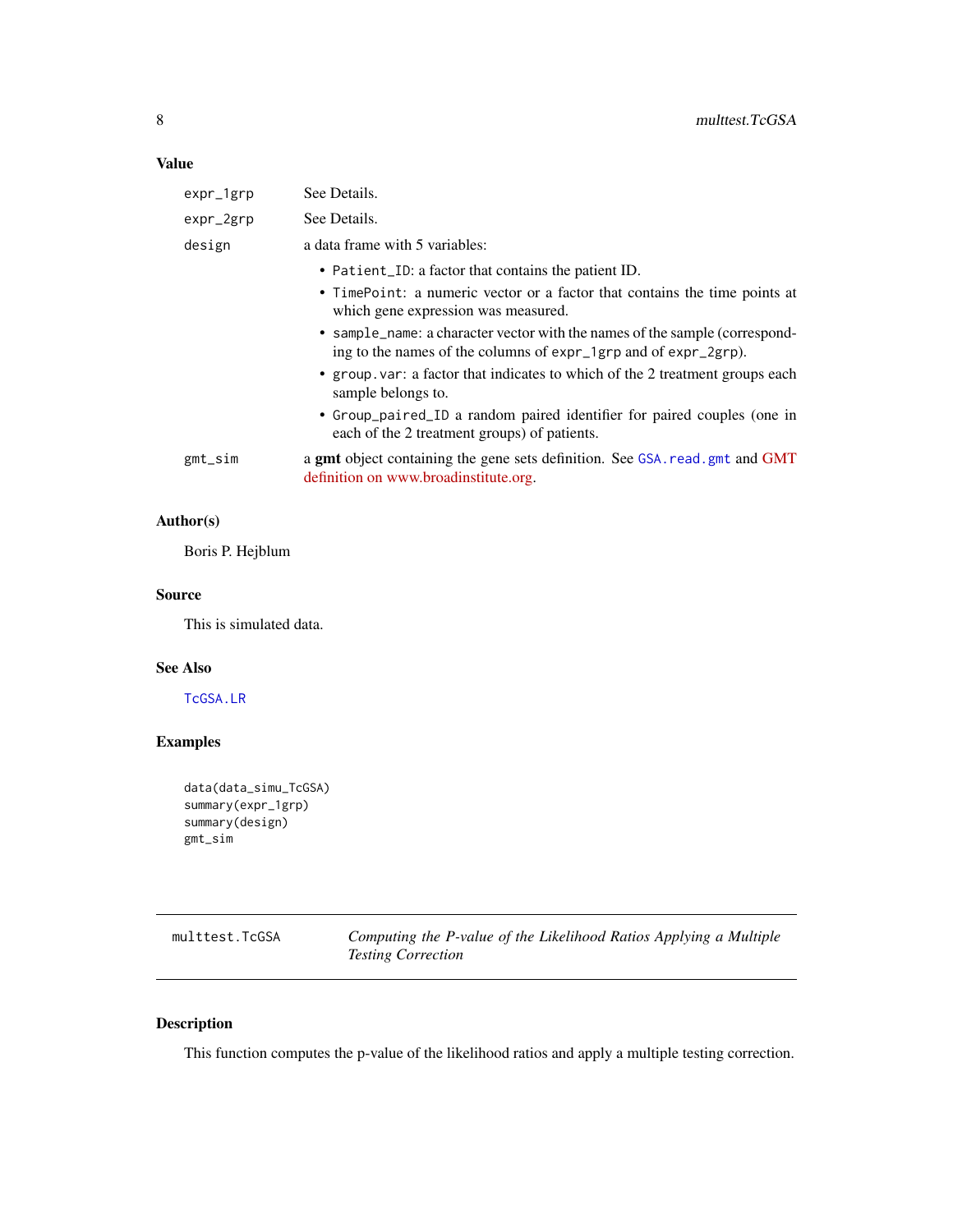#### <span id="page-8-0"></span>multtest.TcGSA 9

#### Usage

```
multtest.TcGSA(
  tcgsa,
  threshold = 0.05,
  myproc = "BY",
  exact = TRUE,nbsimu_pval = 1e+06)
```
#### Arguments

| tcgsa       | a TcGSA object.                                                                                                                                                                                                                                                                                                                                                                                                                                                                                                                                                                                                                                                                                                                                                                |
|-------------|--------------------------------------------------------------------------------------------------------------------------------------------------------------------------------------------------------------------------------------------------------------------------------------------------------------------------------------------------------------------------------------------------------------------------------------------------------------------------------------------------------------------------------------------------------------------------------------------------------------------------------------------------------------------------------------------------------------------------------------------------------------------------------|
| threshold   | the threshold at which the FDR or the FWER should be controlled.                                                                                                                                                                                                                                                                                                                                                                                                                                                                                                                                                                                                                                                                                                               |
| myproc      | a vector of character strings containing the names of the multiple testing pro-<br>cedures for which adjusted p-values are to be computed. This vector should<br>include any of the following: "Bonferroni", "Holm", "Hochberg", "SidakSS",<br>"SidakSD", "BH", "BY", "ABH", "TSBH" or "none". "none" indicates no adjust-<br>ment for multiple testing. See mt. rawp2adjp for details. Default is "BY", the<br>Benjamini & Yekutieli (2001) step-up FDR-controlling procedure (general de-<br>pendency structures). In order to control the FWER (in case of an analysis that<br>is more a hypothesis confirmation than an exploration of the expression data),<br>we recommend to use "Holm", the Holm (1979) step-down adjusted p-values for<br>strong control of the FWER. |
| exact       | logical flag indicating whether the raw p-values should be computed from the<br>exact asymptotic mixture of chi-square, or simulated (longer and not better).<br>Default is TRUE and should be preferred.                                                                                                                                                                                                                                                                                                                                                                                                                                                                                                                                                                      |
| nbsimu_pval | the number of observations under the null distribution to be generated in order<br>to compute the p-values. Default is 1e+06.                                                                                                                                                                                                                                                                                                                                                                                                                                                                                                                                                                                                                                                  |

#### Value

multtest.TcGSA returns an dataframe with 5 variables. The rows correspond to the gene sets under scrutiny. The 1st column is the likelihood ratios LR, the 2nd column is the convergence status of the model under the null hypothesis CVG\_H0, the 3rd column is the convergence status of the model under the alternative hypothesis CVG\_H1, the 4th column is the raw p-value of the mixed likelihood ratio test raw\_pval, the 5th column is the adjusted p-value of the mixed likelihood ratio test adj\_pval.

#### Author(s)

Boris P. Hejblum

#### See Also

[TcGSA.LR](#page-49-1), [mt.rawp2adjp](#page-0-0), [signifLRT.TcGSA](#page-46-1)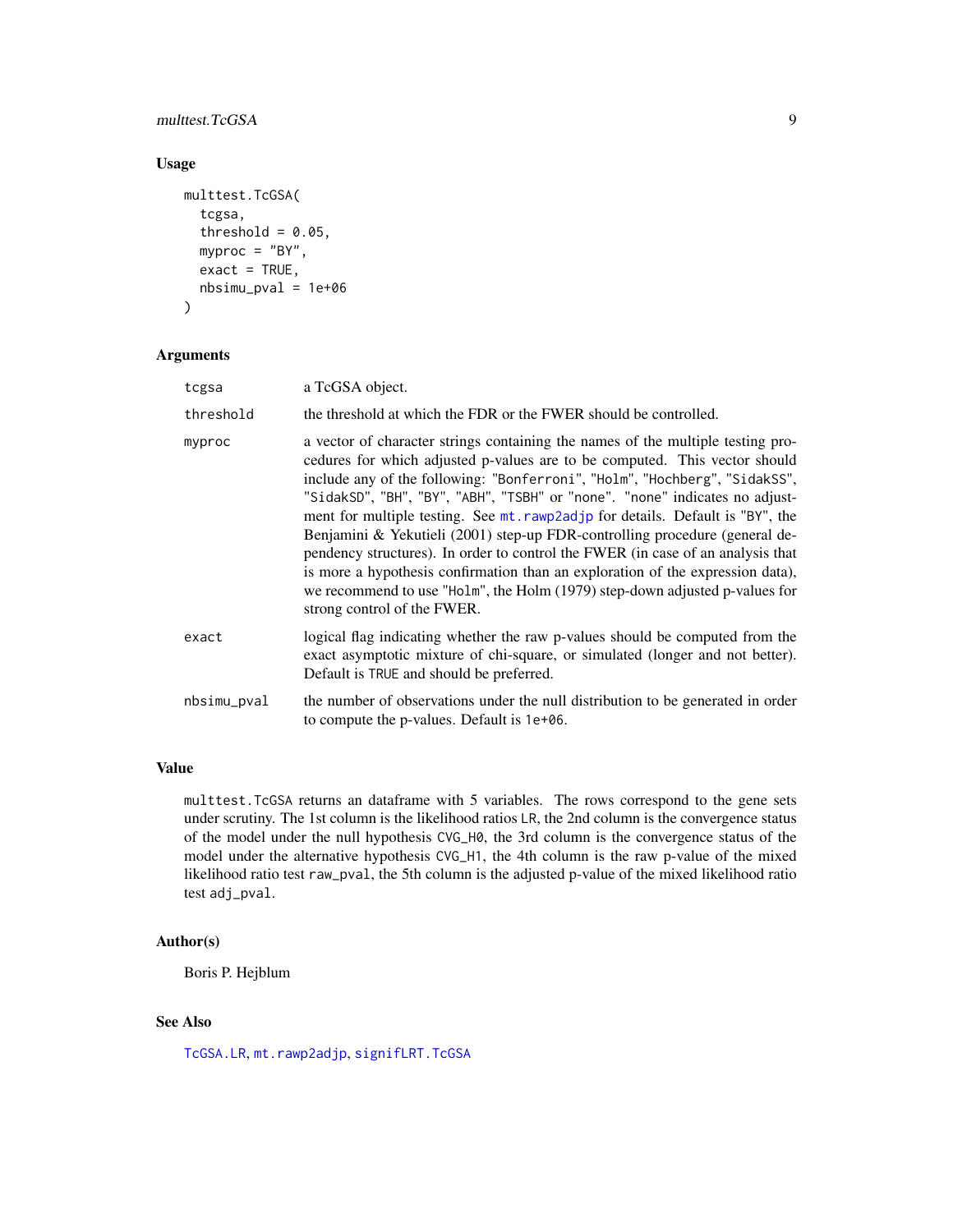### Examples

```
if(interactive()){
data(data_simu_TcGSA)
tcgsa_sim_1grp <- TcGSA.LR(expr=expr_1grp, gmt=gmt_sim, design=design,
                          subject_name="Patient_ID", time_name="TimePoint",
                          time_func="linear", crossedRandom=FALSE)
mtt \le multtest. TcGSA(tcgsa_sim_1grp, threshold = 0.05,
                     myproc = "BY", nbsimu_pval = 1000)
mtt
}
```
<span id="page-9-1"></span>plot.TcGSA *Plot a Gene Set Trends Heatmap.*

### Description

This function plots a gene sets dynamic trends heatmap.

#### Usage

```
## S3 method for class 'TcGSA'
plot(
  x,
  threshold = 0.05,
  myproc = "BY",
  nbsimu_pval = 1e+06,
  expr,
  Subject_ID,
  TimePoint,
  baseline = NULL,
  only.signif = TRUE,
  group.var = NULL,
  Group_ID_paired = NULL,
  ref = NULL,group_of_interest = NULL,
  ranking = FALSE,
  FUNcluster = NULL,
  clustering_metric = "euclidian",
  clustering_method = "ward",
  B = 500.
  max_trends = 4,
  aggreg.fun = "median",
  na.rm.aggreg = TRUE,
```
<span id="page-9-0"></span>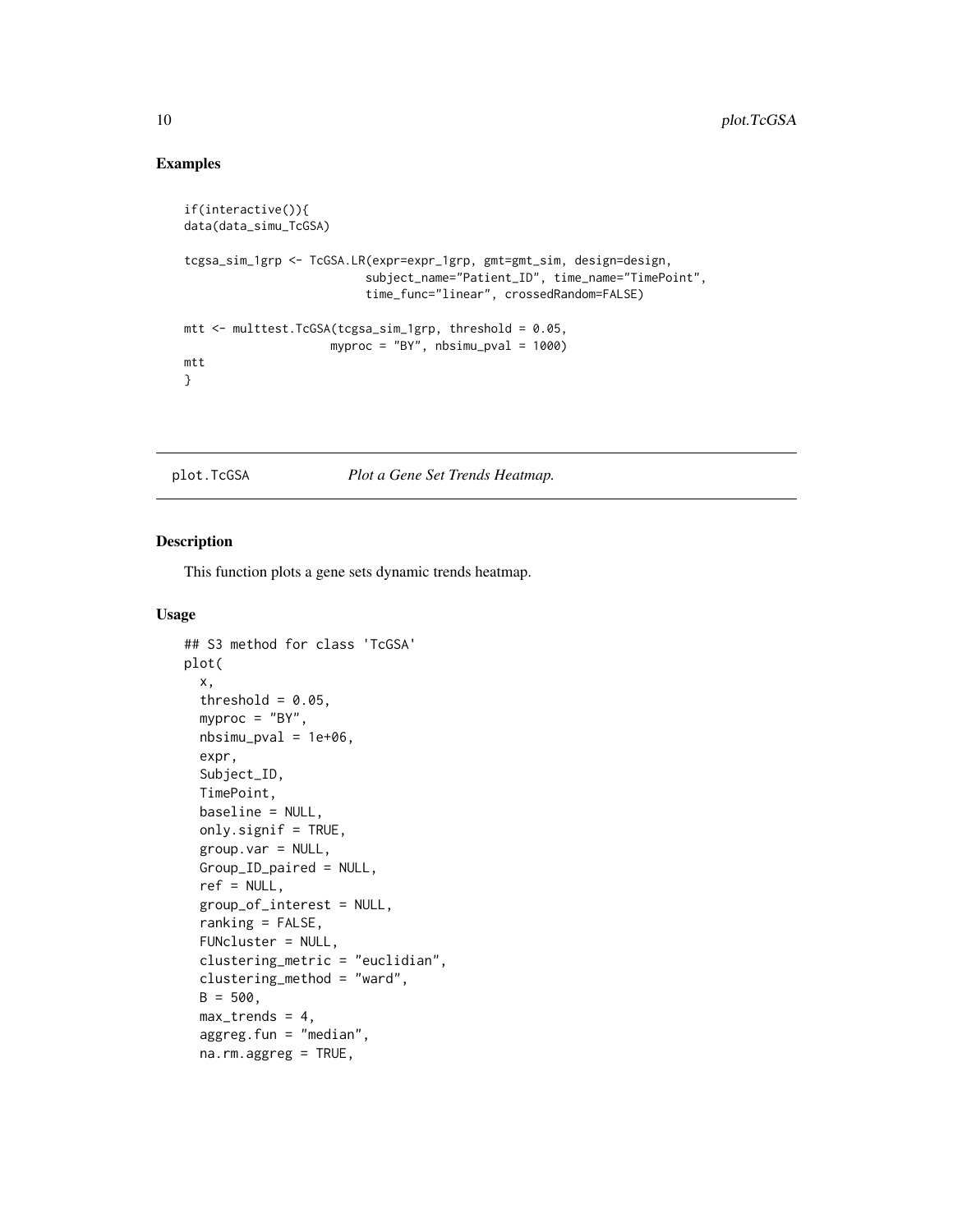```
methodOptiClust = "firstSEmax",
indiv = "genes",
verbose = TRUE,
clust_trends = NULL,
N_clusters = NULL,
myclusters = NULL,
label.clusters = NULL,
prev_rowCL = NULL,
descript = TRUE,plot = TRUE,
color.vec = c("darkred", "#D73027", "#FC8D59", "snow", "#91BFDB", "#4575B4",
  "darkblue"),
legend.breaks = NULL,
label.column = NULL,
time_unit = ",
cex.label.row = 1,
cex.label.column = 1,
margins = c(5, 25),
heatKey.size = 1,
dendrogram.size = 1,
heatmap.height = 1,
heatmap.width = 1,
cex.clusterKey = 1,
cex.mainloop = 1,
horiz.clusterKey = TRUE,
main = NULL,
subtitle = NULL,
...
```

```
\mathcal{L}
```

| x           | an object of class'TcGSA'.                                                                                                                                                                                                                                                                                                                                                                                                                                                                                                                                                                                                                                                                                                                                                    |  |
|-------------|-------------------------------------------------------------------------------------------------------------------------------------------------------------------------------------------------------------------------------------------------------------------------------------------------------------------------------------------------------------------------------------------------------------------------------------------------------------------------------------------------------------------------------------------------------------------------------------------------------------------------------------------------------------------------------------------------------------------------------------------------------------------------------|--|
| threshold   | the threshold at which the FDR or the FWER should be controlled.                                                                                                                                                                                                                                                                                                                                                                                                                                                                                                                                                                                                                                                                                                              |  |
| myproc      | a vector of character strings containing the names of the multiple testing pro-<br>cedures for which adjusted p-values are to be computed. This vector should<br>include any of the following: "Bonferroni", "Holm", "Hochberg", "SidakSS",<br>"SidakSD", "BH", "BY", "ABH", "TSBH" or "none". "none" indicates no adjust-<br>ment for multiple testing. See mt. rawp2adjp for details. Default is "BY", the<br>Benjamini & Yekutieli (2001) step-up FDR-controlling procedure (general de-<br>pendency structures). In order to control the FWER(in case of an analysis that<br>is more a hypothesis confirmation than an exploration of the expression data),<br>we recommend to use "Holm", the Holm (1979) step-down adjusted p-values for<br>strong control of the FWER. |  |
| nbsimu_pval | the number of observations under the null distribution to be generated in order<br>to compute the p-values. Default is 1e+06.                                                                                                                                                                                                                                                                                                                                                                                                                                                                                                                                                                                                                                                 |  |
| expr        | either a matrix or dataframe of gene expression upon which dynamics are to be<br>calculated, or a list of gene sets estimation of gene expression. In the case of a                                                                                                                                                                                                                                                                                                                                                                                                                                                                                                                                                                                                           |  |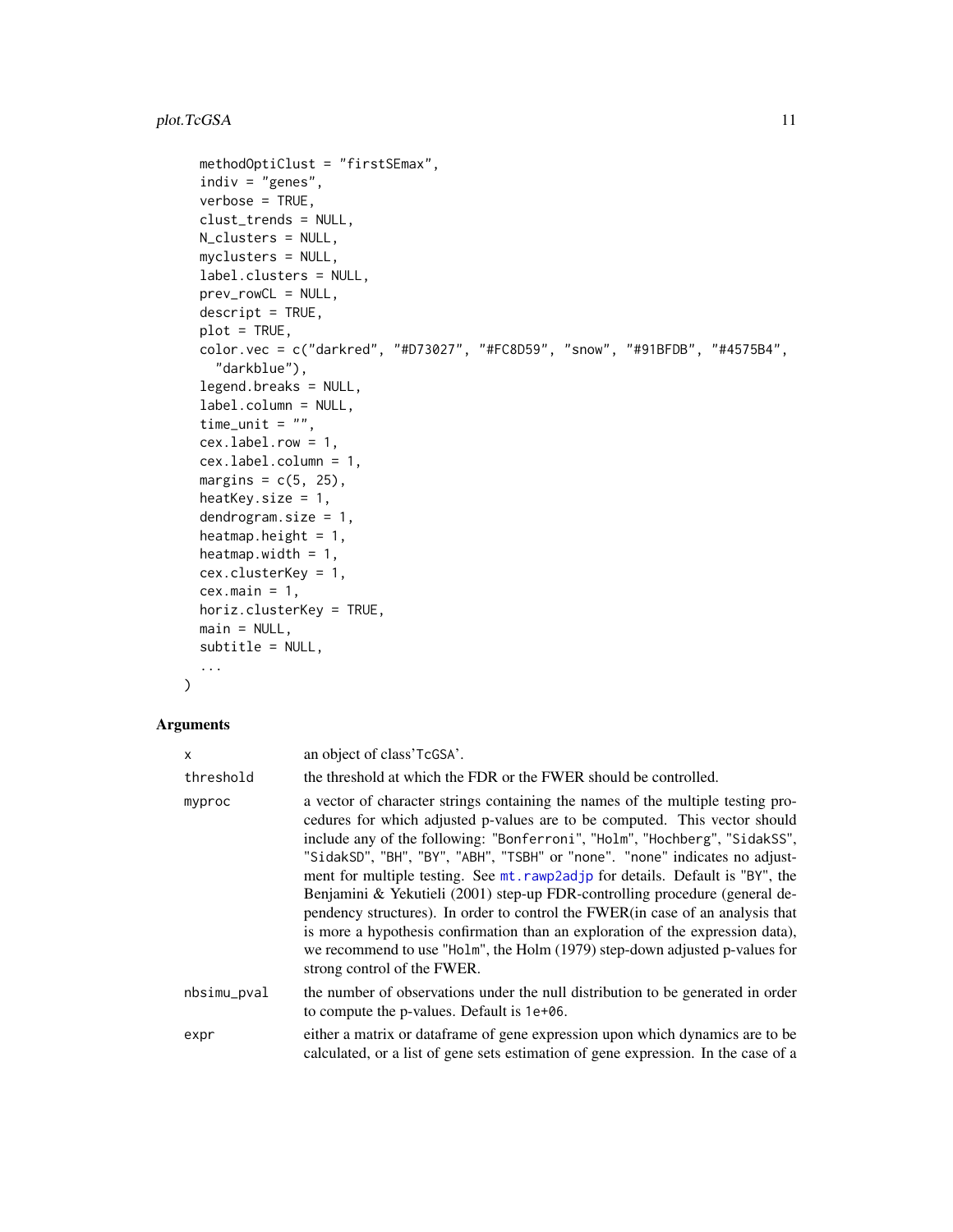<span id="page-11-0"></span>

|                   | matrix or data frame, its dimension are $n \times p$ , with the p sample in column and the<br>$n$ genes in row. In the case of a list, its length should correspond to the number<br>of gene sets under scrutiny and each element should be an 3 dimension array of<br>estimated gene expression, such as for the list returned in the 'Estimations'<br>element of TcGSA. LR. See details.                                                                                                                                                                                                                   |
|-------------------|--------------------------------------------------------------------------------------------------------------------------------------------------------------------------------------------------------------------------------------------------------------------------------------------------------------------------------------------------------------------------------------------------------------------------------------------------------------------------------------------------------------------------------------------------------------------------------------------------------------|
| Subject_ID        | a factor of length $p$ that is in the same order as the columns of expr (when it is<br>a dataframe) and that contains the patient identifier of each sample. Ignored if<br>expr is a list of estimations.                                                                                                                                                                                                                                                                                                                                                                                                    |
| TimePoint         | a numeric vector or a factor of length $p$ that is in the same order as Subject_ID<br>and the columns of expr (when it is a dataframe), and that contains the time<br>points at which gene expression was measured. Ignored if expr is a list of<br>estimations.                                                                                                                                                                                                                                                                                                                                             |
| baseline          | the value of TimePoint to be used as baseline. Default is NULL in which case<br>expression is centered and no baseline is used.                                                                                                                                                                                                                                                                                                                                                                                                                                                                              |
| only.signif       | logical flag for plotting only the significant gene sets. If FALSE, all the gene sets<br>from the <b>gmt</b> object contained in x are plotted. Default is TRUE.                                                                                                                                                                                                                                                                                                                                                                                                                                             |
| group.var         | in the case of several treatment' groups, this is a factor of length $p$ that is in the<br>same order as Timepoint, Subject_ID, sample_name and the columns of expr.<br>It indicates to which treatment group each sample belongs to. Default is NULL,<br>which means that there is only one treatment group. See Details.                                                                                                                                                                                                                                                                                   |
| Group_ID_paired   |                                                                                                                                                                                                                                                                                                                                                                                                                                                                                                                                                                                                              |
|                   | a character vector of length $p$ that is in the same order as $T$ imepoint, Subject_ID,<br>sample_name, group. var and the columns of expr. This argument must not be<br>NULL in the case of a paired analysis, and must be NULL otherwise. Default is<br>NULL. See Details.                                                                                                                                                                                                                                                                                                                                 |
| ref               | the group which is used as reference in the case of several treatment groups.<br>Default is NULL, which means that reference is the first group in alphabetical<br>order of the labels of group. var. See Details.                                                                                                                                                                                                                                                                                                                                                                                           |
| group_of_interest |                                                                                                                                                                                                                                                                                                                                                                                                                                                                                                                                                                                                              |
|                   | the group of interest, for which dynamics are to be computed in the case of<br>several treatment groups. Default is NULL, which means that group of interest is<br>the second group in alphabetical order of the labels of group. var. See Details.<br>group_of_interest here~~                                                                                                                                                                                                                                                                                                                              |
| ranking           | a logical flag. If TRUE, the gene set trends are not hierarchically classified, but<br>ordered by decreasing Likelihood ratios. Default is FALSE.                                                                                                                                                                                                                                                                                                                                                                                                                                                            |
| FUNcluster        | the clustering function used to agglomerate genes in trends. Default is NULL, in<br>which a hierarchical clustering is performed via the function agnes, using the<br>metric clustering_metric and the method clustering_method. See clusGap                                                                                                                                                                                                                                                                                                                                                                 |
| clustering_metric |                                                                                                                                                                                                                                                                                                                                                                                                                                                                                                                                                                                                              |
|                   | character string specifying the metric to be used for calculating dissimilarities<br>between observations in the hierarchical clustering when FUNcluster is NULL.<br>The currently available options are "euclidean" and "manhattan". Default<br>is "euclidean". See agnes. Also, a "sts" option is available in TcGSA. It<br>implements the 'Short Time Series' distance [Moller-Levet et al., Fuzzy Clus-<br>tering of short time series and unevenly distributed sampling points, Advances<br>in Intelligent Data Analysis V:330-340 Springer, 2003] designed specifically for<br>clustering time series. |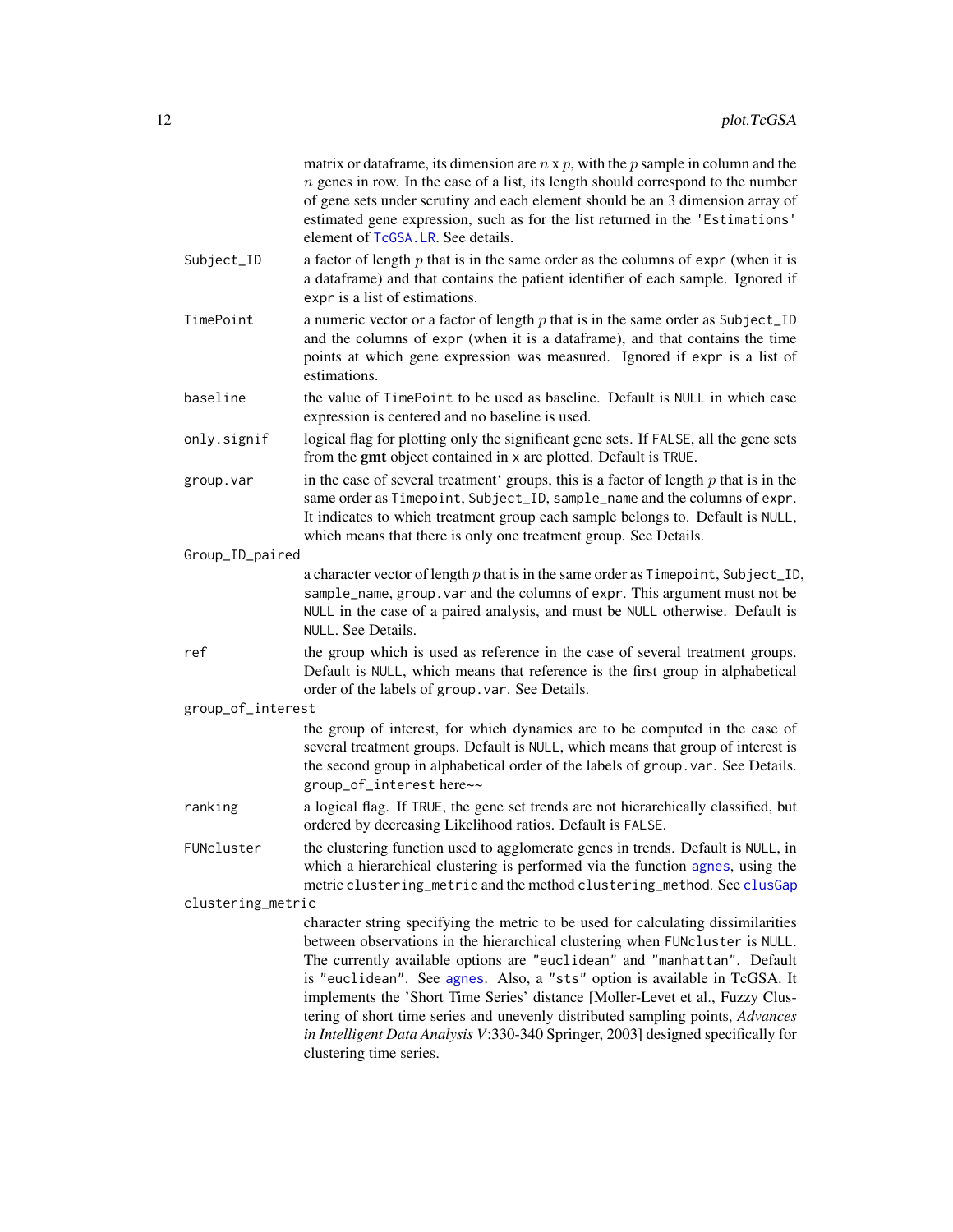#### <span id="page-12-0"></span>clustering\_method

|                 | character string defining the agglomerative method to be used in the hierarchi-<br>cal clustering when FUNcluster is NULL. The six methods implemented are<br>"average" ([unweighted pair-]group average method, UPGMA), "single" (sin-<br>gle linkage), "complete" (complete linkage), "ward" (Ward's method), "weighted"<br>(weighted average linkage). Default is "ward". See agnes. |
|-----------------|-----------------------------------------------------------------------------------------------------------------------------------------------------------------------------------------------------------------------------------------------------------------------------------------------------------------------------------------------------------------------------------------|
| B               | integer specifying the number of Monte Carlo ("bootstrap") samples used to<br>compute the gap statistics. Default is 500. See clusGap.                                                                                                                                                                                                                                                  |
| max_trends      | integer specifying the maximum number of different clusters to be tested. De-<br>fault is 4.                                                                                                                                                                                                                                                                                            |
| aggreg.fun      | a character string such as "mean", "median" or the name of any other statistics<br>function defined that returns a single numeric value. It specifies the function<br>used to aggregate the observations before the clustering. Default is to median.<br>Default is "median".                                                                                                           |
| na.rm.aggreg    | a logical flag indicating whether NA should be remove to prevent propagation<br>through aggreg. fun. Can be useful to set to TRUE with unbalanced design as<br>those will generate structural NAs in \$Estimations. Default is TRUE.                                                                                                                                                    |
| methodOptiClust |                                                                                                                                                                                                                                                                                                                                                                                         |
|                 | character string indicating how the "optimal"" number of clusters is computed<br>from the gap statistics and their standard deviations. Possible values are "globalmax",<br>"firstmax", "Tibs2001SEmax", "firstSEmax" and "globalSEmax". Default<br>is "firstSEmax". See 'method' in clusGap, Details and Tibshirani et al., 2001<br>in References.                                     |
| indiv           | a character string indicating by which unit observations are aggregated (through<br>aggreg. fun) before the clustering. Possible values are "genes" or "patients".<br>Default is "genes".                                                                                                                                                                                               |
| verbose         | logical flag enabling verbose messages to track the computing status of the func-<br>tion. Default is TRUE.                                                                                                                                                                                                                                                                             |
| clust_trends    | object of class <b>ClusteredTrends</b> containing already computed trends for the<br>plotted gene sets. Default is NULL.                                                                                                                                                                                                                                                                |
| N_clusters      | an integer that is the number of clusters in which the dynamics should be re-<br>grouped. The cutoff of the clustering tree is automatically calculated accord-<br>ingly. Default is NULL, in which case the dendrogram is not cut and no clusters<br>are identified.                                                                                                                   |
| myclusters      | a character vector of colors for predefined clusters of the represented gene sets,<br>with as many levels as the value of N_clusters. Default is NULL, in which case<br>the clusters are automatically identified and colored via the cutree function and<br>the N_clusters argument only.                                                                                              |
|                 | label.clusters if N_clusters is not NULL, a character vector of length N_clusterss. Default<br>is NULL, in which case if N_clusters is not NULL, clusters are simply labeled<br>with numbers.                                                                                                                                                                                           |
| prev_rowCL      | a helust object, such as the one return by the present plotting function (see<br>Value) for instance. If not NULL, no clustering is calculated by the present plot-<br>ting function and this tree is used to represent the gene sets dynamics. Default<br>is NULL.                                                                                                                     |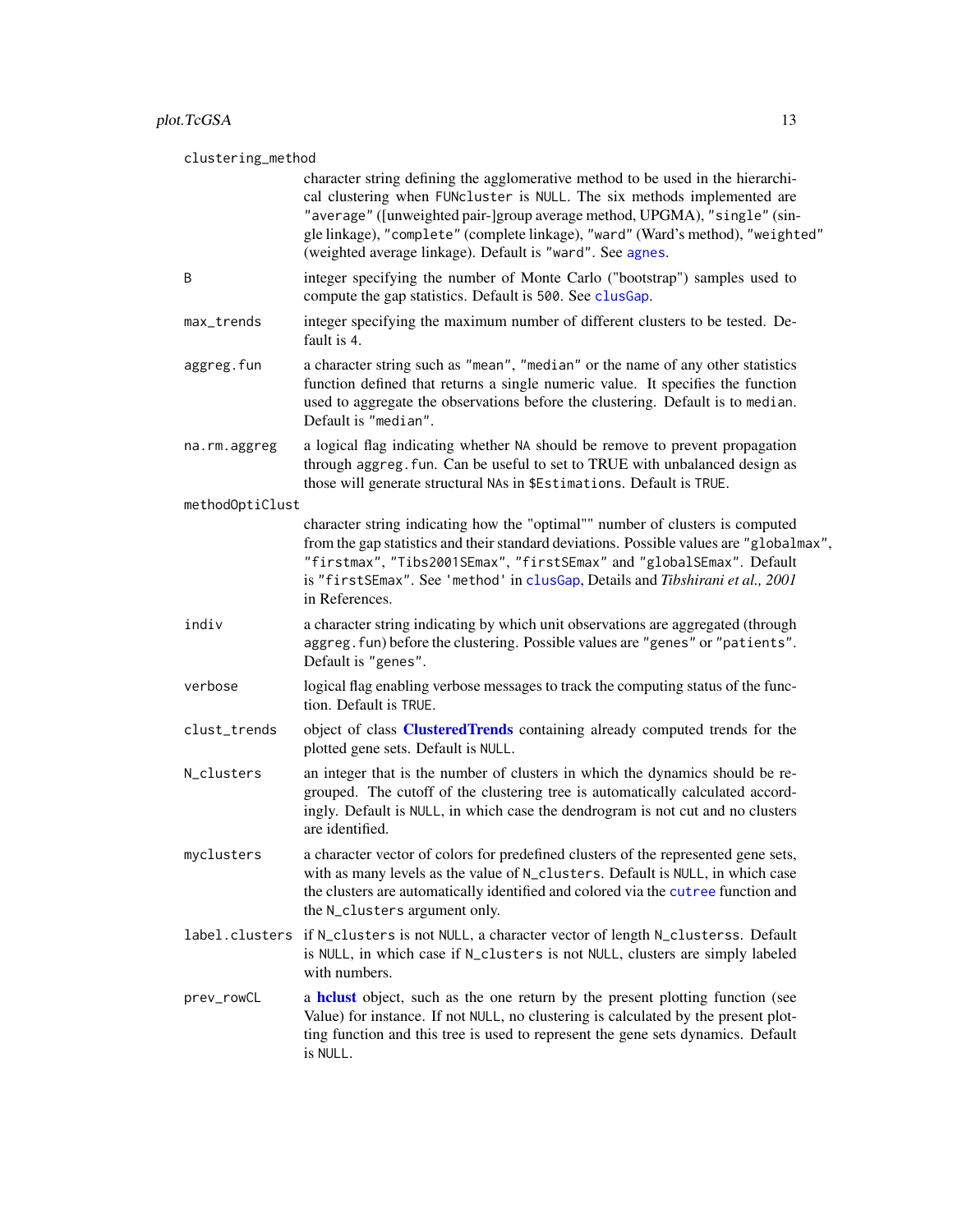<span id="page-13-0"></span>

| descript         | logical flag indicating that the description of the gene sets should appear after<br>their name on the right side of the plot if TRUE. Default is TRUE. See Details.         |  |
|------------------|------------------------------------------------------------------------------------------------------------------------------------------------------------------------------|--|
| plot             | logical flag indicating whether the heatmap should be plotted or not. Default is<br>TRUE.                                                                                    |  |
| color.vec        | a character strings vector used to define the color palette used in the plot. Default<br>is c("#D73027", "#FC8D59", "lightyellow", "#91BFDB", "#4575B4").                    |  |
| legend.breaks    | a numeric vector indicating the splitting points for coloring. Default is NULL, in<br>which case the break points will be spaced equally and symmetrically about 0.          |  |
| label.column     | a vector of character strings with the labels to be displayed for the columns (i.e.<br>the time points). Default is NULL.                                                    |  |
| time_unit        | the time unit to be displayed (such as "Y", "M", "W", "D", "H", etc) next to the<br>values of TimePoint in the columns labels when label.column is NULL. Default<br>is $"$ . |  |
| cex.label.row    | a numerical value giving the amount by which row labels text should be magni-<br>fied relative to the default 1.                                                             |  |
| cex.label.column |                                                                                                                                                                              |  |
|                  | a numerical value giving the amount by which column labels text should be<br>magnified relative to the default 1.                                                            |  |
| margins          | numeric vector of length 2 containing the margins (see $par(max=*)$ ) for col-<br>umn and row names, respectively. Default is c(15, 100). See Details.                       |  |
| heatKey.size     | the size of the color key for the heatmap fill. Default is 1.                                                                                                                |  |
| dendrogram.size  |                                                                                                                                                                              |  |
|                  | the horizontal size of the dendrogram. Default is 1                                                                                                                          |  |
| heatmap.height   | the height of the heatmap. Default is 1                                                                                                                                      |  |
| heatmap.width    | the width of the heatmap. Default is 1                                                                                                                                       |  |
| cex.clusterKey   | a numerical value giving the amount by which the clusters legend text should be<br>magnified relative to the default 1, when N_clusters is not NULL.                         |  |
| cex.main         | a numerical value giving the amount by which title text should be magnified<br>relative to the default 1.                                                                    |  |
| horiz.clusterKey |                                                                                                                                                                              |  |
|                  | a logical flag; if TRUE, set the legend for clusters horizontally rather than verti-<br>cally. Only used if the N_clusters argument is not NULL. Default is TRUE.            |  |
| main             | a character string for an optional title. Default is NULL.                                                                                                                   |  |
| subtitle         | a character string for an optional subtitle. Default is NULL.                                                                                                                |  |
| $\cdots$         | other parameters to be passed through to plotting functions.                                                                                                                 |  |

### Details

On the heatmap, each line corresponds to a gene set, and each column to a time point.

If expr is a matrix or a dataframe, then the "original" data are plotted. On the other hand, if expr is a list returned in the 'Estimations' element of [TcGSA.LR](#page-49-1), then it is those "estimations" made by the [TcGSA.LR](#page-49-1) function that are plotted.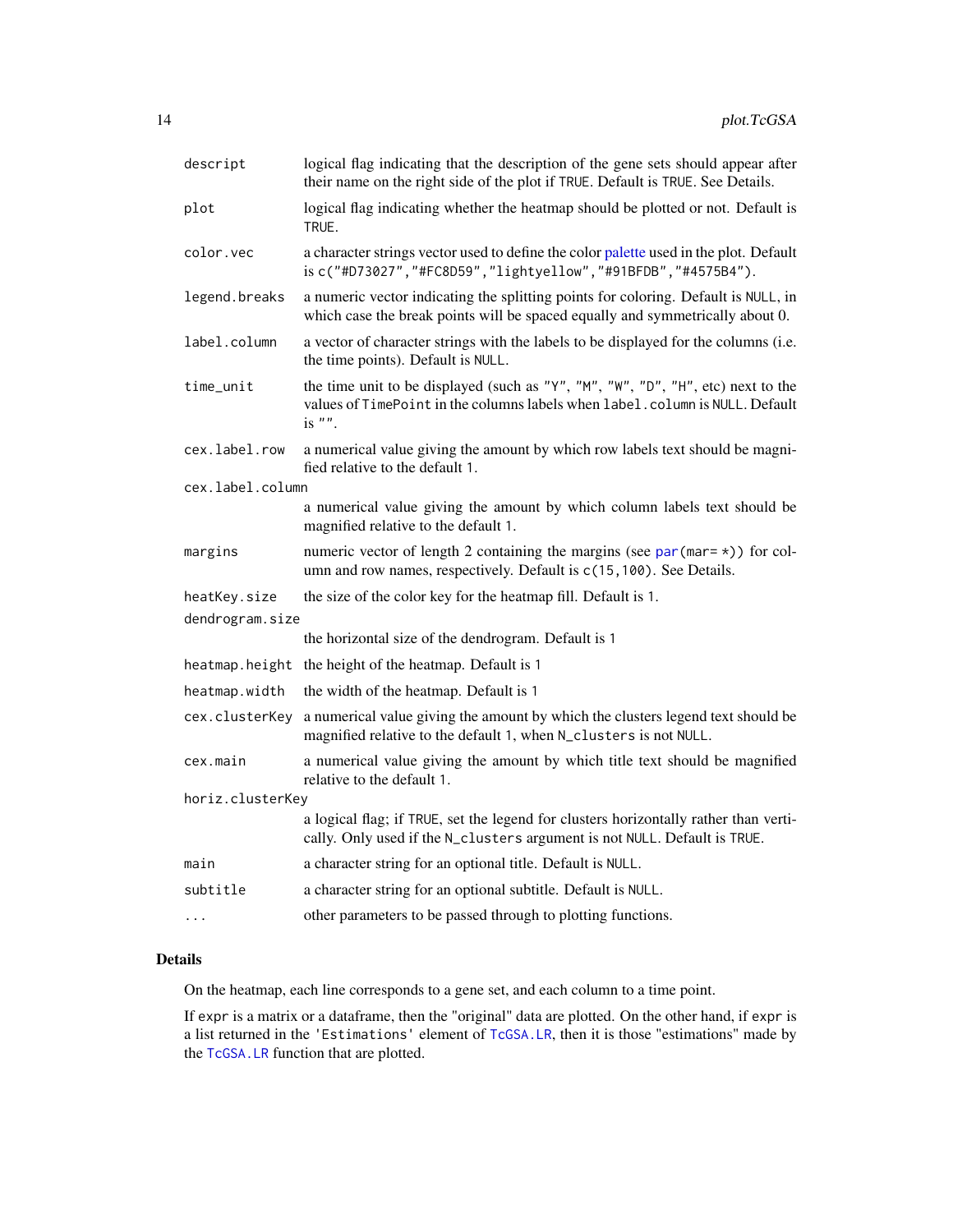<span id="page-14-0"></span>If descript is FALSE, the second element of margins can be reduced (for instance use margins  $= c(5,10)$ ), as there is not so much need for space in order to display only the gene set names, without their description.

If there is a large number of significant gene sets, the hierarchical clustering step repeated for each of them can take a few minutes. To speed things up (especially) when playing with the plotting parameters for having a nice plot, one can run the clustTrend function beforehand, and plug its results in the plot.TcGSA function via the clust\_trends argument.

#### Value

An object of class **[hclust](#page-0-0)** which describes the tree produced by the clustering process. The object is a list with components:

- merge an  $n 1$  by 2 matrix. Row i of merge describes the merging of clusters at step i of the clustering. If an element j in the row is negative, then observation  $-i$  was merged at this stage. If j is positive then the merge was with the cluster formed at the (earlier) stage j of the algorithm. Thus negative entries in merge indicate agglomerations of singletons, and positive entries indicate agglomerations of non-singletons.
- height a set of  $n-1$  real values (non-decreasing for ultrametric trees). The clustering height: that is, the value of the criterion associated with the Ward clustering method.
- order a vector giving the permutation of the original observations suitable for plotting, in the sense that a cluster plot using this ordering and matrix merge will not have crossings of the branches.
- labels the gene set trends name.
- call the call which produced the result clustering: hclust(d = dist(map2heat, method = "euclidean"), method = "ward.D2")
- method "ward.D2", as it is the clustering method that has been used for clustering the gene set trends.
- dist.method "euclidean", as it is the distance that has been used for clustering the gene set trends.
- legend.breaks a numeric vector giving the splitting points used for coloring the heatmap. If plot is FALSE, then it is NULL.
- myclusters a character vector of colors for the dynamic clusters of the represented gene set trends, with as many levels as the value of N\_clusters. If no dynamic clusters were represented, than this is NULL.
- ddr a dendrogram object with the reordering used for the heatmap. See heatmap. 2 function from package gplots.
- gene set.names character vector with the names of the gene sets used in the heatmap.
- clust.trends a [ClusteredTrends](#page-2-1) object.
- clustersExport a data frame with 2 variables containing the two following variables :
	- GeneSet: the gene set trends clustered.
	- Cluster: the dynamic cluster they belong to.

The data frame is order by the variable Cluster.

• data\_plotted: the data matrix represented by the heatmap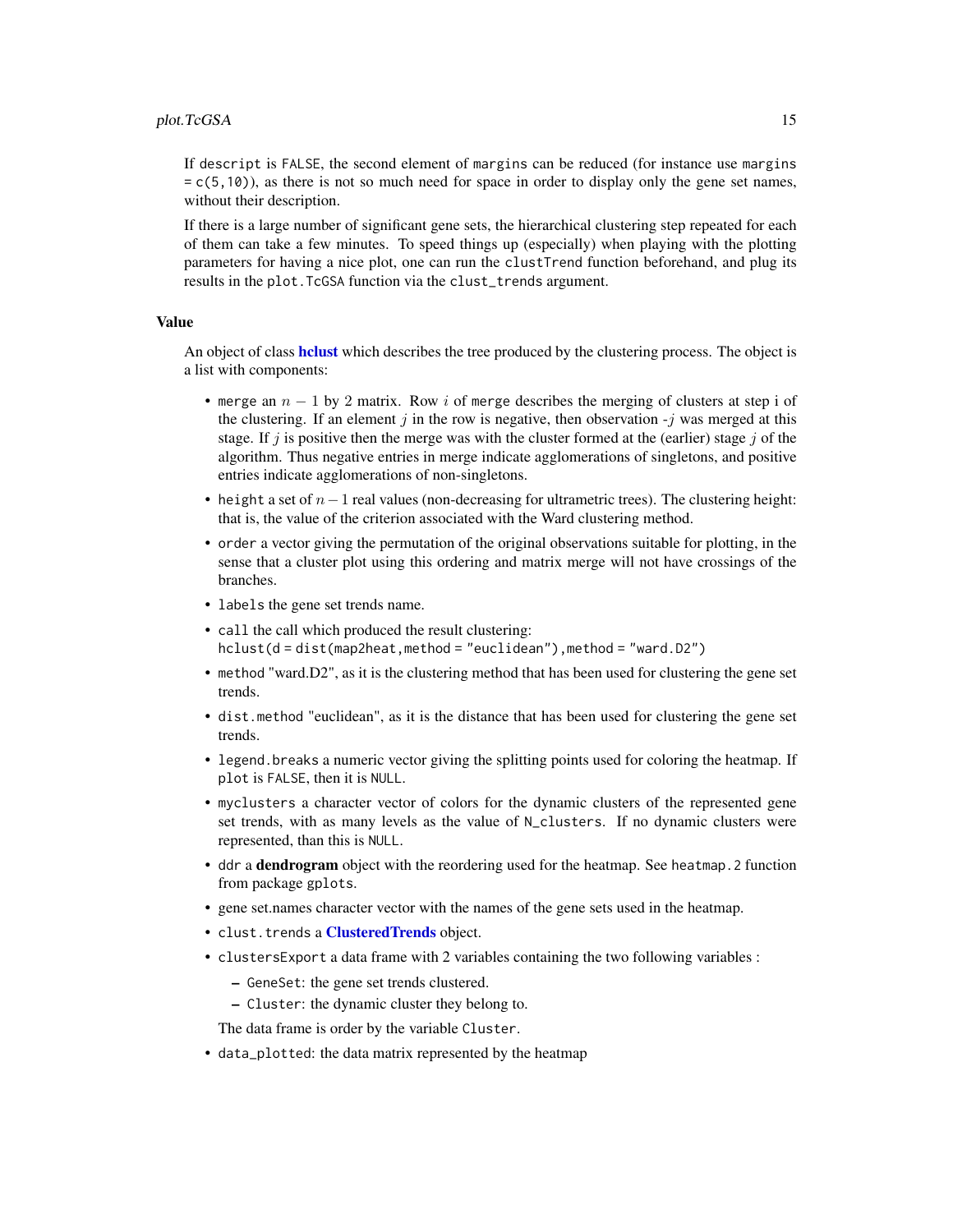#### <span id="page-15-0"></span>Author(s)

Boris P. Hejblum

### References

Hejblum BP, Skinner J, Thiebaut R, (2015) Time-Course Gene Set Analysis for Longitudinal Gene Expression Data. *PLOS Comput. Biol.* 11(6): e1004310. doi: 10.1371/journal.pcbi.1004310

#### See Also

[TcGSA.LR](#page-49-1), [hclust](#page-0-0)

#### Examples

```
if(interactive()){
data(data_simu_TcGSA)
tcgsa_sim_1grp <- TcGSA.LR(expr=expr_1grp, gmt=gmt_sim, design=design,
                          subject_name="Patient_ID", time_name="TimePoint",
                          time_func="linear", crossedRandom=FALSE)
summary(tcgsa_sim_1grp)
plot(x=tcgsa_sim_1grp, expr=tcgsa_sim_1grp$Estimations,
    Subject_ID=design$Patient_ID, TimePoint=design$TimePoint,
   baseline=1,
   B=100,
   time_unit="H",
   dendrogram.size=0.4, heatmap.width=0.8, heatmap.height=2, cex.main=0.7
   )
tcgsa_sim_2grp <- TcGSA.LR(expr=expr_2grp, gmt=gmt_sim, design=design,
                          subject_name="Patient_ID", time_name="TimePoint",
                          time_func="linear", crossedRandom=FALSE,
                          group_name="group.var")
summary(tcgsa_sim_2grp)
plot(x=tcgsa_sim_2grp, expr=expr_2grp,
    Subject_ID=design$Patient_ID, TimePoint=design$TimePoint,
   B=100,
    time_unit="H",
    )
}
```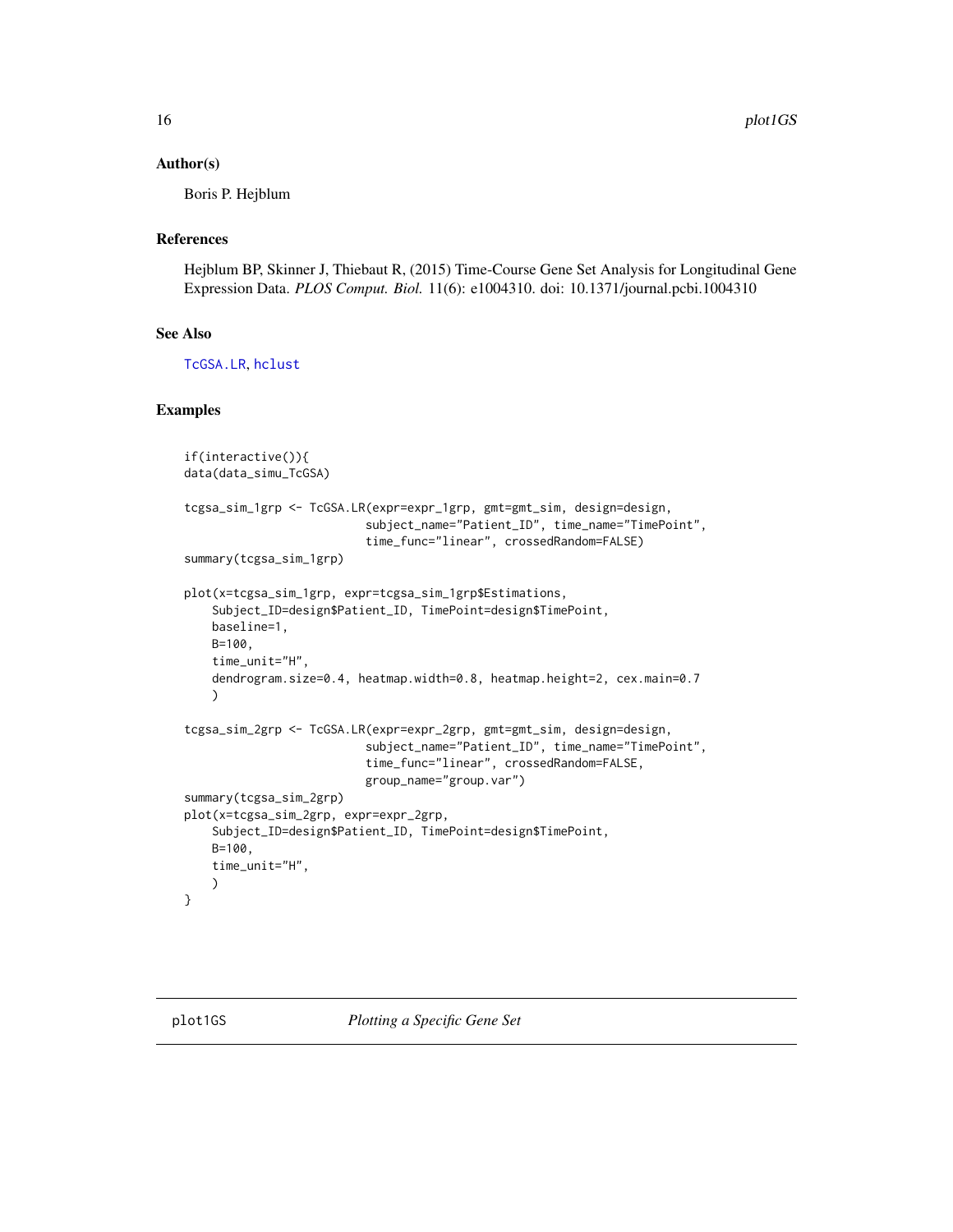#### plot1GS and the state of the state of the state of the state of the state of the state of the state of the state of the state of the state of the state of the state of the state of the state of the state of the state of th

#### Description

This function can plot different representations of the gene expression in a specific gene set.

#### Usage

```
plot1GS(
  expr,
  gmt,
  Subject_ID,
  TimePoint,
  geneset.name,
  baseline = NULL,
  group.var = NULL,Group_ID_paired = NULL,
  ref = NULL,group_of_interest = NULL,
  FUNcluster = NULL,
  clustering_metric = "euclidian",
  clustering_method = "ward",
  B = 500,max_trends = 4,
  aggreg.fun = "median",
  na.rm.aggreg = TRUE,
  trend.fun = "median",
  methodOptiClust = "firstSEmax",
  indiv = "genes",verbose = TRUE,
  clustering = TRUE,
  showTrend = TRUE,
  smooth = TRUE,
  precluster = NULL,
  time_unit = ",
  title = NULL,
  y.lab = NULL,
  desc = TRUE,lab.cex = 1,
  axis.cex = 1,
  main.cex = 1,
 y.lab.angle = 90,
  x.axis.angle = 45,
 margins = 1,
  line.size = 1,
 y.lim = NULL,x.lim = NULL,
  gg.add = list(theme()),
 plot = TRUE
)
```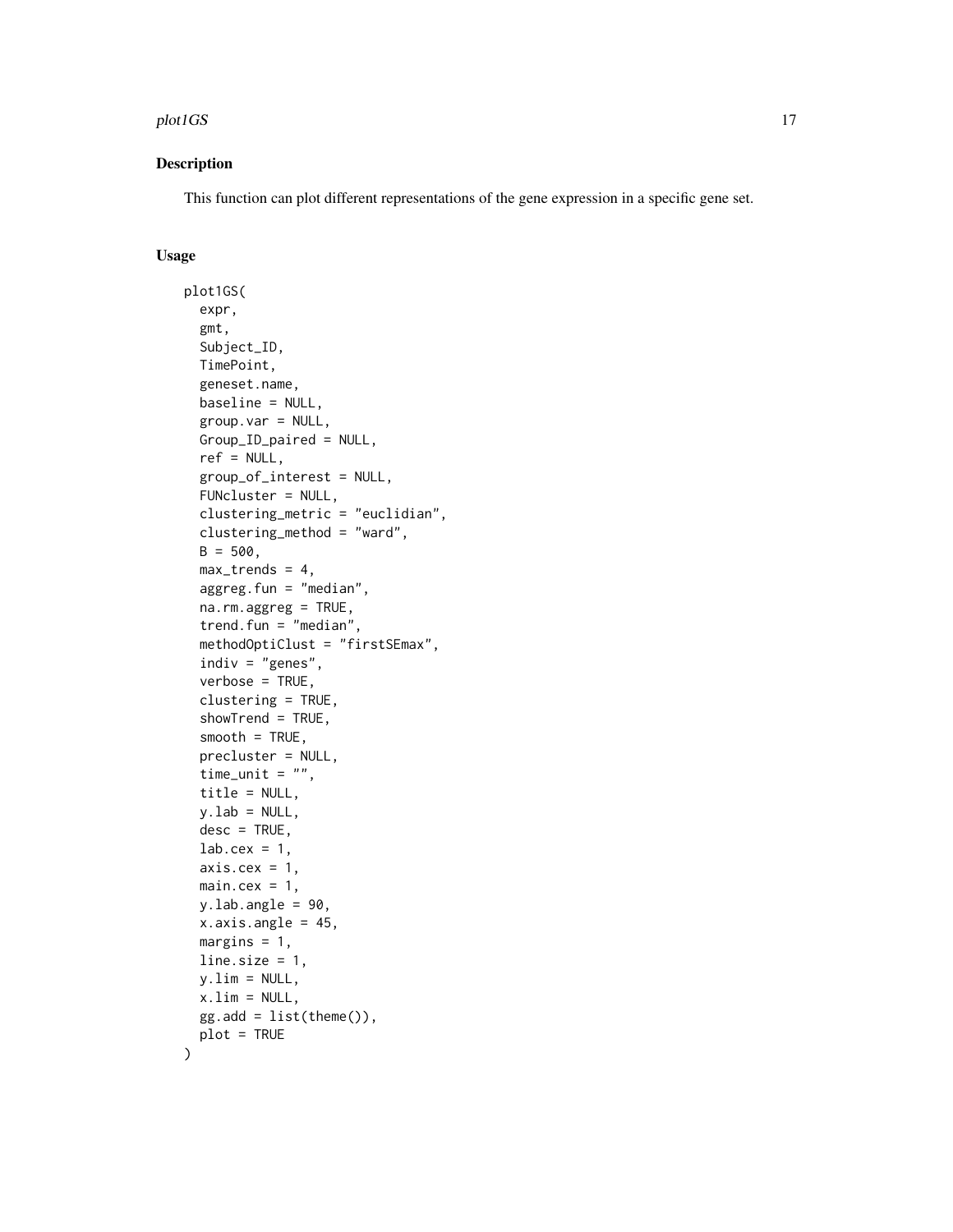<span id="page-17-0"></span>

| expr              | either a matrix or dataframe of gene expression upon which dynamics are to be<br>calculated, or a list of gene sets estimation of gene expression. In the case of a<br>matrix or data frame, its dimension are $n \times p$ , with the p sample in column and the<br>$n$ genes in row. In the case of a list, its length should correspond to the number<br>of gene sets under scrutiny and each element should be an 3 dimension array of<br>estimated gene expression, such as for the list returned in the 'Estimations'<br>element of TcGSA. LR. See details. |
|-------------------|-------------------------------------------------------------------------------------------------------------------------------------------------------------------------------------------------------------------------------------------------------------------------------------------------------------------------------------------------------------------------------------------------------------------------------------------------------------------------------------------------------------------------------------------------------------------|
| gmt               | a gmt object containing the gene sets definition. See GSA. read. gmt and defini-<br>tion on www.software.broadinstitute.org.                                                                                                                                                                                                                                                                                                                                                                                                                                      |
| Subject_ID        | a factor of length $p$ that is in the same order as the columns of expr (when it is<br>a dataframe) and that contains the patient identifier of each sample.                                                                                                                                                                                                                                                                                                                                                                                                      |
| TimePoint         | a numeric vector or a factor of length $p$ that is in the same order as Subject_ID<br>and the columns of expr (when it is a dataframe), and that contains the time<br>points at which gene expression was measured.                                                                                                                                                                                                                                                                                                                                               |
| geneset.name      | a character string containing the name of the gene set to be plotted, that must<br>appear in the "geneset.names" element of gmt.                                                                                                                                                                                                                                                                                                                                                                                                                                  |
| baseline          | a character string which is the value of TimePoint that can be used as a baseline.<br>Default is NULL, in which case no time point is used as a baseline value for gene<br>expression. Has to be NULL when comparing two treatment groups.                                                                                                                                                                                                                                                                                                                        |
| group.var         | in the case of several treatment groups, this is a factor of length $p$ that is in the<br>same order as Timepoint, Subject_ID and the columns of expr. It indicates to<br>which treatment group each sample belongs to. Default is NULL, which means<br>that there is only one treatment group.                                                                                                                                                                                                                                                                   |
| Group_ID_paired   |                                                                                                                                                                                                                                                                                                                                                                                                                                                                                                                                                                   |
|                   | a character vector of length $p$ that is in the same order as $T$ imepoint, Subject_ID,<br>group. var and the columns of expr. This argument must not be NULL in the<br>case of a paired analysis, and must be NULL otherwise. Default is NULL.                                                                                                                                                                                                                                                                                                                   |
| ref               | the group which is used as reference in the case of several treatment groups.<br>Default is NULL, which means that reference is the first group in alphabetical<br>order of the labels of group. var. See Details.                                                                                                                                                                                                                                                                                                                                                |
| group_of_interest |                                                                                                                                                                                                                                                                                                                                                                                                                                                                                                                                                                   |
|                   | the group of interest, for which dynamics are to be computed in the case of<br>several treatment groups. Default is NULL, which means that group of interest is<br>the second group in alphabetical order of the labels of group. var.                                                                                                                                                                                                                                                                                                                            |
| FUNcluster        | a function which accepts as first argument a matrix x and as second argument<br>the number of clusters desired k, and which returns a list with a component<br>named 'cluster' which is a vector of length $n = nrow(x)$ of integers in 1:k,<br>determining the clustering or grouping of the n observations. Default is NULL,<br>in which case a hierarchical clustering is performed via the function agnes, us-<br>ing the metric clustering_metric and the method clustering_method. See<br>'FUNcluster' in clusGap and Details.                              |
| clustering_metric |                                                                                                                                                                                                                                                                                                                                                                                                                                                                                                                                                                   |
|                   | character string specifying the metric to be used for calculating dissimilarities<br>between observations in the hierarchical clustering when FUNcluster is NULL.                                                                                                                                                                                                                                                                                                                                                                                                 |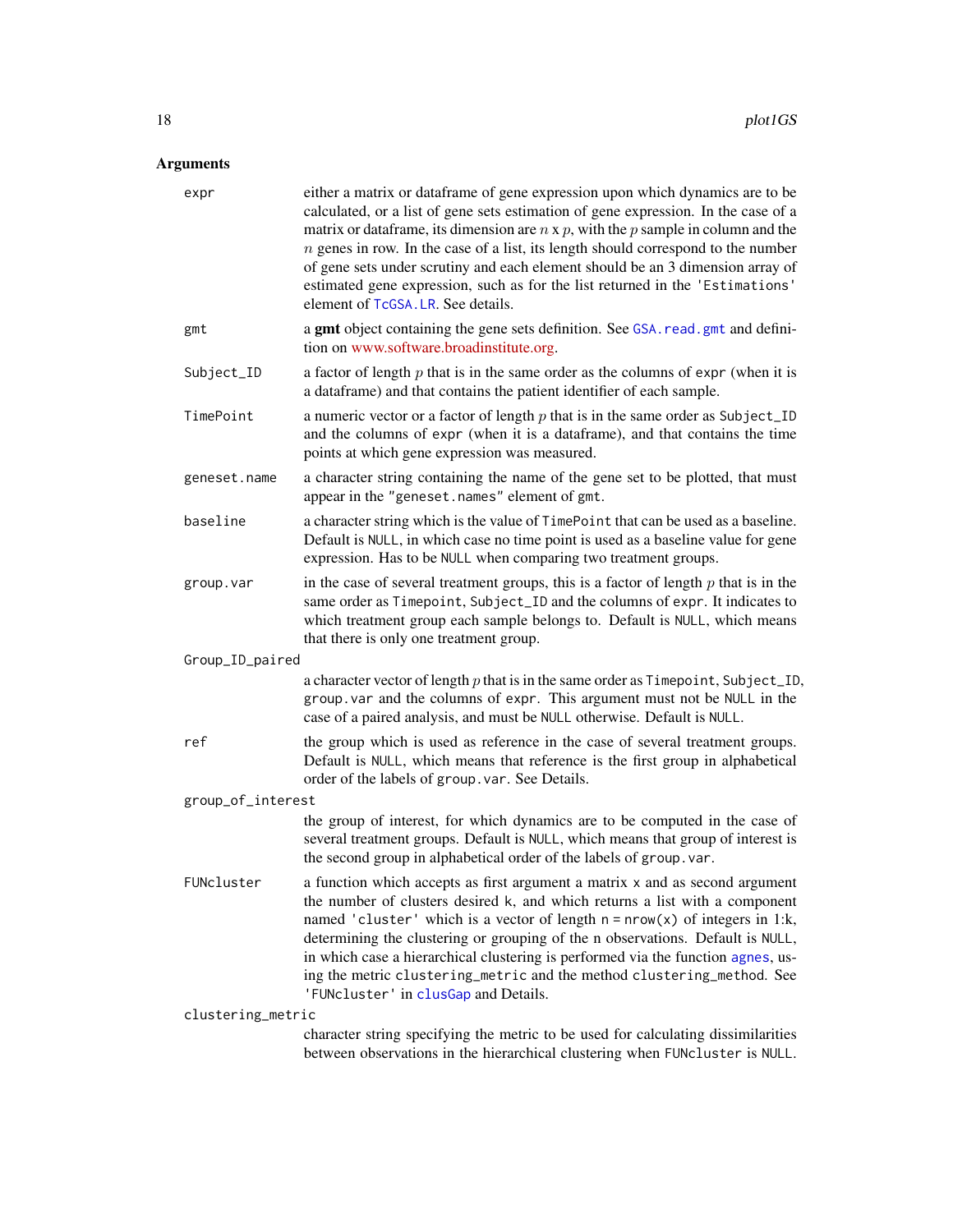<span id="page-18-0"></span>

|                   | The currently available options are "euclidean" and "manhattan". Default<br>is "euclidean". See agnes. Also, a "sts" option is available in TcGSA. It<br>implements the 'Short Time Series' distance [Moller-Levet et al., Fuzzy Clus-<br>tering of short time series and unevenly distributed sampling points, Advances<br>in Intelligent Data Analysis V:330-340 Springer, 2003] designed specifically for<br>clustering time series. |
|-------------------|-----------------------------------------------------------------------------------------------------------------------------------------------------------------------------------------------------------------------------------------------------------------------------------------------------------------------------------------------------------------------------------------------------------------------------------------|
| clustering_method |                                                                                                                                                                                                                                                                                                                                                                                                                                         |
|                   | character string defining the agglomerative method to be used in the hierarchi-<br>cal clustering when FUNcluster is NULL. The six methods implemented are<br>"average" ([unweighted pair-]group average method, UPGMA), "single" (sin-<br>gle linkage), "complete" (complete linkage), "ward" (Ward's method), "weighted"<br>(weighted average linkage). Default is "ward". See agnes.                                                 |
| B                 | integer specifying the number of Monte Carlo ("bootstrap") samples used to<br>compute the gap statistics. Default is 500. See clusGap.                                                                                                                                                                                                                                                                                                  |
| max_trends        | integer specifying the maximum number of different clusters to be tested. De-<br>fault is 4.                                                                                                                                                                                                                                                                                                                                            |
| aggreg.fun        | a character string such as "median" or "mean" or the name of any other defined<br>statistics function that returns a single numeric value. It specifies the function<br>used to aggregate the observations before the clustering. Default is to "mean".                                                                                                                                                                                 |
| na.rm.aggreg      | a logical flag indicating whether NA should be remove to prevent propagation<br>through aggreg. fun. Can be useful to set to TRUE with unbalanced design as<br>those will generate structural NAs in \$Estimations. Default is TRUE.                                                                                                                                                                                                    |
| trend.fun         | a character string such as "mean" or the name of any other function that returns<br>a single numeric value. It specifies the function used to calculate the trends of<br>the identified clustered. Default is to "mean".                                                                                                                                                                                                                |
| methodOptiClust   |                                                                                                                                                                                                                                                                                                                                                                                                                                         |
|                   | character string indicating how the "optimal" number of clusters is computed<br>from the gap statistics and their standard deviations. Possible values are "globalmax",<br>"firstmax", "Tibs2001SEmax", "firstSEmax" and "globalSEmax". Default<br>is "firstSEmax". See 'method' in clusGap, Details and Tibshirani et al., 2001<br>in References.                                                                                      |
| indiv             | a character string indicating by which unit observations are aggregated (through<br>aggreg. fun) before the clustering. Possible values are "genes" or "patients".<br>Default is "genes". See Details.                                                                                                                                                                                                                                  |
| verbose           | logical flag enabling verbose messages to track the computing status of the func-<br>tion. Default is TRUE.                                                                                                                                                                                                                                                                                                                             |
| clustering        | logical flag. If FALSE, there is no clustering representation; if TRUE, the lines are<br>colored according to which cluster they belong to. Default is TRUE. See Details.                                                                                                                                                                                                                                                               |
| showTrend         | logical flag. If TRUE, a black line is added for each cluster, representing the<br>corresponding trend. fun. Default is TRUE.                                                                                                                                                                                                                                                                                                           |
| smooth            | logical flag. If TRUE and showTrend is also TRUE, the representation of each clus-<br>ter trend. fun is smoothed using cubic polynomials (see geom_smooth. Default<br>is TRUE. At the moment, must accept parameter "na.rm" (which is automatically<br>set to TRUE). This might change in future versions                                                                                                                               |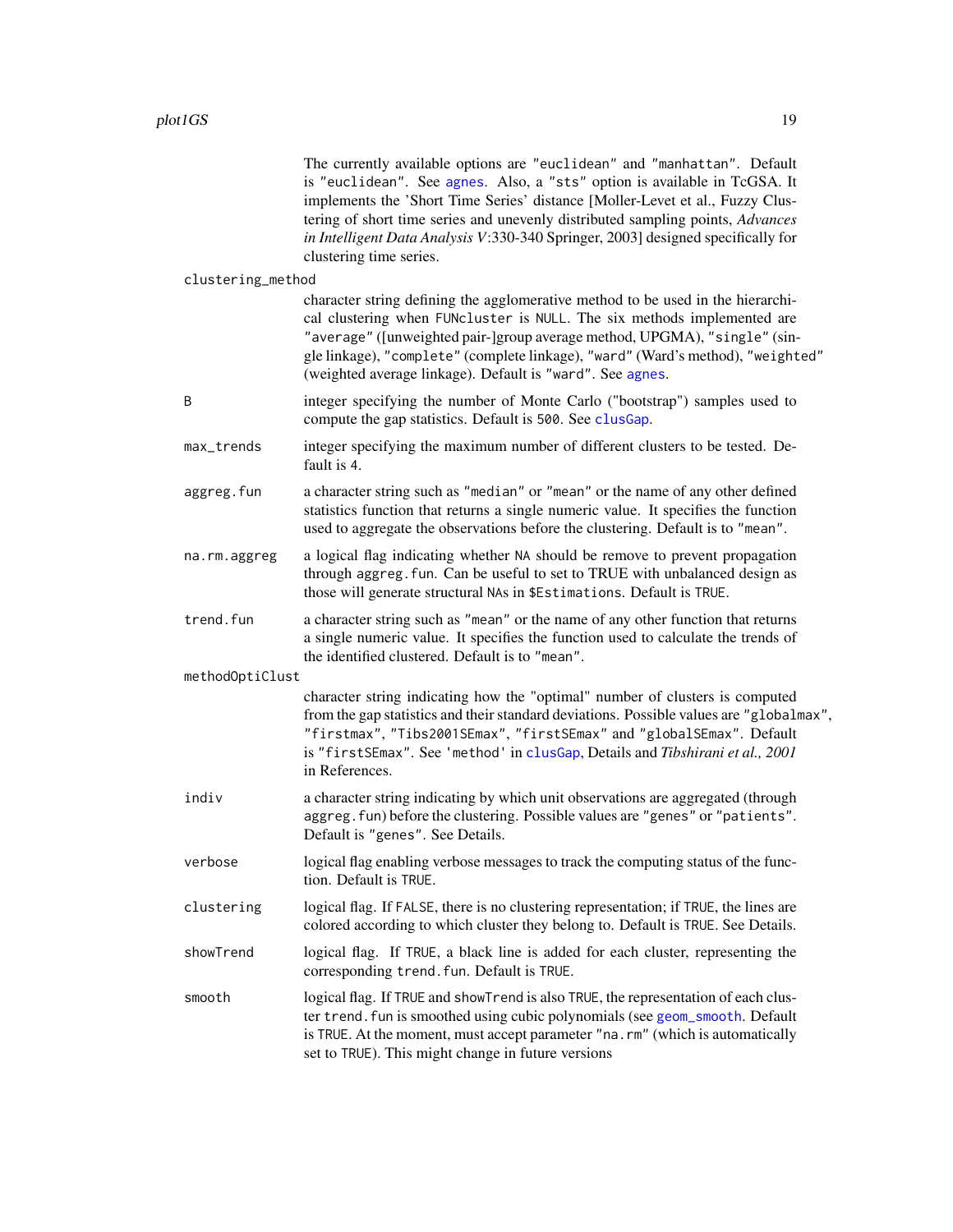<span id="page-19-0"></span>

| precluster   | a vector of length $p$ that is in the same order as Subject_ID, TimePoint and the<br>columns of expr (when it is a dataframe), and that contains a prior clustering of<br>the subjects. Default is NULL.                |
|--------------|-------------------------------------------------------------------------------------------------------------------------------------------------------------------------------------------------------------------------|
| time_unit    | the time unit to be displayed (such as "Y", "M", "W", "D", "H", etc) next to the<br>values of TimePoint on the x-axis. Default is "", in which case the time scale<br>on the x-axis is proportional to the time values. |
| title        | character specifying the title of the plot. If NULL, a title is automatically gener-<br>ated, if "", no title appears. Default is NULL.                                                                                 |
| y.lab        | character specifying the annotation of the y axis. If NULL, an annotation is auto-<br>matically generated, if "", no annotation appears. Default is NULL.                                                               |
| desc         | a logical flag. If TRUE, a line is added to the title of the plot with the description<br>of the gene set plotted (from the gmt file). Default is TRUE.                                                                 |
| lab.cex      | a numerical value giving the amount by which lab labels text should be magni-<br>fied relative to the default 1.                                                                                                        |
| axis.cex     | a numerical value giving the amount by which axis annotation text should be<br>magnified relative to the default 1.                                                                                                     |
| main.cex     | a numerical value giving the amount by which title text should be magnified<br>relative to the default 1.                                                                                                               |
| y.lab.angle  | a numerical value (in [0, 360]) giving the orientation by which y-label text<br>should be turned (anti-clockwise). Default is 90. See element_text.                                                                     |
| x.axis.angle | a numerical value (in $[0, 360]$ ) giving the orientation by which x-axis annotation<br>text should be turned (anti-clockwise). Default is 45.                                                                          |
| margins      | a numerical value giving the amount by which the margins should be reduced or<br>increased relative to the default 1.                                                                                                   |
| line.size    | a numerical value giving the amount by which the line sizes should be reduced<br>or increased relative to the default 1.                                                                                                |
| y.lim        | a numeric vector of length 2 giving the range of the y-axis. See plot.default.                                                                                                                                          |
| x.lim        | if numeric, will create a continuous scale, if factor or character, will create a<br>discrete scale. Observations not in this range will be dropped. See xlim.                                                          |
| gg.add       | A list of instructions to add to the ggplot2 instructions. See $+$ , gg. Default is<br>list(theme()), which adds nothing to the plot.                                                                                   |
| plot         | logical flag. If FALSE, no plot is drawn. Default is TRUE.                                                                                                                                                              |

#### Details

If expr is a matrix or a dataframe, then the "original" data are plotted. On the other hand, if expr is a list returned in the 'Estimations' element of [TcGSA.LR](#page-49-1), then it is those "estimations" made by the [TcGSA.LR](#page-49-1) function that are plotted.

If indiv is 'genes', then each line of the plot is the median of a gene expression over the patients. On the other hand, if indiv is 'patients', then each line of the plot is the median of a patient genes expression in this gene set.

This function uses the Gap statistics to determine the optimal number of clusters in the plotted gene set. See [clusGap](#page-0-0).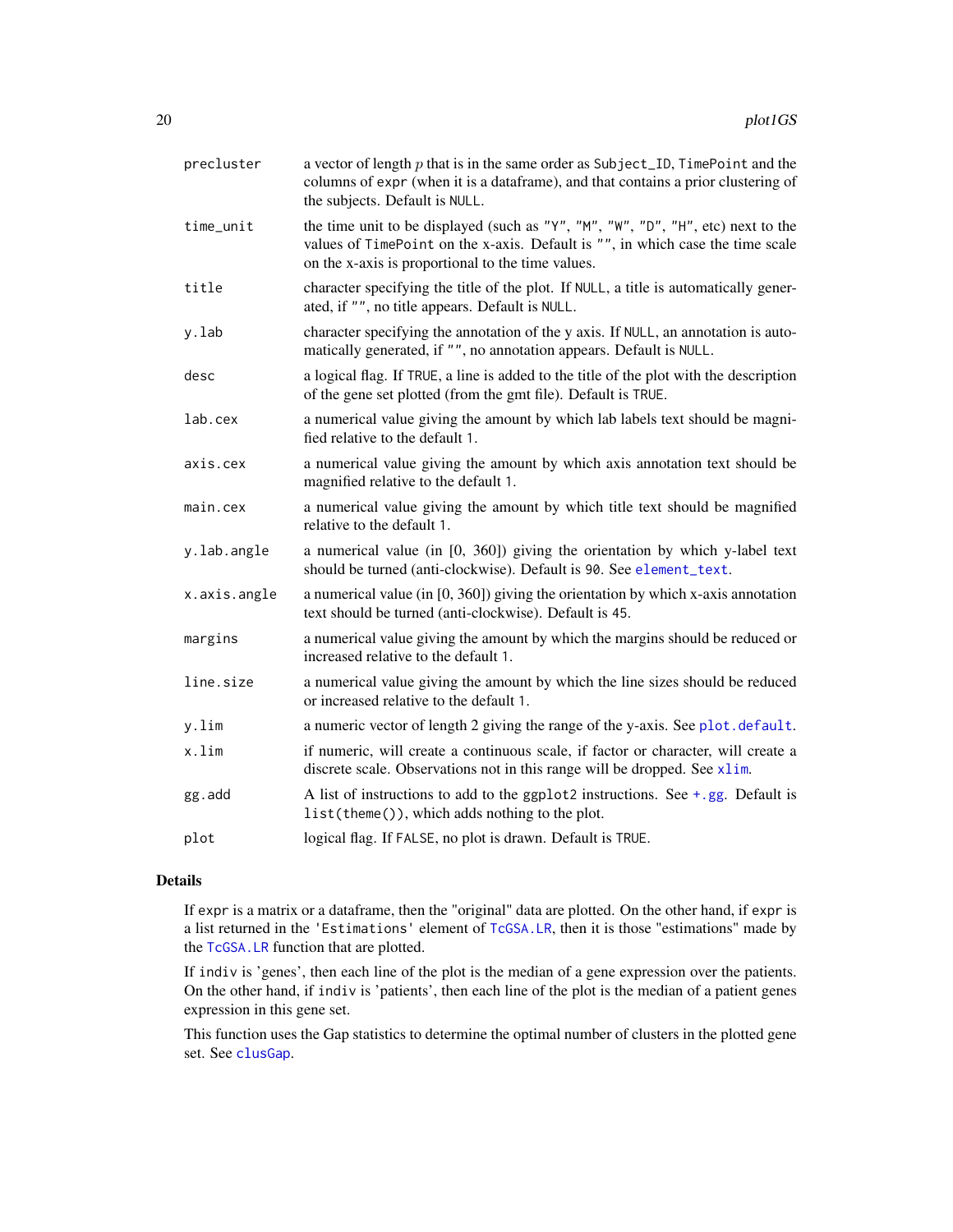#### <span id="page-20-0"></span>plot1GS 21

#### Value

A list with 2 elements:

- classif: a data.frame with the 2 following variables: ProbeID which contains the IDs of the probes of the plotted gene set, and Cluster containing \$ which cluster the probe belongs to. If clustering is FALSE, then Cluster is NA for all the probes.
- p: a ggplot object containing the plot

#### Author(s)

Boris P. Hejblum

#### References

Tibshirani, R., Walther, G. and Hastie, T., 2001, Estimating the number of data clusters via the Gap statistic, *Journal of the Royal Statistical Society, Series B (Statistical Methodology)*, 63, 2: 411–423.

#### See Also

[ggplot](#page-0-0), [clusGap](#page-0-0)

#### Examples

```
if(interactive()){
data(data_simu_TcGSA)
tcgsa_sim_1grp <- TcGSA.LR(expr=expr_1grp, gmt=gmt_sim, design=design,
                          subject_name="Patient_ID", time_name="TimePoint",
                          time_func="linear", crossedRandom=FALSE)
plot1GS(expr=expr_1grp, TimePoint=design$TimePoint,
      Subject_ID=design$Patient_ID, gmt=gmt_sim,
      geneset.name="Gene set 4",
      indiv="genes", clustering=FALSE,
      time_unit="H",
      lab.cex=0.7)
plot1GS(expr=expr_1grp, TimePoint=design$TimePoint,
      Subject_ID=design$Patient_ID, gmt=gmt_sim,
      geneset.name="Gene set 5",
      indiv="patients", clustering=FALSE, baseline=1,
      time_unit="H",
      lab.cex=0.7)
}
if(interactive()){
geneclusters <- plot1GS(expr=tcgsa_sim_1grp$Estimations, TimePoint=design$TimePoint,
                       Subject_ID=design$Patient_ID, gmt=gmt_sim,
                       geneset.name="Gene set 5",
                       indiv="genes",
                       time_unit="H",
```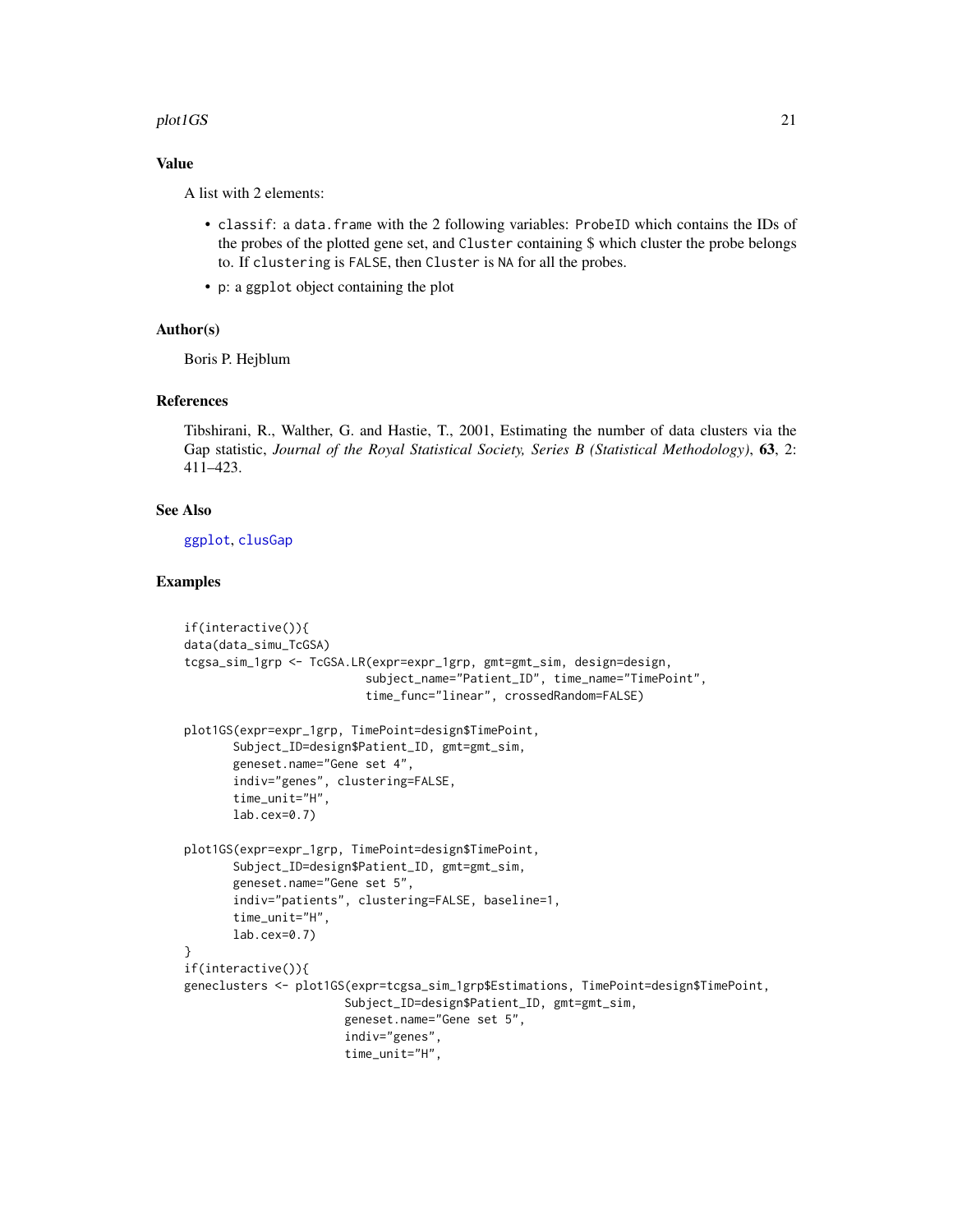```
lab.cex=0.7
)
geneclusters
}
if(interactive()){
library(grDevices)
library(graphics)
colval \leq c(hsv(0.56, 0.9, 1),hsv(0, 0.27, 1),
           hsv(0.52, 1, 0.5),
           hsv(0, 0.55, 0.97),
           hsv(0.66, 0.15, 1),
           hsv(0, 0.81, 0.55),
           hsv(0.7, 1, 0.7),
           hsv(0.42, 0.33, 1)
)
n <- length(colval); y <- 1:n
op <- par(mar=rep(1.5,4))
plot(y, axes = FALSE, frame.plot = TRUE,xlab = "", ylab = "", pch = 21, cex = 8,
bg = colval, ylim=c(-1, n+1), xlim=c(-1, n+1),main = "Color scale"
\mathcal{L}par(op)
plot1GS(expr=expr_1grp, TimePoint=design$TimePoint,
       Subject_ID=design$Patient_ID, gmt=gmt_sim,
       geneset.name="Gene set 5",
       indiv="genes",
       time_unit="H",
       title="",
       gg.add=list(scale_color_manual(values=colval),
                   guides(colour = guide_legend(reverse=TRUE))),
       lab.cex=0.7
)
plot1GS(expr=expr_2grp, TimePoint=design$TimePoint,
       Subject_ID=design$Patient_ID, gmt=gmt_sim,
       geneset.name="Gene set 3",
       indiv="genes",
       group.var = design$group.var,
       time_unit="H",
       gg.add=list(scale_color_manual(values=colval),
                   guides(colour = guide_legend(reverse=TRUE))),
       lab.cex=0.7
)
}
```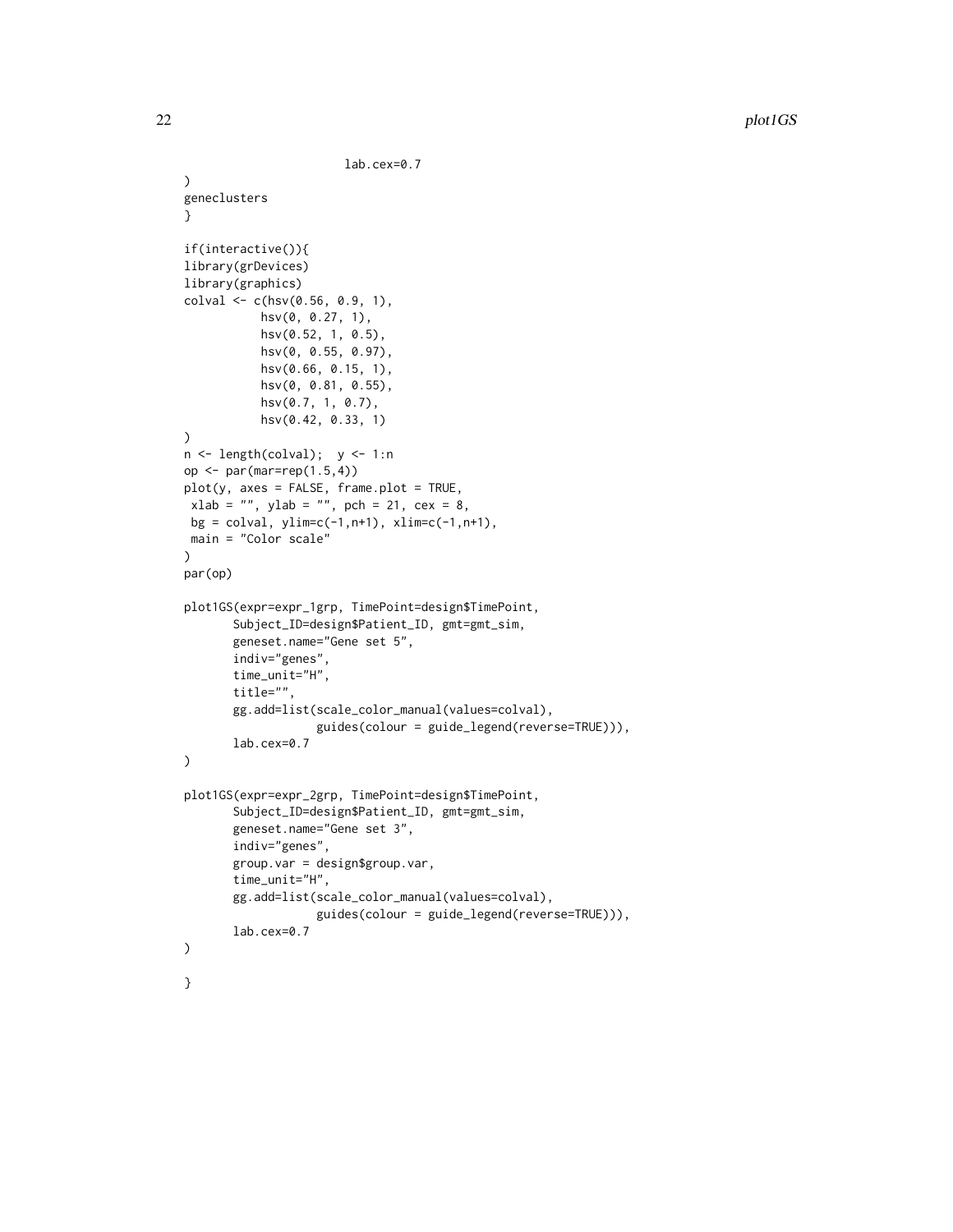<span id="page-22-0"></span>

#### Description

This function plots graphs informing on the fit of the mixed modeling of the gene expression performed in TcGSA, for 1 or several gene sets.

#### Usage

```
plotFit.GS(
 x,
  expr,
  design,
  subject_name = "Patient_ID",
  time_name = "TimePoint",
  colnames_ID,
  plot_type = c("Fit", "Residuals Obs", "Residuals Est", "Histogram Obs"),
 GeneSetsList,
  color = c("genes", "time", "subjects"),
 marginal_hist = TRUE,
 gg.add = list(theme())
\lambda
```

| $\mathsf{x}$ | a tegsa object for clustTrend, or a ClusteredTrends object for print. ClusteredTrends<br>and plot. Clustered Trends.                                                                                                                                                        |
|--------------|-----------------------------------------------------------------------------------------------------------------------------------------------------------------------------------------------------------------------------------------------------------------------------|
| expr         | a matrix or data frame of gene expression. Its dimension are $n x p$ , with the $p$<br>samples in column and the $n$ genes in row.                                                                                                                                          |
| design       | a matrix or dataframe containing the experimental variables that used in the<br>model, namely subject_name, time_name, and covariates_fixed and time_covariates<br>if applicable. Its dimension are $p x m$ and its row are is in the same order as the<br>columns of expr. |
| subject_name | the name of the factor variable from design that contains the information on<br>the repetition units used in the mixed model, such as the patient identifiers for<br>instance. Default is 'Patient_ID'. See Details.                                                        |
| time_name    | the name of a numeric variable from design that contains the information on<br>the time replicates (the time points at which gene expression was measured).<br>Default is 'TimePoint'. See Details.                                                                         |
| colnames_ID  | the name of the variable from design that contains the column names of the<br>expr expression data matrix. See Details.                                                                                                                                                     |
| plot_type    | a character string indicating the type of plot to be drawn. The options are 'Fit',<br>'Residuals Obs', 'Residuals Est' or 'Histogram Obs'.                                                                                                                                  |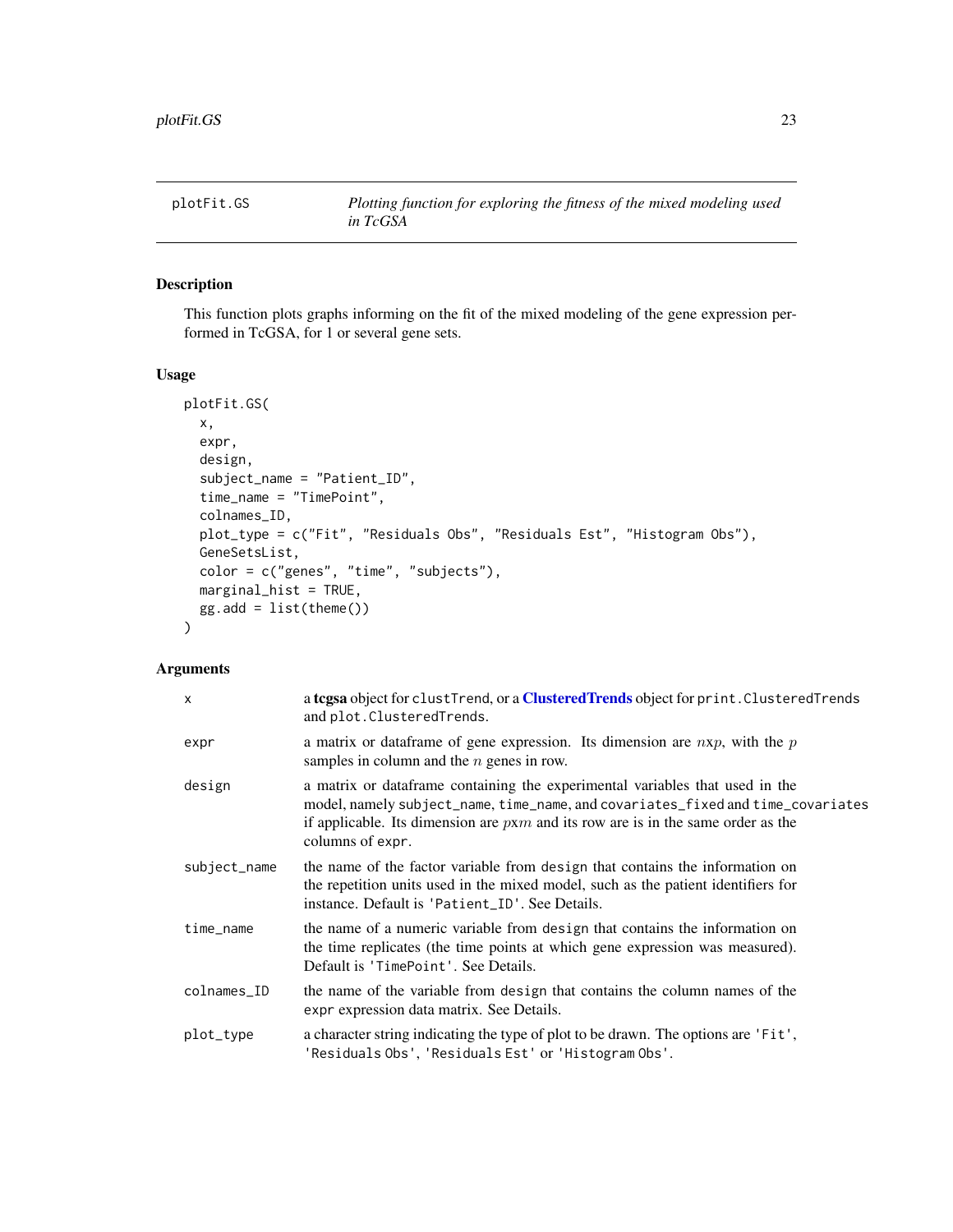<span id="page-23-0"></span>

| GeneSetsList  | a character string containing the names of the gene set whose fit is being checked.<br>If several gene sets are being checked, can be a character list or vector of the<br>names of those gene sets. |
|---------------|------------------------------------------------------------------------------------------------------------------------------------------------------------------------------------------------------|
| color         | a character string indicating which color scale should be used. One of the 3 :<br>'genes', 'time', 'subjects', otherwise, no coloring is used.                                                       |
| marginal_hist | a logical flag indicating whether marginal histograms should be drawn. Only<br>used for 'Fit' plot type. Default is 'TRUE'                                                                           |
| gg.add        | A list of instructions to add to the ggplot2 instructions. See $+$ , gg. Default is<br>$list(theme())$ , which adds nothing to the plot.                                                             |

#### Author(s)

Boris P. Hejblum

#### References

Hejblum BP, Skinner J, Thiebaut R, (2015) Time-Course Gene Set Analysis for Longitudinal Gene Expression Data. *PLOS Comput. Biol.* 11(6):e1004310. doi: 10.1371/journal.pcbi.1004310

#### See Also

[plot1GS](#page-15-1), [plotSelect.GS](#page-39-1)

#### Examples

```
if(interactive()){
data(data_simu_TcGSA)
tcgsa_sim_1grp <- TcGSA.LR(expr=expr_1grp, gmt=gmt_sim, design=design,
                          subject_name="Patient_ID", time_name="TimePoint",
                          time_func="linear", crossedRandom=FALSE)
plotFit.GS(x=tcgsa_sim_1grp, expr=expr_1grp, design=design,
subject_name="Patient_ID", time_name="TimePoint",
colnames_ID="Sample_name",
plot_type="Residuals Obs",
GeneSetsList=c("Gene set 1", "Gene set 2", "Gene set 3",
                "Gene set 4", "Gene set 5"),
color="genes", gg.add=list(guides(color=FALSE))
\mathcal{L}plotFit.GS(x=tcgsa_sim_1grp, expr=expr_1grp, design=design,
          subject_name="Patient_ID", time_name="TimePoint",
          colnames_ID="Sample_name",
          plot_type="Histogram Obs",
         GeneSetsList=c("Gene set 1", "Gene set 5"),
          color="genes", gg.add=list(guides(fill=FALSE))
          )
```
plotFit.GS(x=tcgsa\_sim\_1grp, expr=expr\_1grp, design=design,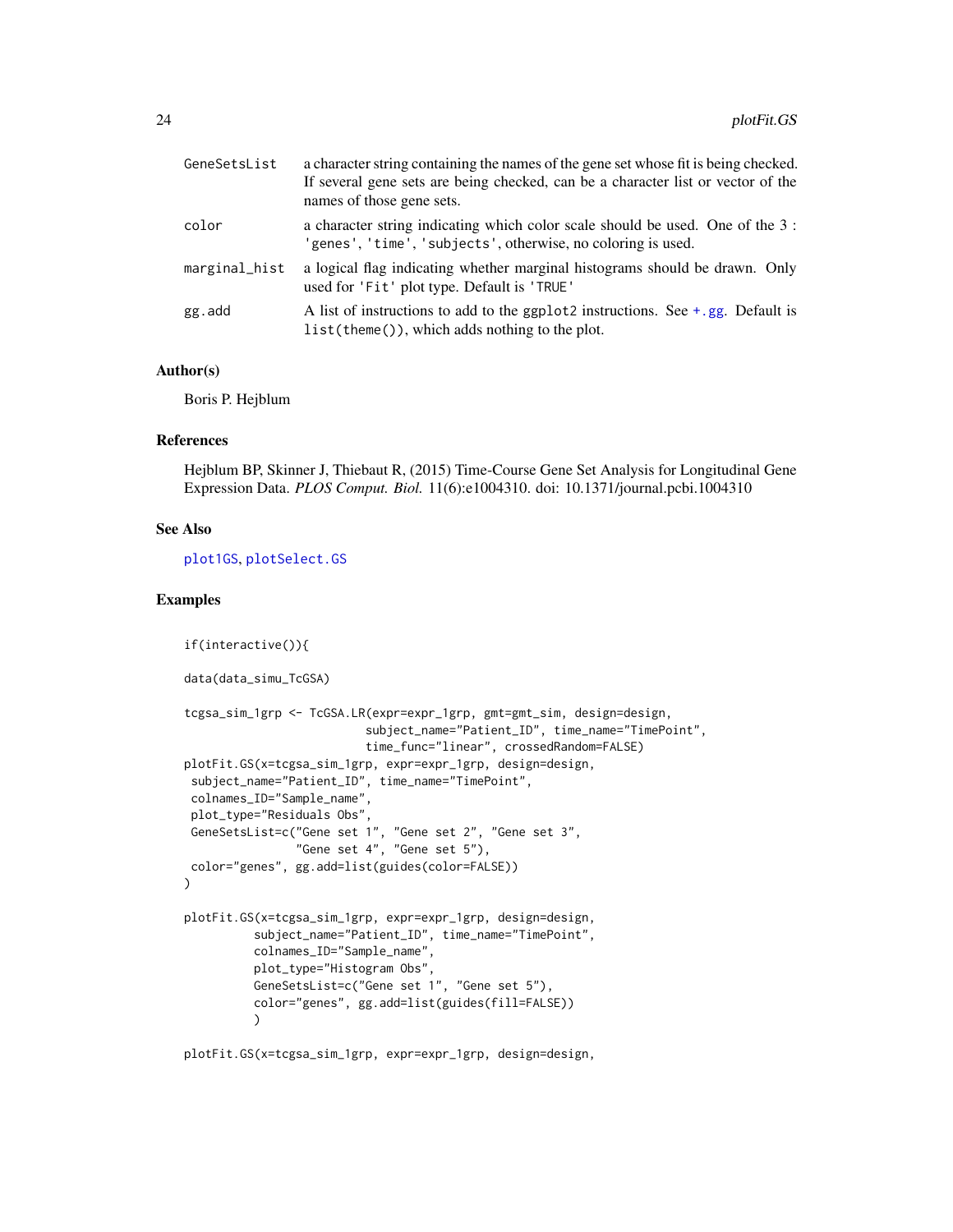```
subject_name="Patient_ID", time_name="TimePoint",
colnames_ID="Sample_name",
plot_type="Histogram Obs",
GeneSetsList=c("Gene set 1", "Gene set 2", "Gene set 3",
      "Gene set 4", "Gene set 5"),
color="genes")
```

```
plotMultipleGS Plotting Multiple Gene Sets in a single plot
```
#### Description

}

This function can plot different representations of the gene expression in a list of gene sets.

#### Usage

```
plotMultipleGS(
  genesets_list,
  ncolumn = 1,labels = NULL,expr,
  gmt,
  Subject_ID,
  TimePoint,
  baseline = NULL,
  group.var = NULL,
  Group_ID_paired = NULL,
  ref = NULL,group_of_interest = NULL,
  FUNcluster = NULL,
  clustering_metric = "euclidian",
  clustering_method = "ward",
  B = 500,max_trends = 4,
  aggreg.fun = "median",
  na.rm.aggreg = TRUE,
  trend.fun = "median",
  methodOptiClust = "firstSEmax",
  indiv = "genes",verbose = TRUE,
  clustering = TRUE,
  showTrend = TRUE,
  smooth = TRUE,time_unit = ",
  y.lab = NULL,
  desc = TRUE,
```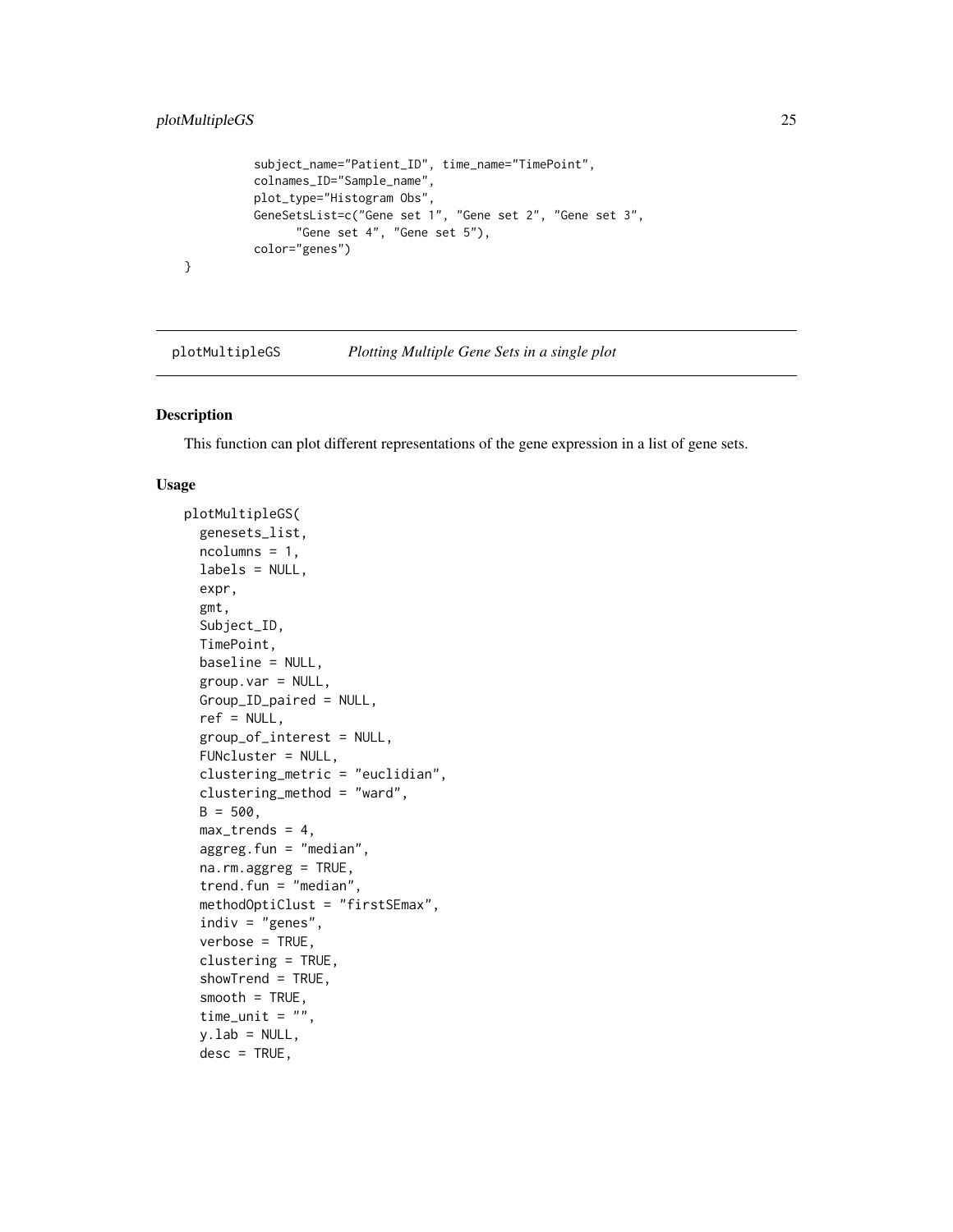```
lab.cex = 1,
 axis.cex = 1,
 main.cex = 1,y.lab.angle = 90,
 x.axis.angle = 45,
 margins = 1,
 line.size = 1,
 y.lim = NULL,x.lim = NULL,
 gg.add = list(),show_plot = TRUE
\mathcal{L}
```

| genesets_list   | a list of the character strings giving the names of the gene sets to be plotted as<br>they appear in gmt.                                                                                                                                                                                                                                                                                                                                                                                                                                                         |
|-----------------|-------------------------------------------------------------------------------------------------------------------------------------------------------------------------------------------------------------------------------------------------------------------------------------------------------------------------------------------------------------------------------------------------------------------------------------------------------------------------------------------------------------------------------------------------------------------|
| ncolumns        | the number of columns used to display the multiple plots. Default is 1.                                                                                                                                                                                                                                                                                                                                                                                                                                                                                           |
| labels          | List of labels to be added to the plots. You can also set labels="AUTO" to auto-<br>generate upper-case labels (such as A, B, ) or labels="auto" to auto-generate<br>lower-case labels. Default is NULL                                                                                                                                                                                                                                                                                                                                                           |
| expr            | either a matrix or dataframe of gene expression upon which dynamics are to be<br>calculated, or a list of gene sets estimation of gene expression. In the case of a<br>matrix or data frame, its dimension are $n \times p$ , with the p sample in column and the<br>$n$ genes in row. In the case of a list, its length should correspond to the number<br>of gene sets under scrutiny and each element should be an 3 dimension array of<br>estimated gene expression, such as for the list returned in the 'Estimations'<br>element of TcGSA. LR. See details. |
| gmt             | a gmt object containing the gene sets definition. See GSA. read. gmt and defini-<br>tion on www.software.broadinstitute.org.                                                                                                                                                                                                                                                                                                                                                                                                                                      |
| Subject_ID      | a factor of length $p$ that is in the same order as the columns of expr (when it is<br>a dataframe) and that contains the patient identifier of each sample.                                                                                                                                                                                                                                                                                                                                                                                                      |
| TimePoint       | a numeric vector or a factor of length $p$ that is in the same order as Subject_ID<br>and the columns of expr (when it is a dataframe), and that contains the time<br>points at which gene expression was measured.                                                                                                                                                                                                                                                                                                                                               |
| baseline        | a character string which is the value of TimePoint that can be used as a baseline.<br>Default is NULL, in which case no time point is used as a baseline value for gene<br>expression. Has to be NULL when comparing two treatment groups.                                                                                                                                                                                                                                                                                                                        |
| group.var       | in the case of several treatment groups, this is a factor of length $p$ that is in the<br>same order as Timepoint, Subject_ID and the columns of expr. It indicates to<br>which treatment group each sample belongs to. Default is NULL, which means<br>that there is only one treatment group.                                                                                                                                                                                                                                                                   |
| Group_ID_paired |                                                                                                                                                                                                                                                                                                                                                                                                                                                                                                                                                                   |
|                 | a character vector of length $p$ that is in the same order as $T$ imepoint, Subject_ID,<br>group. var and the columns of expr. This argument must not be NULL in the<br>case of a paired analysis, and must be NULL otherwise. Default is NULL.                                                                                                                                                                                                                                                                                                                   |

<span id="page-25-0"></span>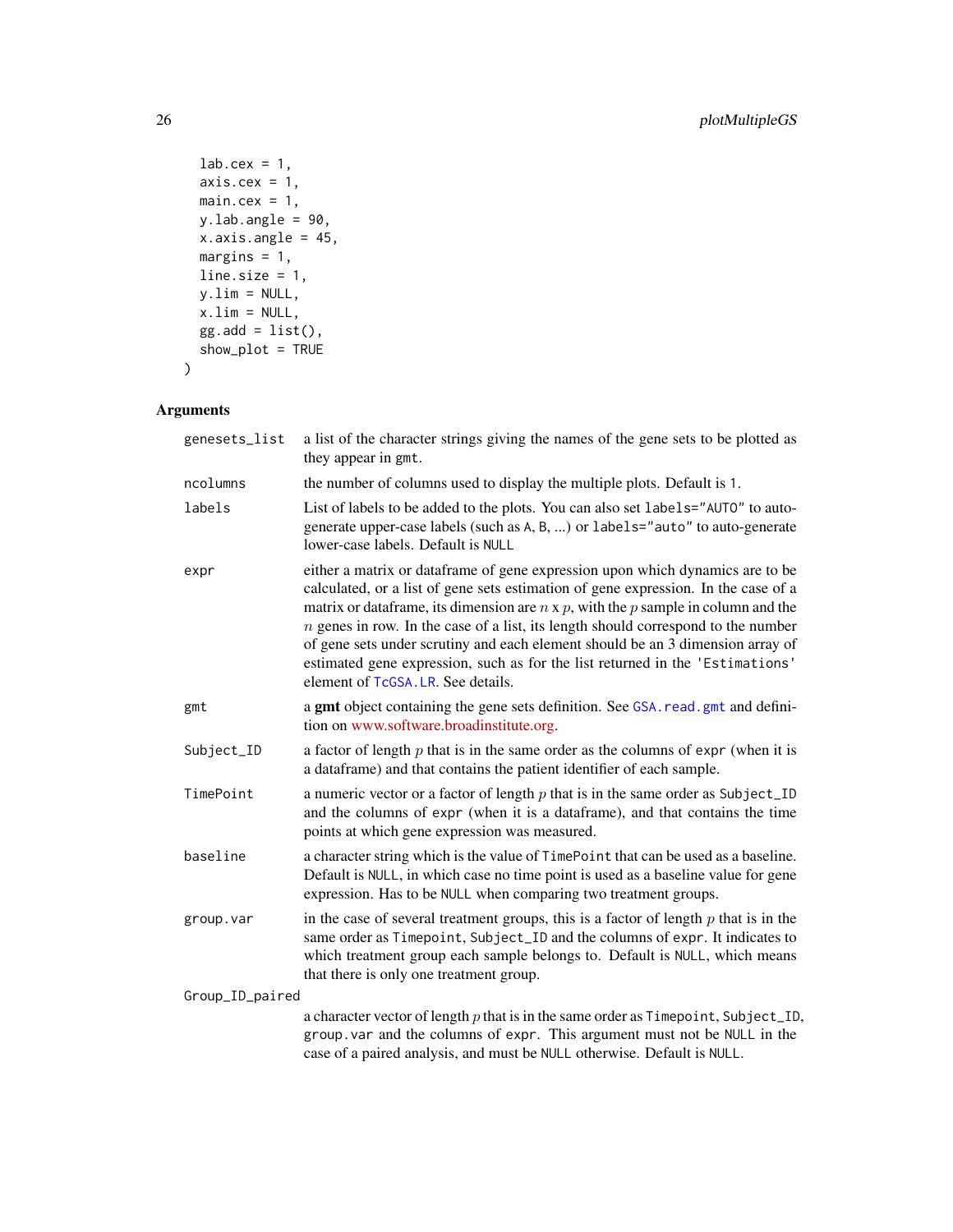<span id="page-26-0"></span>ref the group which is used as reference in the case of several treatment groups. Default is NULL, which means that reference is the first group in alphabetical order of the labels of group.var. See Details.

group\_of\_interest

the group of interest, for which dynamics are to be computed in the case of several treatment groups. Default is NULL, which means that group of interest is the second group in alphabetical order of the labels of group.var.

FUNcluster a function which accepts as first argument a matrix x and as second argument the number of clusters desired k, and which returns a list with a component named 'cluster' which is a vector of length  $n = nrow(x)$  of integers in 1:k, determining the clustering or grouping of the n observations. Default is NULL, in which case a hierarchical clustering is performed via the function [agnes](#page-0-0), using the metric clustering\_metric and the method clustering\_method. See 'FUNcluster' in [clusGap](#page-0-0) and Details.

#### clustering\_metric

character string specifying the metric to be used for calculating dissimilarities between observations in the hierarchical clustering when FUNcluster is NULL. The currently available options are "euclidean" and "manhattan". Default is "euclidean". See [agnes](#page-0-0). Also, a "sts" option is available in TcGSA. It implements the 'Short Time Series' distance [Moller-Levet et al., Fuzzy Clustering of short time series and unevenly distributed sampling points, *Advances in Intelligent Data Analysis V*:330-340 Springer, 2003] designed specifically for clustering time series.

#### clustering\_method

character string defining the agglomerative method to be used in the hierarchical clustering when FUNcluster is NULL. The six methods implemented are "average" ([unweighted pair-]group average method, UPGMA), "single" (single linkage), "complete" (complete linkage), "ward" (Ward's method), "weighted" (weighted average linkage). Default is "ward". See [agnes](#page-0-0).

- B integer specifying the number of Monte Carlo ("bootstrap") samples used to compute the gap statistics. Default is 500. See [clusGap](#page-0-0).
- max\_trends integer specifying the maximum number of different clusters to be tested. Default is 4.
- aggreg.fun a character string such as "median" or "mean" or the name of any other defined statistics function that returns a single numeric value. It specifies the function used to aggregate the observations before the clustering. Default is to "median".
- na.rm.aggreg a logical flag indicating whether NA should be remove to prevent propagation through aggreg. fun. Can be useful to set to TRUE with unbalanced design as those will generate structural NAs in \$Estimations. Default is TRUE.
- trend.fun a character string such as "mean" or the name of any other function that returns a single numeric value. It specifies the function used to calculate the trends of the identified clustered. Default is to "mean".

methodOptiClust

character string indicating how the "optimal" number of clusters is computed from the gap statistics and their standard deviations. Possible values are "globalmax", "firstmax", "Tibs2001SEmax", "firstSEmax" and "globalSEmax". Default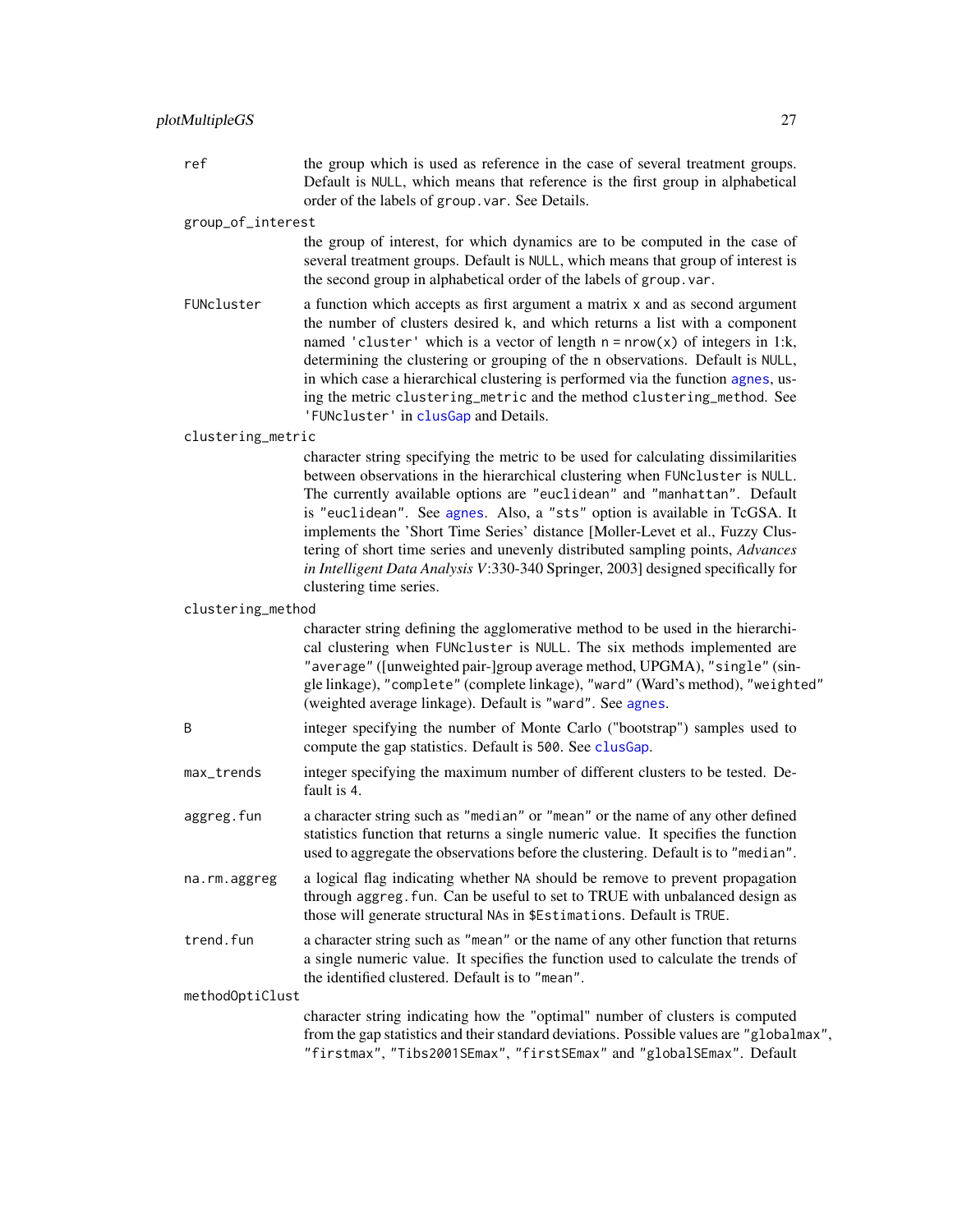<span id="page-27-0"></span>

|              | is "firstSEmax". See 'method' in clusGap, Details and Tibshirani et al., 2001<br>in References.                                                                                                                                                                                                           |
|--------------|-----------------------------------------------------------------------------------------------------------------------------------------------------------------------------------------------------------------------------------------------------------------------------------------------------------|
| indiv        | a character string indicating by which unit observations are aggregated (through<br>aggreg. fun) before the clustering. Possible values are "genes" or "patients".<br>Default is "genes". See Details.                                                                                                    |
| verbose      | logical flag enabling verbose messages to track the computing status of the func-<br>tion. Default is TRUE.                                                                                                                                                                                               |
| clustering   | logical flag. If FALSE, there is no clustering representation; if TRUE, the lines are<br>colored according to which cluster they belong to. Default is TRUE. See Details.                                                                                                                                 |
| showTrend    | logical flag. If TRUE, a black line is added for each cluster, representing the<br>corresponding trend. fun. Default is TRUE.                                                                                                                                                                             |
| smooth       | logical flag. If TRUE and showTrend is also TRUE, the representation of each clus-<br>ter trend. fun is smoothed using cubic polynomials (see geom_smooth. Default<br>is TRUE. At the moment, must accept parameter "na.rm" (which is automatically<br>set to TRUE). This might change in future versions |
| time_unit    | the time unit to be displayed (such as "Y", "M", "W", "D", "H", etc) next to the<br>values of TimePoint on the x-axis. Default is "", in which case the time scale<br>on the x-axis is proportional to the time values.                                                                                   |
| y.lab        | character specifying the annotation of the y axis. If NULL, an annotation is auto-<br>matically generated, if "", no annotation appears. Default is NULL.                                                                                                                                                 |
| desc         | a logical flag. If TRUE, a line is added to the title of the plot with the description<br>of the gene set plotted (from the gmt file). Default is TRUE.                                                                                                                                                   |
| lab.cex      | a numerical value giving the amount by which lab labels text should be magni-<br>fied relative to the default 1.                                                                                                                                                                                          |
| axis.cex     | a numerical value giving the amount by which axis annotation text should be<br>magnified relative to the default 1.                                                                                                                                                                                       |
| main.cex     | a numerical value giving the amount by which title text should be magnified<br>relative to the default 1.                                                                                                                                                                                                 |
| y.lab.angle  | a numerical value (in [0, 360]) giving the orientation by which y-label text<br>should be turned (anti-clockwise). Default is 90. See element_text.                                                                                                                                                       |
| x.axis.angle | a numerical value (in $[0, 360]$ ) giving the orientation by which x-axis annotation<br>text should be turned (anti-clockwise). Default is 45.                                                                                                                                                            |
| margins      | a numerical value giving the amount by which the margins should be reduced or<br>increased relative to the default 1.                                                                                                                                                                                     |
| line.size    | a numerical value giving the amount by which the line sizes should be reduced<br>or increased relative to the default 1.                                                                                                                                                                                  |
| y.lim        | a numeric vector of length 2 giving the range of the y-axis. See plot. default.                                                                                                                                                                                                                           |
| x.lim        | if numeric, will create a continuous scale, if factor or character, will create a<br>discrete scale. Observations not in this range will be dropped. See xlim.                                                                                                                                            |
| gg.add       | A list of instructions to add to the ggplot2 instructions. See $+$ , gg. Default is<br>list(theme()), which adds nothing to the plot.                                                                                                                                                                     |
| show_plot    |                                                                                                                                                                                                                                                                                                           |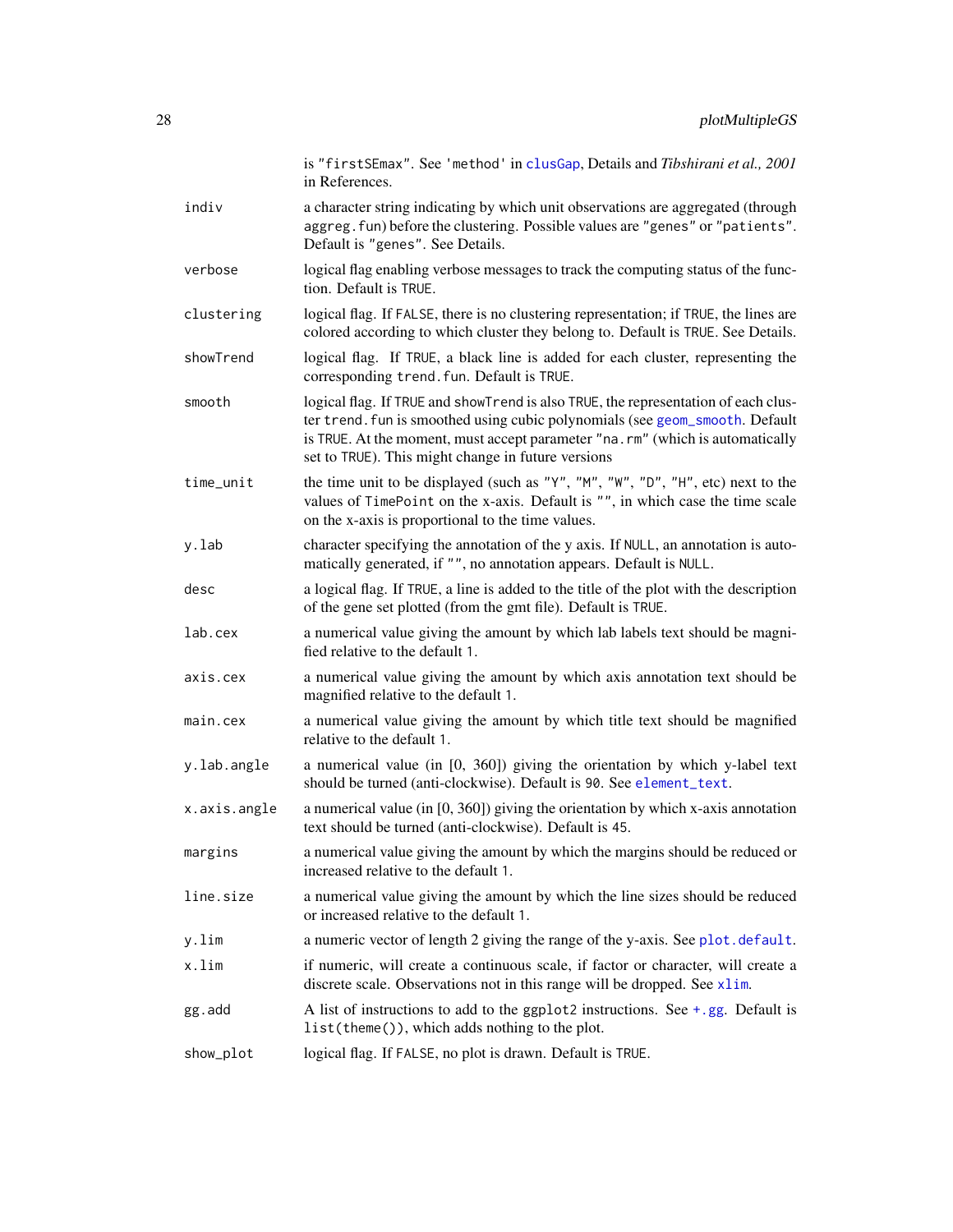#### <span id="page-28-0"></span>plotPat.1GS 29

#### Details

If expr is a matrix or a dataframe, then the "original" data are plotted. On the other hand, if expr is a list returned in the 'Estimations' element of [TcGSA.LR](#page-49-1), then it is those "estimations" made by the [TcGSA.LR](#page-49-1) function that are plotted.

If indiv is 'genes', then each line of the plot is the median of a gene expression over the patients. On the other hand, if indiv is 'patients', then each line of the plot is the median of a patient genes expression in this gene set.

This function uses the Gap statistics to determine the optimal number of clusters in the plotted gene set. See [clusGap](#page-0-0).

#### Value

A list with 2 elements:

- classif: a data.frame with the 2 following variables: ProbeID which contains the IDs of the probes of the plotted gene set, and Cluster containing \$ which cluster the probe belongs to. If clustering is FALSE, then Cluster is NA for all the probes.
- p: a ggplot object containing the plot

#### Author(s)

Boris P. Hejblum

#### See Also

[ggplot](#page-0-0), [clusGap](#page-0-0)

plotPat.1GS *Plotting a Specific Gene Set Stratifying on Patients*

#### Description

This function can plot different representations of the gene expression in a specific gene set, stratified on all subjects.

#### Usage

```
plotPat.1GS(
  expr,
  gmt,
  Subject_ID,
  TimePoint,
  geneset.name,
  baseline = NULL,
  group.var = NULL,Group_ID_paired = NULL,
```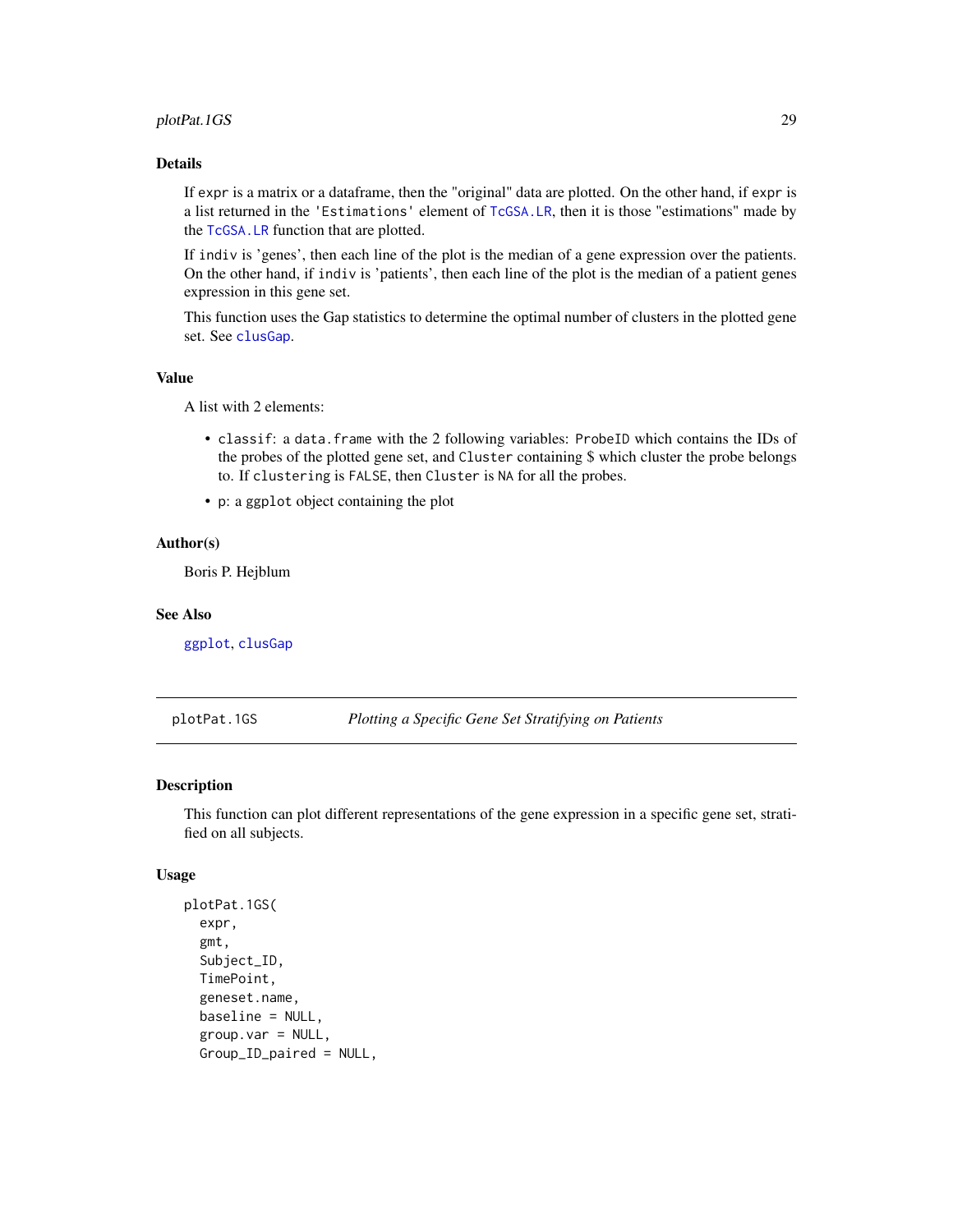```
ref = NULL,group_of_interest = NULL,
 FUNcluster = NULL,
 clustering_metric = "euclidian",
 clustering_method = "ward",
 B = 500,max_trends = 4,
 aggreg.fun = "median",
 na.rm.aggreg = TRUE,
 trend.fun = "median",
 methodOptiClust = "firstSEmax",
 verbose = TRUE,
 clustering = TRUE,
 time_unit = ",
 title = NULL,
 y.lab = NULL,
 desc = TRUE,lab.cex = 1,
 axis.cex = 1,
 main.cex = 1,
 y.lab.angle = 90,
 x.axis.angle = 45,
 y.lim = NULL,x.lim = NULL,gg.add = list(theme())\mathcal{L}
```

| expr         | either a matrix or dataframe of gene expression upon which dynamics are to be<br>calculated, or a list of gene sets estimation of gene expression. In the case of a<br>matrix or data frame, its dimension are $n \times p$ , with the p sample in column and the<br>$n$ genes in row. In the case of a list, its length should correspond to the number<br>of gene sets under scrutiny and each element should be an 3 dimension array of<br>estimated gene expression, such as for the list returned in the 'Estimations'<br>element of TcGSA. LR. See details. |
|--------------|-------------------------------------------------------------------------------------------------------------------------------------------------------------------------------------------------------------------------------------------------------------------------------------------------------------------------------------------------------------------------------------------------------------------------------------------------------------------------------------------------------------------------------------------------------------------|
| gmt          | a gmt object containing the gene sets definition. See GSA. read. gmt and defini-<br>tion on www.software.broadinstitute.org.                                                                                                                                                                                                                                                                                                                                                                                                                                      |
| Subject_ID   | a factor of length $p$ that is in the same order as the columns of expr (when it is<br>a dataframe) and that contains the patient identifier of each sample.                                                                                                                                                                                                                                                                                                                                                                                                      |
| TimePoint    | a numeric vector or a factor of length $p$ that is in the same order as $TimePoint$<br>and the columns of expr (when it is a data frame), and that contains the time<br>points at which gene expression was measured.                                                                                                                                                                                                                                                                                                                                             |
| geneset.name | a character string containing the name of the gene set to be plotted, that must<br>appear in the "geneset.names" element of gmt.                                                                                                                                                                                                                                                                                                                                                                                                                                  |
| baseline     | a character string which is the value of TimePoint that can be used as a baseline.<br>Default is NULL, in which case no time point is used as a baseline value for gene<br>expression. Has to be NULL when comparing two treatment groups.                                                                                                                                                                                                                                                                                                                        |

<span id="page-29-0"></span>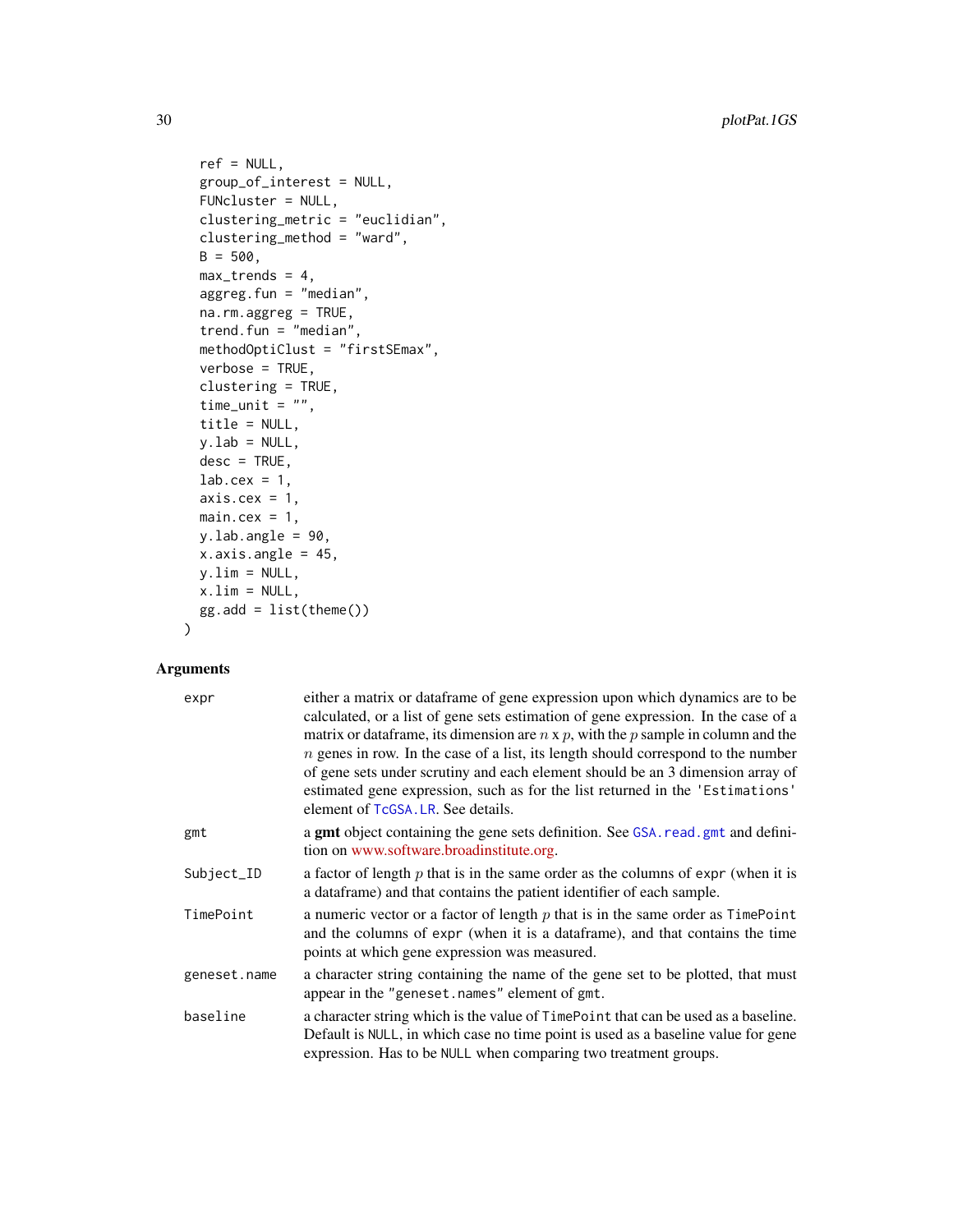<span id="page-30-0"></span>group. var in the case of several treatment groups, this is a factor of length  $p$  that is in the same order as Timepoint, Subject\_ID and the columns of expr. It indicates to which treatment group each sample belongs to. Default is NULL, which means that there is only one treatment group. See Details.

Group\_ID\_paired

a character vector of length  $p$  that is in the same order as  $T$ imepoint, Subject\_ID, group.var and the columns of expr. This argument must not be NULL in the case of a paired analysis, and must be NULL otherwise. Default is NULL.

ref the group which is used as reference in the case of several treatment groups. Default is NULL, which means that reference is the first group in alphabetical order of the labels of group.var. See Details.

group\_of\_interest

the group of interest, for which dynamics are to be computed in the case of several treatment groups. Default is NULL, which means that group of interest is the second group in alphabetical order of the labels of group.var.

FUNcluster a function which accepts as first argument a matrix x and as second argument the number of clusters desired k, and which returns a list with a component named 'cluster' which is a vector of length  $n = nrow(x)$  of integers in 1:k, determining the clustering or grouping of the n observations. Default is NULL, in which case a hierarchical clustering is performed via the function [agnes](#page-0-0), using the metric clustering\_metric and the method clustering\_method. See 'FUNcluster' in [clusGap](#page-0-0) and Details.

clustering\_metric

character string specifying the metric to be used for calculating dissimilarities between observations in the hierarchical clustering when FUNcluster is NULL. The currently available options are "euclidean" and "manhattan". Default is "euclidean". See [agnes](#page-0-0). Also, a "sts" option is available in TcGSA. It implements the 'Short Time Series' distance [Moller-Levet et al., Fuzzy Clustering of short time series and unevenly distributed sampling points, *Advances in Intelligent Data Analysis V*:330-340 Springer, 2003] designed specifically for clustering time series.

clustering\_method

character string defining the agglomerative method to be used in the hierarchical clustering when FUNcluster is NULL. The six methods implemented are "average" ([unweighted pair-]group average method, UPGMA), "single" (single linkage), "complete" (complete linkage), "ward" (Ward's method), "weighted" (weighted average linkage). Default is "ward". See [agnes](#page-0-0).

- B integer specifying the number of Monte Carlo ("bootstrap") samples used to compute the gap statistics. Default is 500. See [clusGap](#page-0-0).
- max\_trends integer specifying the maximum number of different clusters to be tested. Default is 4.
- aggreg.fun a character string such as "mean", "median" or the name of any other defined statistics function that returns a single numeric value. It specifies the function used to aggregate the observations before the clustering. Default is to median.
- na.rm.aggreg a logical flag indicating whether NA should be remove to prevent propagation through aggreg.fun. Can be useful to set to TRUE with unbalanced design as those will generate structural NAs in \$Estimations. Default is TRUE.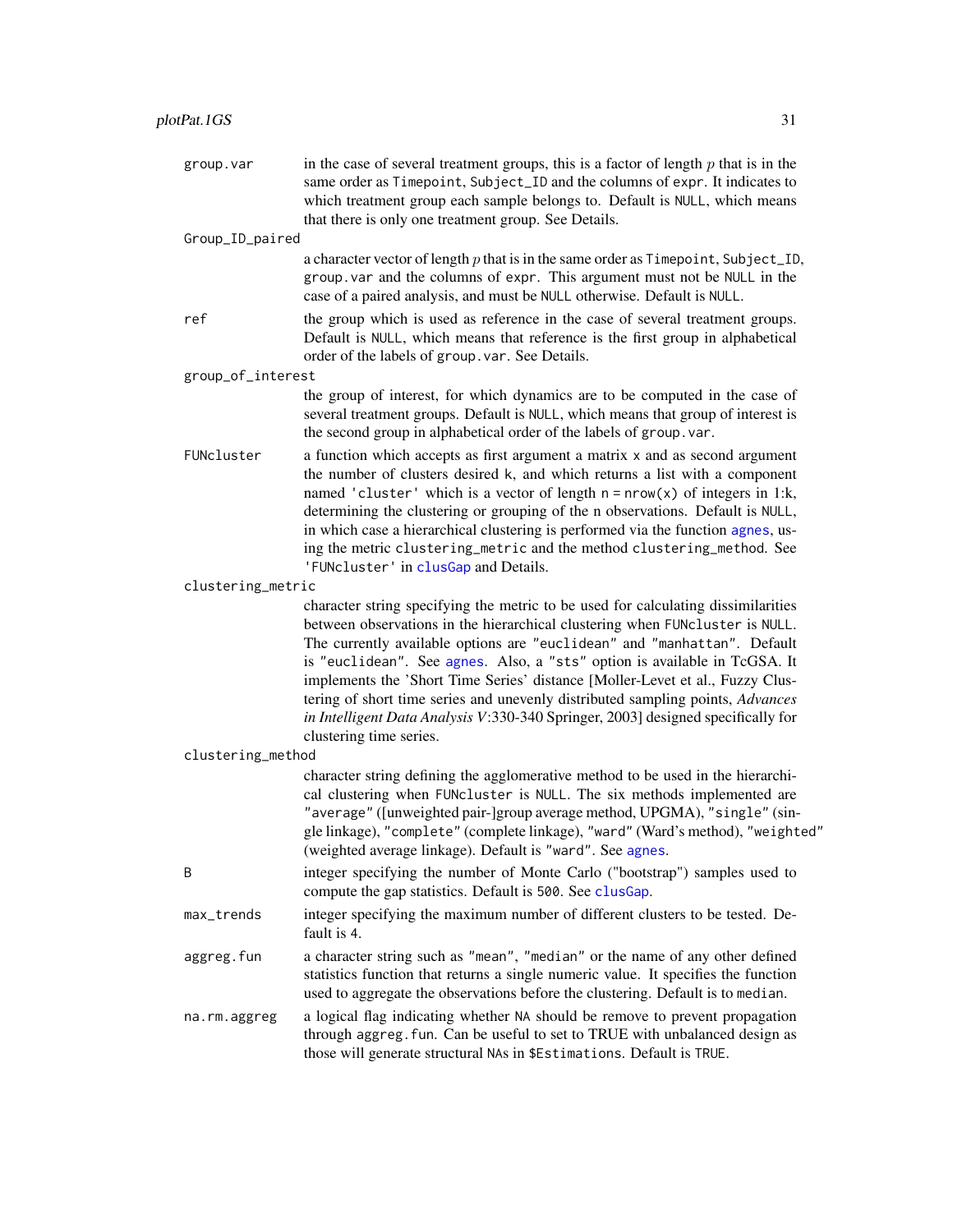<span id="page-31-0"></span>

| trend.fun       | a character string such as "mean", "median" or the name of any other function<br>that returns a single numeric value. It specifies the function used to calculate the<br>trends of the identified clustered. Default is to median.                                                                                                                 |
|-----------------|----------------------------------------------------------------------------------------------------------------------------------------------------------------------------------------------------------------------------------------------------------------------------------------------------------------------------------------------------|
| methodOptiClust |                                                                                                                                                                                                                                                                                                                                                    |
|                 | character string indicating how the "optimal" number of clusters is computed<br>from the gap statistics and their standard deviations. Possible values are "globalmax",<br>"firstmax", "Tibs2001SEmax", "firstSEmax" and "globalSEmax". Default<br>is "firstSEmax". See 'method' in clusGap, Details and Tibshirani et al., 2001<br>in References. |
| verbose         | logical flag enabling verbose messages to track the computing status of the func-<br>tion. Default is TRUE.                                                                                                                                                                                                                                        |
| clustering      | logical flag. If FALSE, there is no clustering representation; if TRUE, the lines are<br>colored according to which cluster they belong to. Default is TRUE. See Details.                                                                                                                                                                          |
| time_unit       | the time unit to be displayed (such as "Y", "M", "W", "D", "H", etc) next to the<br>values of TimePoint on the x-axis. Default is "".                                                                                                                                                                                                              |
| title           | character specifying the title of the plot. If NULL, a title is automatically gener-<br>ated, if "", no title appears. Default is NULL.                                                                                                                                                                                                            |
| y.lab           | character specifying the annotation of the y axis. If NULL, an annotation is auto-<br>matically generated, if "", no annotation appears. Default is NULL.                                                                                                                                                                                          |
| desc            | a logical flag. If TRUE, a line is added to the title of the plot with the description<br>of the gene set plotted (from the gmt file). Default is TRUE.                                                                                                                                                                                            |
| lab.cex         | a numerical value giving the amount by which lab labels text should be magni-<br>fied relative to the default 1.                                                                                                                                                                                                                                   |
| axis.cex        | a numerical value giving the amount by which axis annotation text should be<br>magnified relative to the default 1.                                                                                                                                                                                                                                |
| main.cex        | a numerical value giving the amount by which title text should be magnified<br>relative to the default 1.                                                                                                                                                                                                                                          |
| y.lab.angle     | a numerical value (in [0, 360]) giving the orientation by which y-label text<br>should be turned (anti-clockwise). Default is 90. See element_text.                                                                                                                                                                                                |
| x.axis.angle    | a numerical value (in $[0, 360]$ ) giving the orientation by which x-axis annotation<br>text should be turned (anti-clockwise). Default is 45.                                                                                                                                                                                                     |
| y.lim           | a numeric vector of length 2 giving the range of the y-axis. See plot.default.                                                                                                                                                                                                                                                                     |
| x.lim           | if numeric, will create a continuous scale, if factor or character, will create a<br>discrete scale. Observations not in this range will be dropped. See xlim.                                                                                                                                                                                     |
| gg.add          | A list of instructions to add to the ggplot2 instructions. See $+$ , gg. Default is<br>list(theme()), which adds nothing to the plot.                                                                                                                                                                                                              |

### Details

If expr is a matrix or a dataframe, then the "original" data are plotted. On the other hand, if expr is a list returned in the 'Estimations' element of [TcGSA.LR](#page-49-1), then it is those "estimations" made by the [TcGSA.LR](#page-49-1) function that are plotted.

If indiv is 'genes', then each line of the plot is the median of a gene expression over the patients. On the other hand, if indiv is 'patients', then each line of the plot is the median of a patient genes expression in this gene set.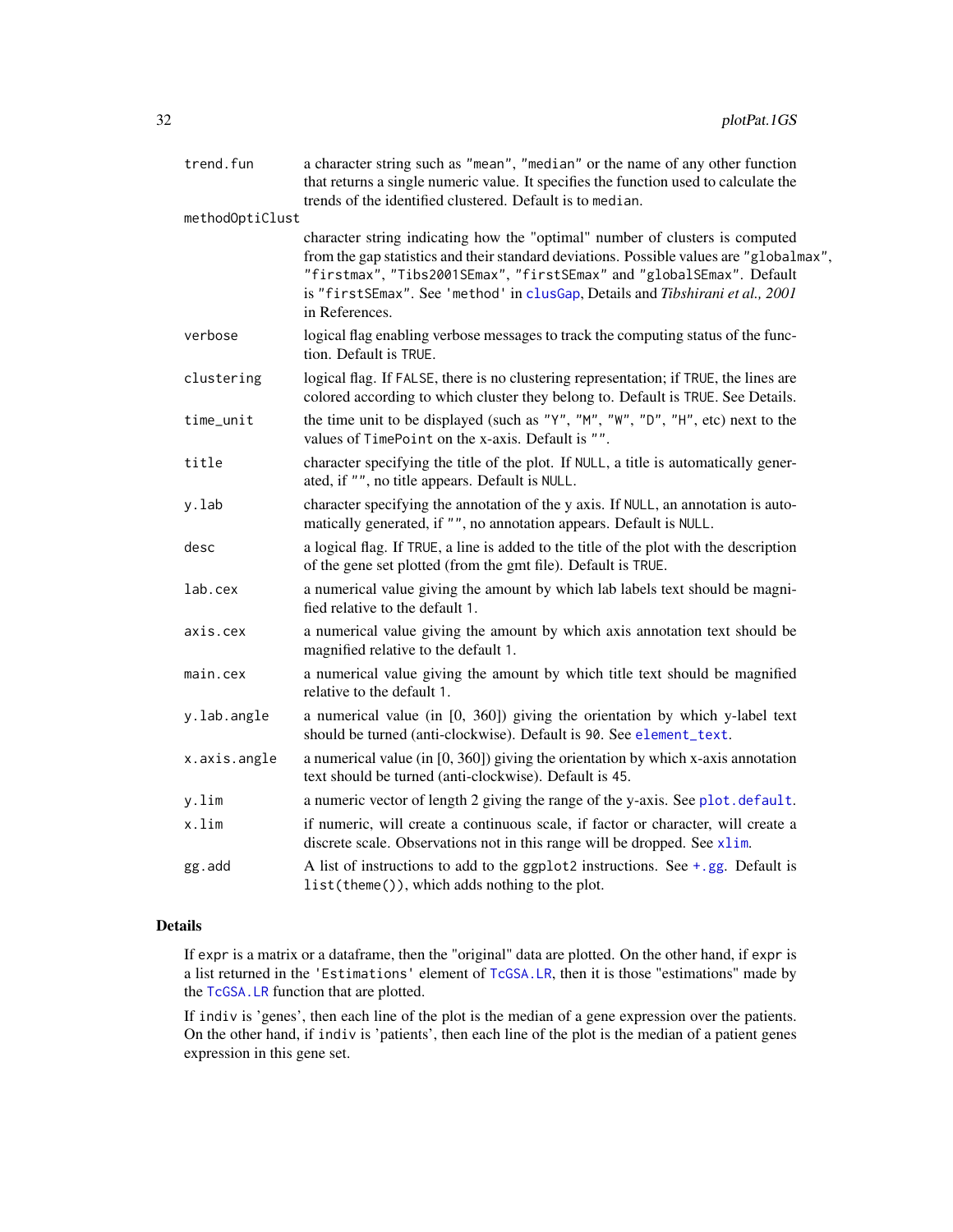#### <span id="page-32-0"></span>plotPat.1GS 33

This function uses the Gap statistics to determine the optimal number of clusters in the plotted gene set. See [clusGap](#page-0-0).

#### Value

A dataframe the 2 following variables:

- ProbeID which contains the IDs of the probes of the plotted gene set.
- Cluster which to which cluster the probe belongs to.

If clustering is FALSE, then Cluster is NA for all the probes.

#### Author(s)

Boris P. Hejblum

#### References

Tibshirani, R., Walther, G. and Hastie, T., 2001, Estimating the number of data clusters via the Gap statistic, *Journal of the Royal Statistical Society, Series B (Statistical Methodology)*, 63, 2: 411–423.

#### See Also

[ggplot](#page-0-0), [clusGap](#page-0-0)

#### Examples

```
if(interactive()){
data(data_simu_TcGSA)
tcgsa_sim_1grp <- TcGSA.LR(expr=expr_1grp, gmt=gmt_sim, design=design,
                          subject_name="Patient_ID", time_name="TimePoint",
                          time_func="linear", crossedRandom=FALSE)
plotPat.1GS(expr=expr_1grp, TimePoint=design$TimePoint,
      Subject_ID=design$Patient_ID, gmt=gmt_sim,
      geneset.name="Gene set 4",
      clustering=FALSE,
      time_unit="H",
      lab.cex=0.7)
plotPat.1GS(expr=expr_1grp, TimePoint=design$TimePoint,
      Subject_ID=design$Patient_ID, gmt=gmt_sim,
      geneset.name="Gene set 4",
      clustering=FALSE, baseline=1,
      time_unit="H",
      lab.cex=0.7)
colval \leq c(hsv(0.56, 0.9, 1),hsv(0, 0.27, 1),
          hsv(0.52, 1, 0.5),
```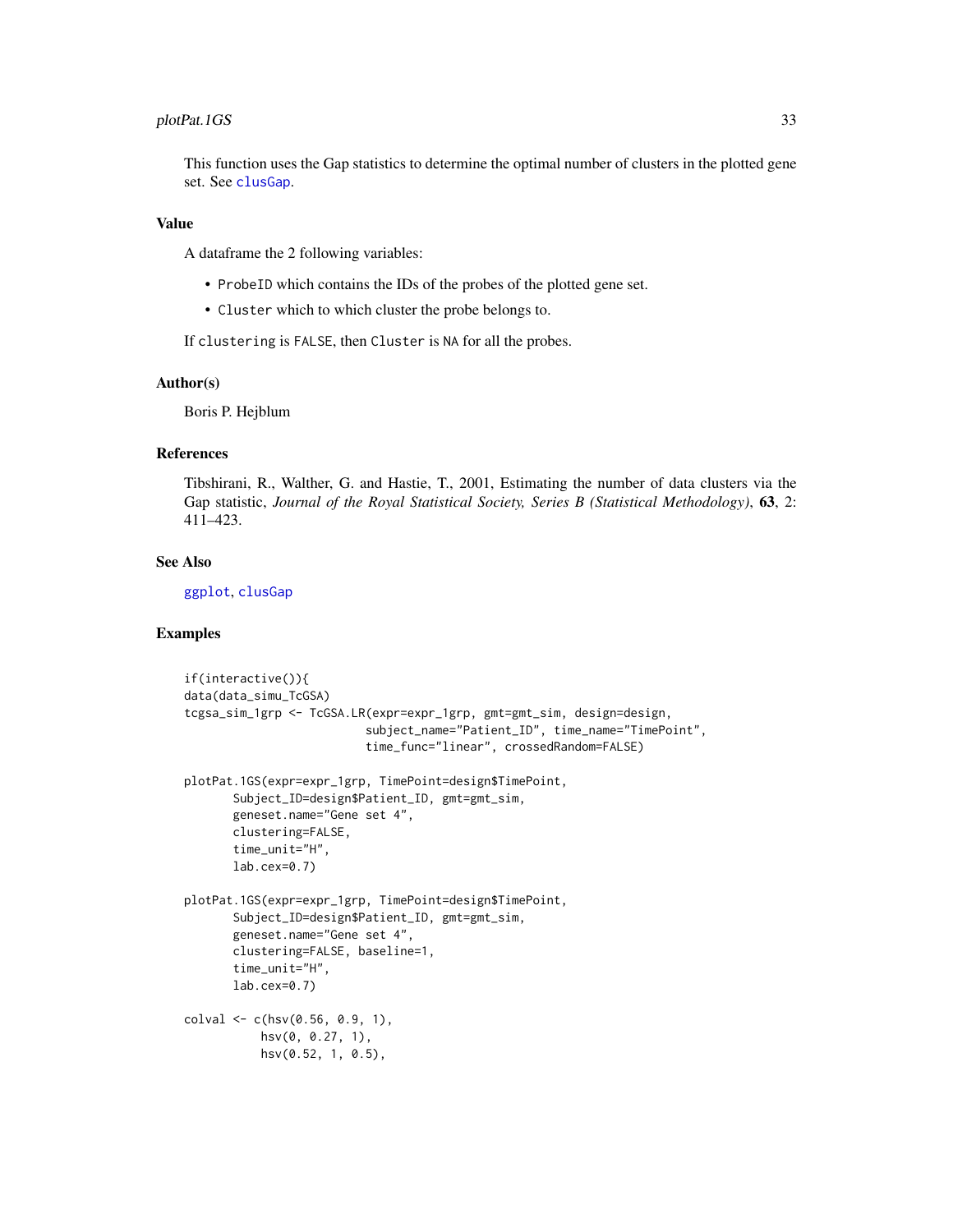```
hsv(0, 0.55, 0.97),
           hsv(0.66, 0.15, 1),
           hsv(0, 0.81, 0.55),
           hsv(0.7, 1, 0.7),
           hsv(0.42, 0.33, 1)
)
n \leq length(colval); y \leq 1:nop <- par(mar=rep(1.5,4))
plot(y, axes = FALSE, frame.plot = TRUE,xlab = "", ylab = "", pch = 21, cex = 8,
 bg = colval, ylim=c(-1, n+1), xlim=c(-1, n+1),main = "Color scale"
)
par(op)
plotPat.1GS(expr=expr_1grp, TimePoint=design$TimePoint,
       Subject_ID=design$Patient_ID, gmt=gmt_sim,
       geneset.name="Gene set 5",
       time_unit="H",
       title="",
       gg.add=list(scale_color_manual(values=colval)),
       lab.cex=0.7
\mathcal{L}plotPat.1GS(expr=tcgsa_sim_1grp$Estimations, TimePoint=design$TimePoint,
       Subject_ID=design$Patient_ID, gmt=gmt_sim,
       geneset.name="Gene set 3",
       time_unit="H",
       lab.cex=0.7
)
}
```
plotPat.TcGSA *Plot a Gene Set Trends Heatmap for each Patient.*

#### Description

This function plots a series of gene sets dynamic trends heatmaps. One heatmap is drawn for each patient. NOT IMPLEMENTED YET (TODO)

#### Usage

```
plotPat.TcGSA(
  x,
  threshold = 0.05,
 myproc = "BY".nbsimu_pval = 1e+06,
  expr,
  Subject_ID,
```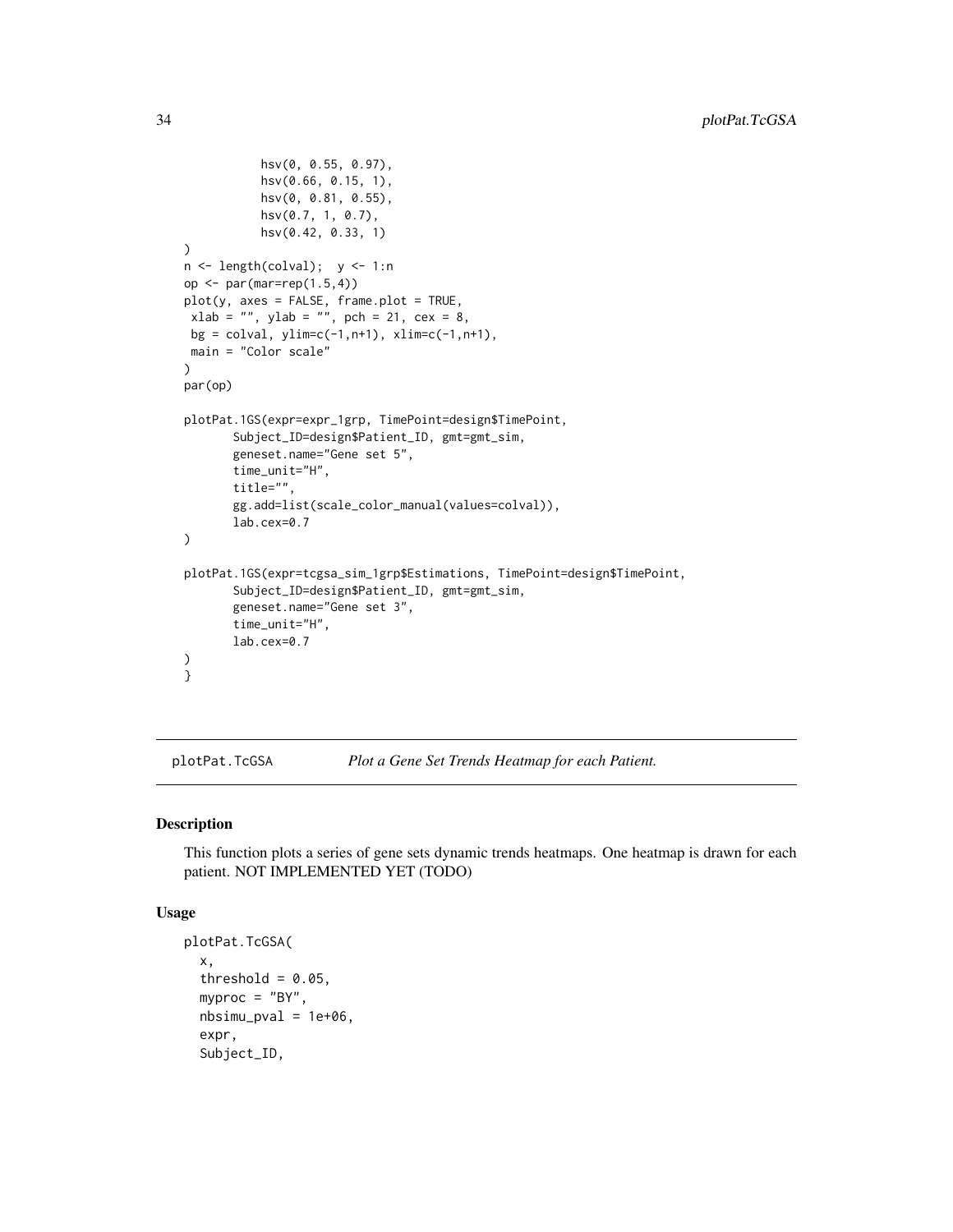```
TimePoint,
 baseline = NULL,
 only.signif = TRUE,
 group.var = NULL,
 Group_ID_paired = NULL,
  ref = NULL,group_of_interest = NULL,
 FUNcluster = NULL,
  clustering_metric = "euclidian",
  clustering_method = "ward",
 B = 500,max_trends = 4,
 aggreg.fun = "median",
 na.rm.aggreg = TRUE,
 methodOptiClust = "firstSEmax",
  verbose = TRUE,
  clust_trends = NULL,
 N_clusters = NULL,
 myclusters = NULL,
  label.clusters = NULL,
 prev_rowCL = NULL,
  descript = TRUE,plotAll = TRUE,
  color.vec = c("darkred", "#D73027", "#FC8D59", "snow", "#91BFDB", "#4575B4",
    "darkblue"),
  legend.breaks = NULL,
  label.column = NULL,
  time_unit = ",
  cex.label.row = 1,
  cex.label.column = 1,
 margins = c(5, 25),
 heatKey.size = 1,
  dendrogram.size = 1,
  heatmap.height = 1,
  heatmap.width = 1,
  cex.clusterKey = 1,
 cex.mainloop = 1,
 horiz.clusterKey = TRUE,
 main = NULL,subtitle = NULL,
  ...
\mathcal{L}
```

| x.        | a <b>tcgsa</b> object.                                                          |
|-----------|---------------------------------------------------------------------------------|
| threshold | the threshold at which the FDR or the FWER should be controlled.                |
| myproc    | a vector of character strings containing the names of the multiple testing pro- |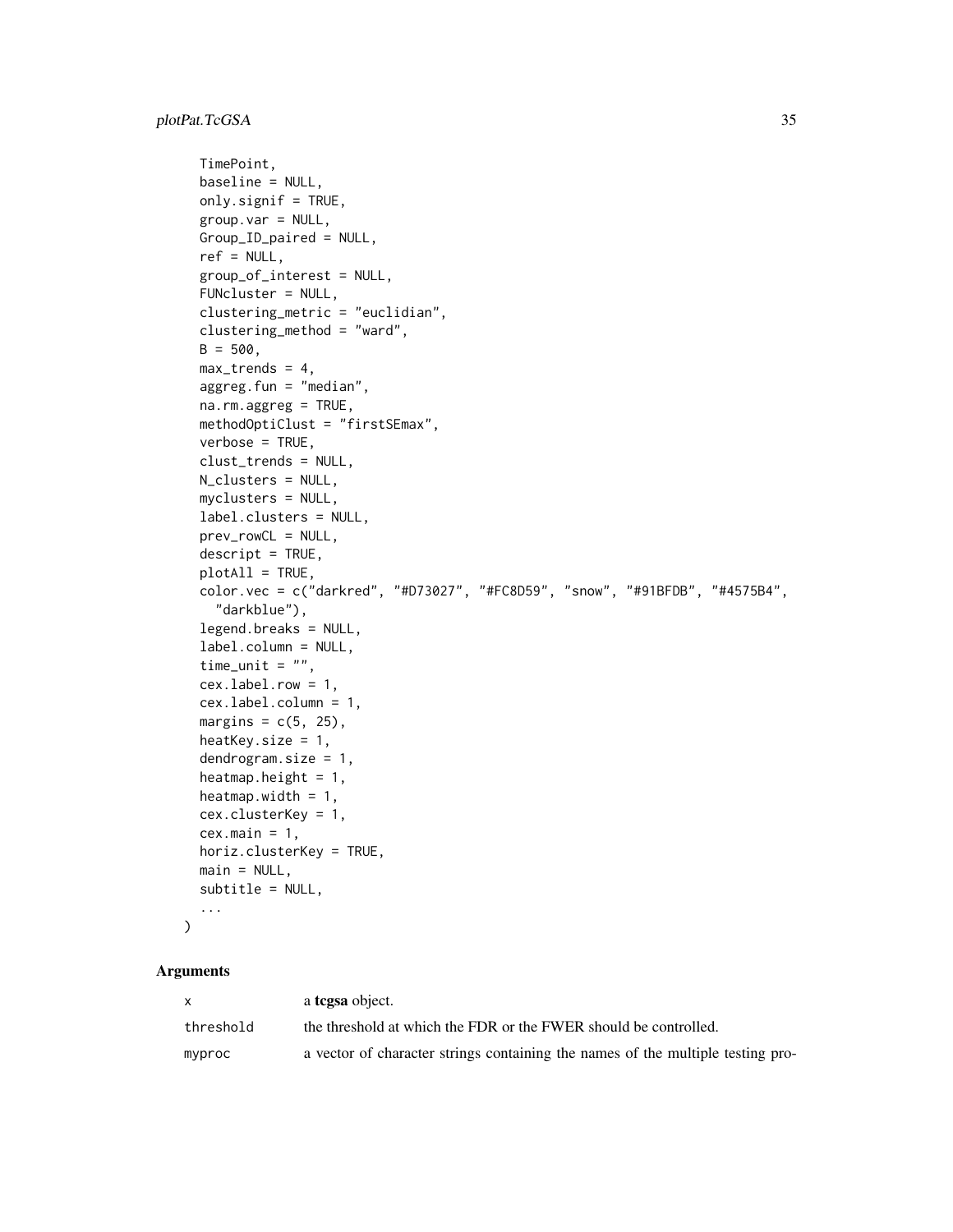<span id="page-35-0"></span>

|                   | cedures for which adjusted p-values are to be computed. This vector should<br>include any of the following: "Bonferroni", "Holm", "Hochberg", "SidakSS",<br>"SidakSD", "BH", "BY", "ABH", "TSBH" or "none". "none" indicates no adjust-<br>ment for multiple testing. See mt. rawp2adjp for details. Default is "BY", the<br>Benjamini & Yekutieli (2001) step-up FDR-controlling procedure (general de-<br>pendency structures). In order to control the FWER(in case of an analysis that<br>is more a hypothesis confirmation than an exploration of the expression data),<br>we recommend to use "Holm", the Holm (1979) step-down adjusted p-values for<br>strong control of the FWER. |  |
|-------------------|--------------------------------------------------------------------------------------------------------------------------------------------------------------------------------------------------------------------------------------------------------------------------------------------------------------------------------------------------------------------------------------------------------------------------------------------------------------------------------------------------------------------------------------------------------------------------------------------------------------------------------------------------------------------------------------------|--|
| nbsimu_pval       | the number of observations under the null distribution to be generated in order<br>to compute the p-values. Default is 1e+06.                                                                                                                                                                                                                                                                                                                                                                                                                                                                                                                                                              |  |
| expr              | either a matrix or dataframe of gene expression upon which dynamics are to be<br>calculated, or a list of gene sets estimation of gene expression. In the case of a<br>matrix or data frame, its dimension are $n \times p$ , with the $p$ sample in column and the<br>$n$ genes in row. In the case of a list, its length should correspond to the number<br>of gene sets under scrutiny and each element should be an 3 dimension array of<br>estimated gene expression, such as for the list returned in the 'Estimations'<br>element of TcGSA.LR. See Details.                                                                                                                         |  |
| Subject_ID        | a factor of length $p$ that is in the same order as the columns of expr (when it is<br>a dataframe) and that contains the patient identifier of each sample.                                                                                                                                                                                                                                                                                                                                                                                                                                                                                                                               |  |
| TimePoint         | a numeric vector or a factor of length $p$ that is in the same order as Subject_ID<br>and the columns of expr (when it is a dataframe), and that contains the time<br>points at which gene expression was measured.                                                                                                                                                                                                                                                                                                                                                                                                                                                                        |  |
| baseline          | a character string which is the value of TimePoint used as baseline.                                                                                                                                                                                                                                                                                                                                                                                                                                                                                                                                                                                                                       |  |
| only.signif       | logical flag for plotting only the significant gene sets. If FALSE, all the gene sets<br>from the gmt object contained in x are plotted. Default is TRUE.                                                                                                                                                                                                                                                                                                                                                                                                                                                                                                                                  |  |
| group.var         | in the case of several treatment groups, this is a factor of length $p$ that is in the<br>same order as Timepoint, Subject_ID, sample_name and the columns of expr.<br>It indicates to which treatment group each sample belongs to. Default is NULL,<br>which means that there is only one treatment group. See Details.                                                                                                                                                                                                                                                                                                                                                                  |  |
| Group_ID_paired   |                                                                                                                                                                                                                                                                                                                                                                                                                                                                                                                                                                                                                                                                                            |  |
|                   | a character vector of length $p$ that is in the same order as $T$ imepoint, Subject_ID,<br>sample_name, group. var and the columns of expr. This argument must not be<br>NULL in the case of a paired analysis, and must be NULL otherwise. Default is<br>NULL.                                                                                                                                                                                                                                                                                                                                                                                                                            |  |
| ref               | the group which is used as reference in the case of several treatment groups.<br>Default is NULL, which means that reference is the first group in alphabetical<br>order of the labels of group. var. See Details.                                                                                                                                                                                                                                                                                                                                                                                                                                                                         |  |
| group_of_interest |                                                                                                                                                                                                                                                                                                                                                                                                                                                                                                                                                                                                                                                                                            |  |
|                   | the group of interest, for which dynamics are to be computed in the case of<br>several treatment groups. Default is NULL, which means that group of interest is<br>the second group in alphabetical order of the labels of group. var.                                                                                                                                                                                                                                                                                                                                                                                                                                                     |  |
| FUNcluster        | the clustering function used to agglomerate genes in trends. Default is NULL, in<br>which a hierarchical clustering is performed via the function agnes, using the<br>metric clustering_metric and the method clustering_method. See clusGap                                                                                                                                                                                                                                                                                                                                                                                                                                               |  |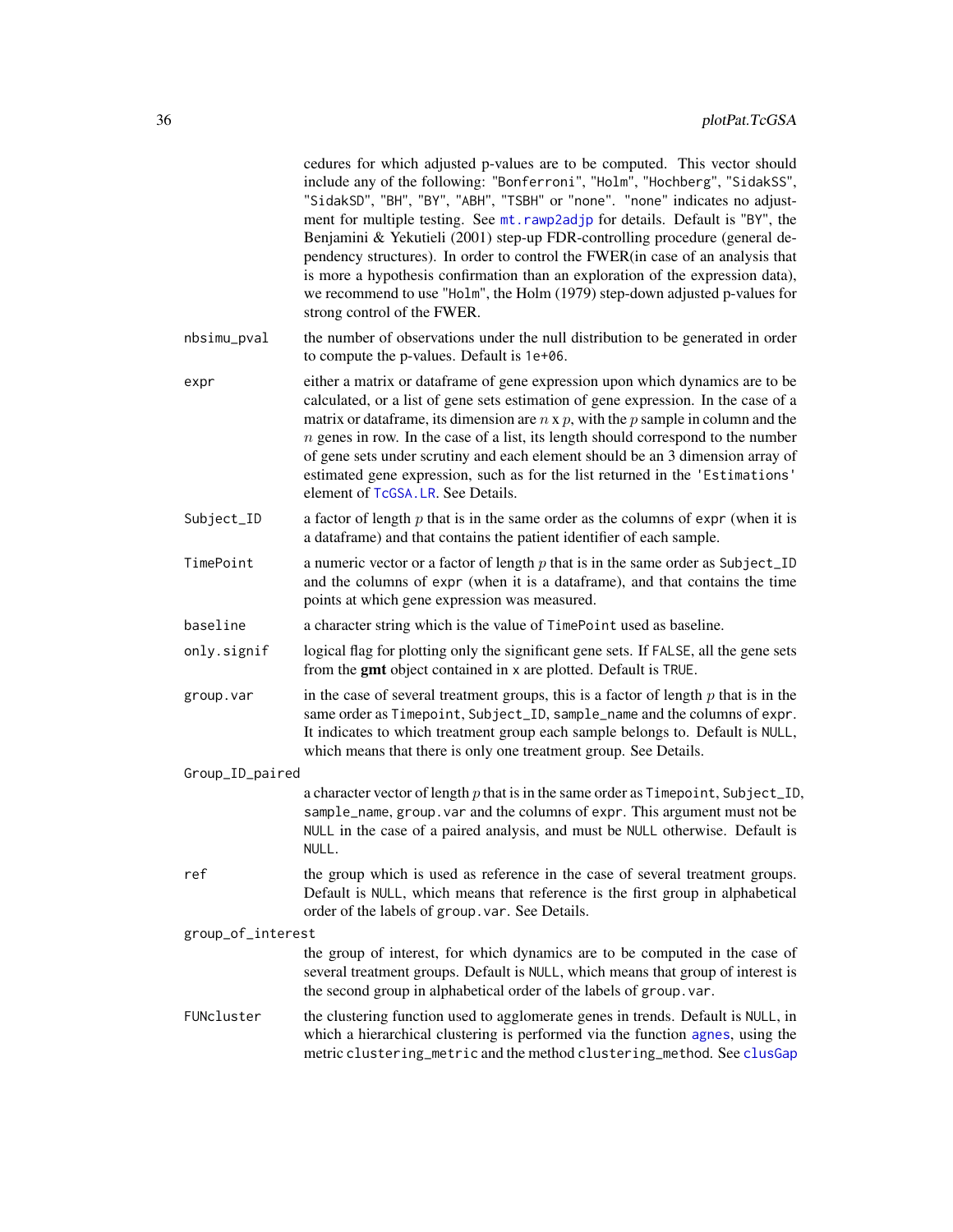<span id="page-36-0"></span>clustering\_metric

character string specifying the metric to be used for calculating dissimilarities between observations in the hierarchical clustering when FUNcluster is NULL. The currently available options are "euclidean" and "manhattan". Default is "euclidean". See [agnes](#page-0-0). Also, a "sts" option is available in TcGSA. It implements the 'Short Time Series' distance [Moller-Levet et al., Fuzzy Clustering of short time series and unevenly distributed sampling points, *Advances in Intelligent Data Analysis V*:330-340 Springer, 2003] designed specifically for clustering time series.

clustering\_method

character string defining the agglomerative method to be used in the hierarchical clustering when FUNcluster is NULL. The six methods implemented are "average" ([unweighted pair-]group average method, UPGMA), "single" (single linkage), "complete" (complete linkage), "ward" (Ward's method), "weighted" (weighted average linkage). Default is "ward". See [agnes](#page-0-0).

- B integer specifying the number of Monte Carlo ("bootstrap") samples used to compute the gap statistics. Default is 500. See [clusGap](#page-0-0).
- max\_trends integer specifying the maximum number of different clusters to be tested. Default is 4.
- aggreg.fun a character string such as "mean", "median" or the name of any other statistics function defined that returns a single numeric value. It specifies the function used to aggregate the observations before the clustering. Default is to median. Default is "median".
- na.rm.aggreg a logical flag indicating whether NA should be remove to prevent propagation through aggreg.fun. Can be useful to set to TRUE with unbalanced design as those will generate structural NAs in \$Estimations. Default is TRUE.

methodOptiClust

character string indicating how the "optimal"" number of clusters is computed from the gap statistics and their standard deviations. Possible values are "globalmax", "firstmax", "Tibs2001SEmax", "firstSEmax" and "globalSEmax". Default is "firstSEmax". See 'method' in [clusGap](#page-0-0), Details and *Tibshirani et al., 2001* in References.

- verbose logical flag enabling verbose messages to track the computing status of the function. Default is TRUE.
- clust\_trends object of class **[ClusteredTrends](#page-2-1)** containing already computed trends for the plotted gene sets. Default is NULL.
- N\_clusters an integer that is the number of clusters in which the dynamics should be regrouped. The cutoff of the clustering tree is automatically calculated accordingly. Default is NULL, in which case the dendrogram is not cut and no clusters are identified.
- myclusters a character vector of colors for predefined clusters of the represented gene sets, with as many levels as the value of N\_clusters. Default is NULL, in which case the clusters are automatically identified and colored via the [cutree](#page-0-0) function and the N\_clusters argument only.
- label.clusters if N\_clusters is not NULL, a character vector of length N\_clusterss. Default is NULL, in which case if N\_clusters is not NULL, clusters are simply labeled with numbers.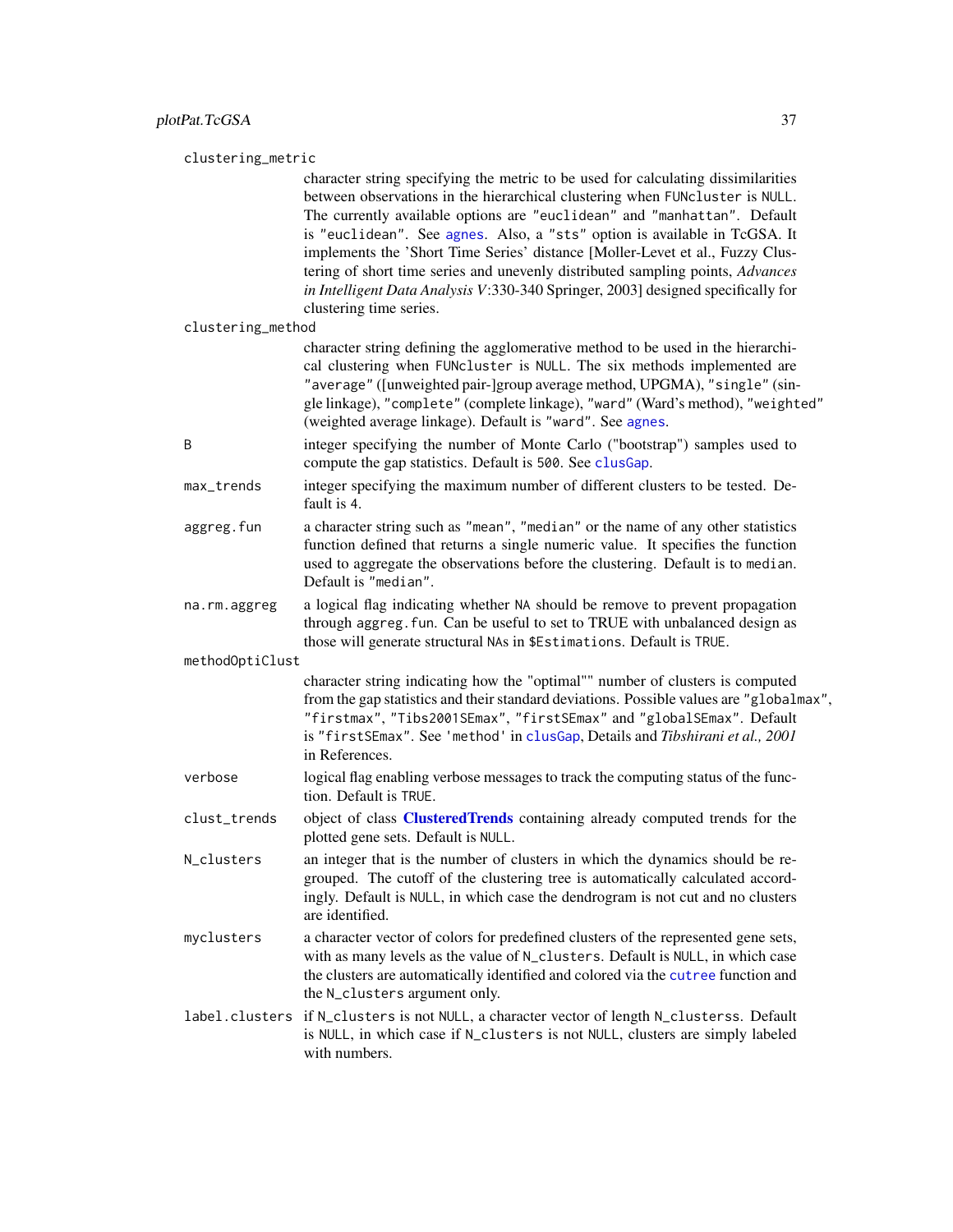<span id="page-37-0"></span>

| prev_rowCL       | a helust object, such as the one return by the present plotting function (see<br>Value) for instance. If not NULL, no clustering is calculated by the present plot-<br>ting function and this tree is used to represent the gene sets dynamics. Default<br>is NULL. |
|------------------|---------------------------------------------------------------------------------------------------------------------------------------------------------------------------------------------------------------------------------------------------------------------|
| descript         | logical flag indicating that the description of the gene sets should appear after<br>their name on the right side of the plot if TRUE. Default is TRUE. See Details.                                                                                                |
| plotAll          | logical flag indicating whether a first heatmap with the median over all the pa-<br>tients should be plotted, or not. Default is TRUE.                                                                                                                              |
| color.vec        | a character strings vector used to define the color palette used in the plot. Default<br>is c("#D73027", "#FC8D59", "lightyellow", "#91BFDB", "#4575B4").                                                                                                           |
| legend.breaks    | a numeric vector indicating the splitting points for coloring. Default is NULL, in<br>which case the break points will be spaced equally and symmetrically about 0.                                                                                                 |
| label.column     | a vector of character strings with the labels to be displayed for the columns (i.e.<br>the time points). Default is NULL.                                                                                                                                           |
| time_unit        | the time unit to be displayed (such as "Y", "M", "W", "D", "H", etc) next to the<br>values of TimePoint in the columns labels when label.column is NULL. Default<br>is $"$ .                                                                                        |
| cex.label.row    | a numerical value giving the amount by which row labels text should be magni-<br>fied relative to the default 1.                                                                                                                                                    |
| cex.label.column |                                                                                                                                                                                                                                                                     |
|                  | a numerical value giving the amount by which column labels text should be<br>magnified relative to the default 1.                                                                                                                                                   |
| margins          | numeric vector of length 2 containing the margins (see par (mar= $\star$ )) for col-<br>umn and row names, respectively. Default is c(15, 100). See Details.                                                                                                        |
| heatKey.size     | the size of the color key for the heatmap fill. Default is 1.                                                                                                                                                                                                       |
| dendrogram.size  |                                                                                                                                                                                                                                                                     |
|                  | the horizontal size of the dendrogram. Default is 1                                                                                                                                                                                                                 |
|                  | heatmap. height the height of the heatmap. Default is 1                                                                                                                                                                                                             |
| heatmap.width    | the width of the heatmap. Default is 1                                                                                                                                                                                                                              |
|                  | cex. cluster Key a numerical value giving the amount by which the clusters legend text should be<br>magnified relative to the default 1, when N_clusters is not NULL.                                                                                               |
| cex.main         | a numerical value giving the amount by which title text should be magnified<br>relative to the default 1.                                                                                                                                                           |
| horiz.clusterKey |                                                                                                                                                                                                                                                                     |
|                  | a logical flag; if TRUE, set the legend for clusters horizontally rather than verti-<br>cally. Only used if the N_clusters argument is not NULL. Default is TRUE.                                                                                                   |
| main             | a character string for an optional title. Default is NULL.                                                                                                                                                                                                          |
| subtitle         | a character string for an optional subtitle. Default is NULL.                                                                                                                                                                                                       |
| $\cdots$         | other parameters to be passed through to plotting functions.                                                                                                                                                                                                        |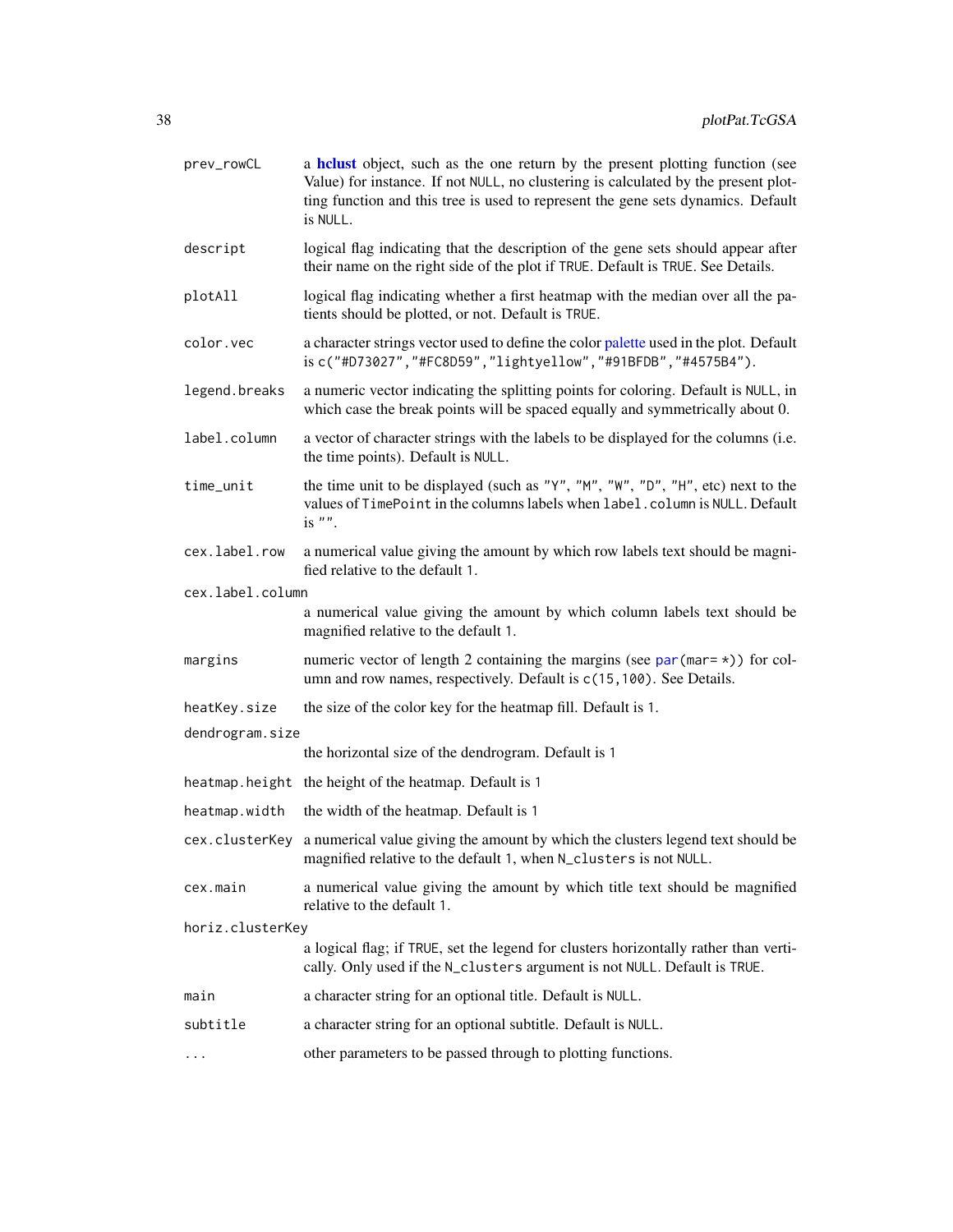#### <span id="page-38-0"></span>Details

On the heatmap, each line corresponds to a gene set, and each column to a time point.

First a heatmap is computed on all the patients (see [plot.TcGSA](#page-9-1) and [clustTrend](#page-2-2)) to define the clustering. Then, the clustering and coloring thus defined on all the patients are consistently used in the separate heatmaps that are plotted by patient.

If expr is a matrix or a dataframe, then the "original" data are plotted. On the other hand, if expr is a list returned in the 'Estimations' element of [TcGSA.LR](#page-49-1), then it is those "estimations" made by the [TcGSA.LR](#page-49-1) function that are plotted.

If descript is FALSE, the second element of margins can be reduced (for instance use margins  $= c(5,10)$ , as there is not so much need for space in order to display only the gene set names, without their description.

The median shown in the heatmap uses the respectively standardized (reduced and centered) expression of the genes over the patients.

#### Value

An object of class helust which describes the tree produced by the clustering process. The object is a list with components:

- merge an  $n 1$  by 2 matrix. Row i of merge describes the merging of clusters at step i of the clustering. If an element j in the row is negative, then observation  $-i$  was merged at this stage. If j is positive then the merge was with the cluster formed at the (earlier) stage j of the algorithm. Thus negative entries in merge indicate agglomerations of singletons, and positive entries indicate agglomerations of non-singletons.
- height a set of  $n-1$  real values (non-decreasing for ultrametric trees). The clustering height: that is, the value of the criterion associated with the Ward clustering method.
- order a vector giving the permutation of the original observations suitable for plotting, in the sense that a cluster plot using this ordering and matrix merge will not have crossings of the branches.
- labels the gene sets name.
- call the call which produced the result clustering:  $hclust(d = dist(map2heat, method = "euclidean")$ , method = "euclidean")
- method "ward.D2", as it is the clustering method that has been used for clustering the gene set trends.
- dist.method "euclidean", as it is the distance that has been used for clustering the gene set trends.
- legend.breaks a numeric vector giving the splitting points used for coloring the heatmap. If plot is FALSE, then it is NULL.
- myclusters a character vector of colors for clusters of the represented gene sets, with as many levels as the value of N\_clusters. If no clusters were represented, than this is NULL.
- ddr a dendrogram object with the reordering used for the heatmap. See heatmap.2 function from package gplots.
- clustersExport a data frame with 2 variables containing the two following variables :
	- GeneSet: the gene sets clustered.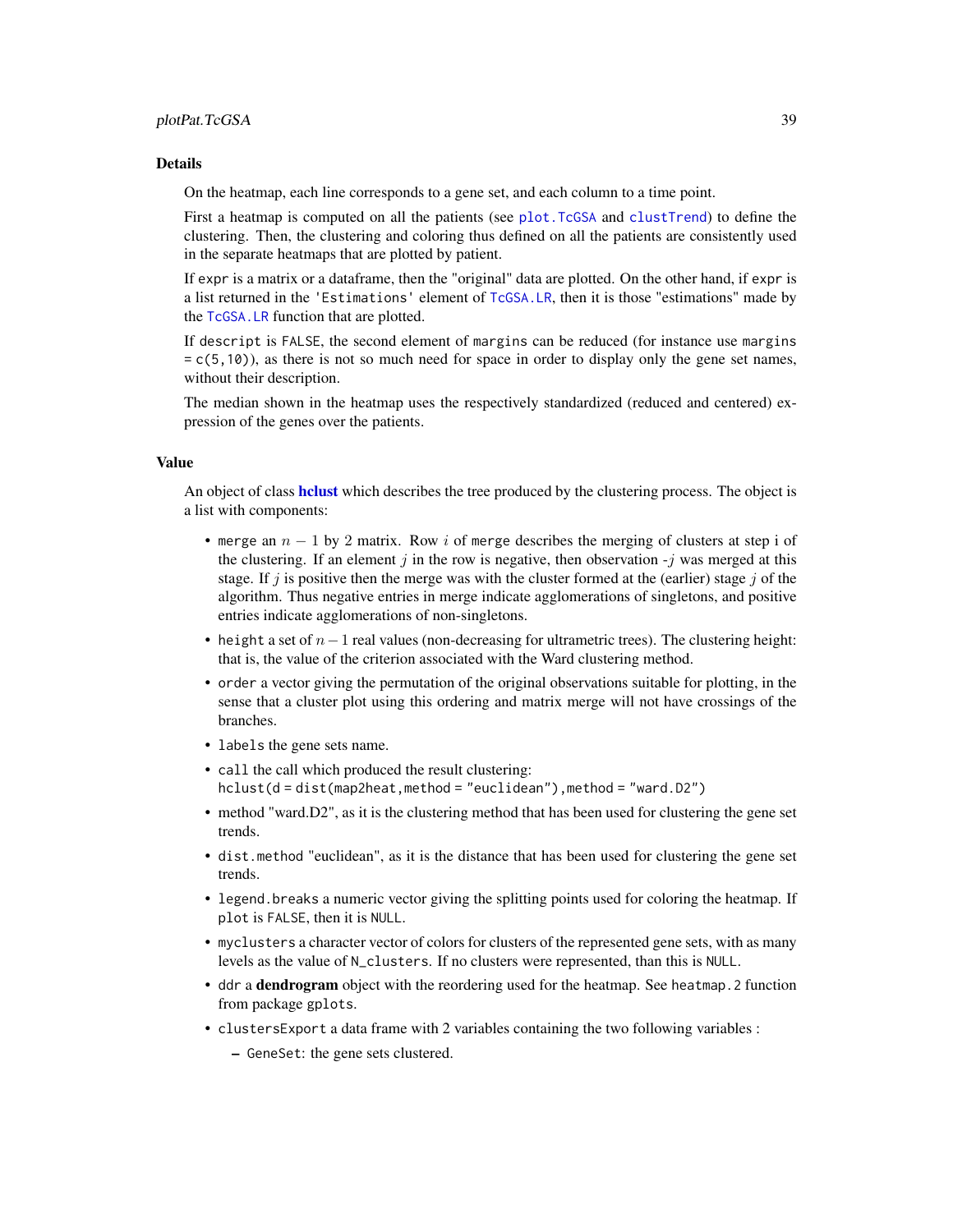<span id="page-39-0"></span>40 plotSelect.GS

– Cluster: the cluster they belong to.

The data frame is order by the variable Cluster.

#### Author(s)

Boris P. Hejblum

### References

Hejblum BP, Skinner J, Thiebaut R, (2015) Time-Course Gene Set Analysis for Longitudinal Gene Expression Data. *PLOS Comput. Biol.* 11(6):e1004310. doi: 10.1371/journal.pcbi.1004310

#### See Also

[plot.TcGSA](#page-9-1), [TcGSA.LR](#page-49-1), [hclust](#page-0-0)

#### Examples

```
if(interactive()){
data(data_simu_TcGSA)
tcgsa_sim_1grp <- TcGSA.LR(expr=expr_1grp, gmt=gmt_sim, design=design,
                          subject_name="Patient_ID", time_name="TimePoint",
                          time_func="linear", crossedRandom=FALSE)
plotPat.TcGSA(x=tcgsa_sim_1grp, expr=expr_1grp,
    Subject_ID=design$Patient_ID, TimePoint=design$TimePoint,
   B=100,
   time_unit="H"
   )
plotPat.TcGSA(x=tcgsa_sim_1grp, expr=tcgsa_sim_1grp$Estimations,
    Subject_ID=design$Patient_ID, TimePoint=design$TimePoint,
   baseline=1,
   B=100,
   time_unit="H"
    )
}
```
<span id="page-39-1"></span>

| plotSelect.GS | Plotting (several) Selected Gene Set(s) in some Subjects |  |  |  |
|---------------|----------------------------------------------------------|--|--|--|
|---------------|----------------------------------------------------------|--|--|--|

#### Description

This function can plot different representations of the gene expression in selected gene sets, among a subset of selected subjects.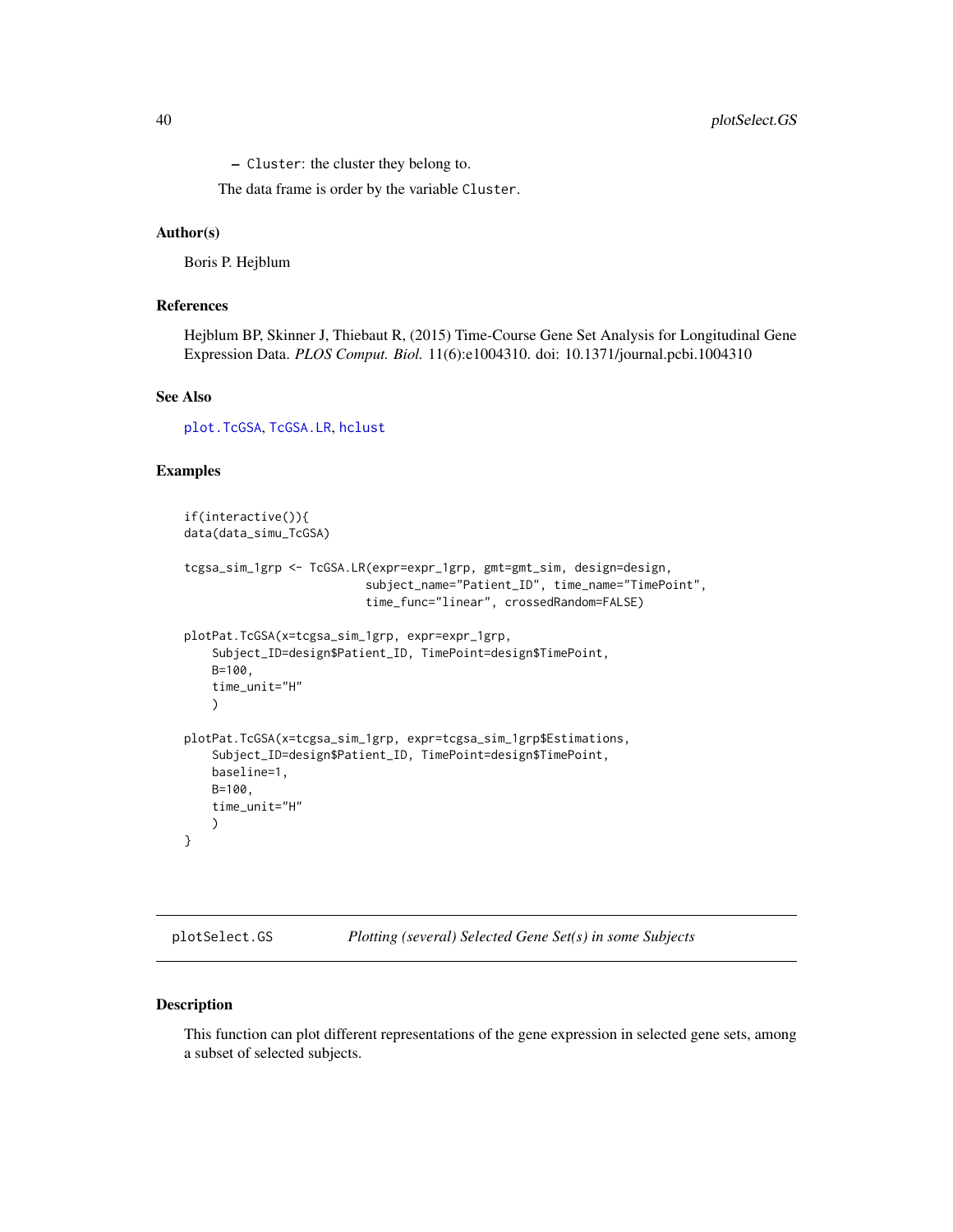#### <span id="page-40-0"></span>plotSelect.GS 41

#### Usage

```
plotSelect.GS(
  expr,
  gmt,
  Subject_ID,
  TimePoint,
  geneset.names.select,
  Subject_ID.select,
  display = "one subject per page",
  baseline = NULL,
  group.var = NULL,
  Group_ID_paired = NULL,
  ref = NULL,group_of_interest = NULL,
  FUNcluster = NULL,
  clustering_metric = "euclidian",
  clustering_method = "ward",
  B = 500,
  max_trends = 4,
  aggreg.fun = "median",
  na.rm.aggreg = TRUE,
  trend.fun = "median",
  methodOptiClust = "firstSEmax",
  verbose = TRUE,
  clustering = TRUE,
  time_unit = ",
  title = NULL,
  v.lab = NULL,
  desc = TRUE,lab.cex = 1,
  axis.cex = 1,
  main.cex = 1,
  y.lab.angle = 90,
  x.axis.angle = 45,
  y.lim = NULL,
  x.lim = NULL,gg.add = list(theme())
```
#### Arguments

)

expr either a matrix or dataframe of gene expression upon which dynamics are to be calculated, or a list of gene sets estimation of gene expression. In the case of a matrix or dataframe, its dimension are  $n \times p$ , with the p sample in column and the  $n$  genes in row. In the case of a list, its length should correspond to the number of gene sets under scrutiny and each element should be an 3 dimension array of estimated gene expression, such as for the list returned in the 'Estimations' element of [TcGSA.LR](#page-49-1). See Details.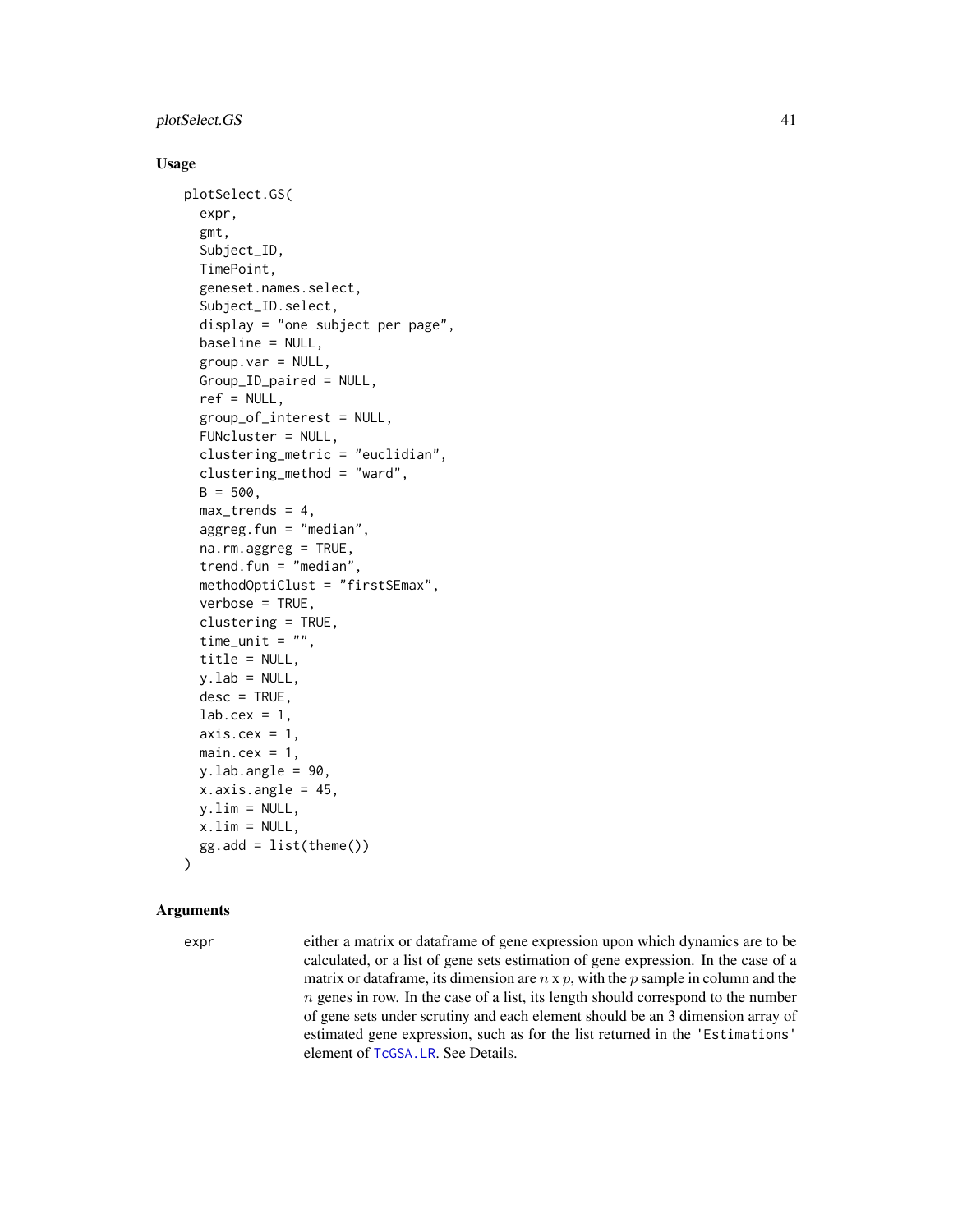<span id="page-41-0"></span>

| gmt                  | a gmt object containing the gene sets definition. See GSA. read. gmt and defini-<br>tion on www.software.broadinstitute.org.                                                                                                                                                                                                                                                                                                                                                                                                         |
|----------------------|--------------------------------------------------------------------------------------------------------------------------------------------------------------------------------------------------------------------------------------------------------------------------------------------------------------------------------------------------------------------------------------------------------------------------------------------------------------------------------------------------------------------------------------|
| Subject_ID           | a factor of length $p$ that is in the same order as the columns of expr (when it is<br>a dataframe) and that contains the patient identifier of each sample.                                                                                                                                                                                                                                                                                                                                                                         |
| TimePoint            | a numeric vector or a factor of length $p$ that is in the same order as $TimePoint$<br>and the columns of expr (when it is a dataframe), and that contains the time<br>points at which gene expression was measured.                                                                                                                                                                                                                                                                                                                 |
| geneset.names.select |                                                                                                                                                                                                                                                                                                                                                                                                                                                                                                                                      |
|                      | a character vector containing the names of the gene sets to be plotted, that must<br>appear in the "geneset.names" element of gmt.                                                                                                                                                                                                                                                                                                                                                                                                   |
| Subject_ID.select    |                                                                                                                                                                                                                                                                                                                                                                                                                                                                                                                                      |
|                      | a character vector containing the names of the subjects to be plotted, that must<br>appear in the Subject_ID vector.                                                                                                                                                                                                                                                                                                                                                                                                                 |
| display              | How to display the resulting graphs. One of the following : "one GS per page",<br>"one subject per page", "median over selected patients". Default is "one<br>subject per page".                                                                                                                                                                                                                                                                                                                                                     |
| baseline             | a character string which is the value of TimePoint that can be used as a baseline.<br>Default is NULL, in which case no time point is used as a baseline value for gene<br>expression. Has to be NULL when comparing two treatment groups.                                                                                                                                                                                                                                                                                           |
| group.var            | in the case of several treatment groups, this is a factor of length $p$ that is in the<br>same order as Timepoint, Subject_ID and the columns of expr. It indicates to<br>which treatment group each sample belongs to. Default is NULL, which means<br>that there is only one treatment group.                                                                                                                                                                                                                                      |
| Group_ID_paired      |                                                                                                                                                                                                                                                                                                                                                                                                                                                                                                                                      |
|                      | a character vector of length $p$ that is in the same order as $T$ imepoint, Subject_ID,<br>group. var and the columns of expr. This argument must not be NULL in the<br>case of a paired analysis, and must be NULL otherwise. Default is NULL.                                                                                                                                                                                                                                                                                      |
| ref                  | the group which is used as reference in the case of several treatment groups.<br>Default is NULL, which means that reference is the first group in alphabetical<br>order of the labels of group. var. See Details.                                                                                                                                                                                                                                                                                                                   |
| group_of_interest    |                                                                                                                                                                                                                                                                                                                                                                                                                                                                                                                                      |
|                      | the group of interest, for which dynamics are to be computed in the case of<br>several treatment groups. Default is NULL, which means that group of interest is<br>the second group in alphabetical order of the labels of group. var.                                                                                                                                                                                                                                                                                               |
| FUNcluster           | a function which accepts as first argument a matrix x and as second argument<br>the number of clusters desired k, and which returns a list with a component<br>named 'cluster' which is a vector of length $n = nrow(x)$ of integers in 1:k,<br>determining the clustering or grouping of the n observations. Default is NULL,<br>in which case a hierarchical clustering is performed via the function agnes, us-<br>ing the metric clustering_metric and the method clustering_method. See<br>'FUNcluster' in clusGap and Details. |
| clustering_metric    |                                                                                                                                                                                                                                                                                                                                                                                                                                                                                                                                      |
|                      | character string specifying the metric to be used for calculating dissimilarities<br>between observations in the hierarchical clustering when FUNcluster is NULL.<br>The currently available options are "euclidean" and "manhattan". Default                                                                                                                                                                                                                                                                                        |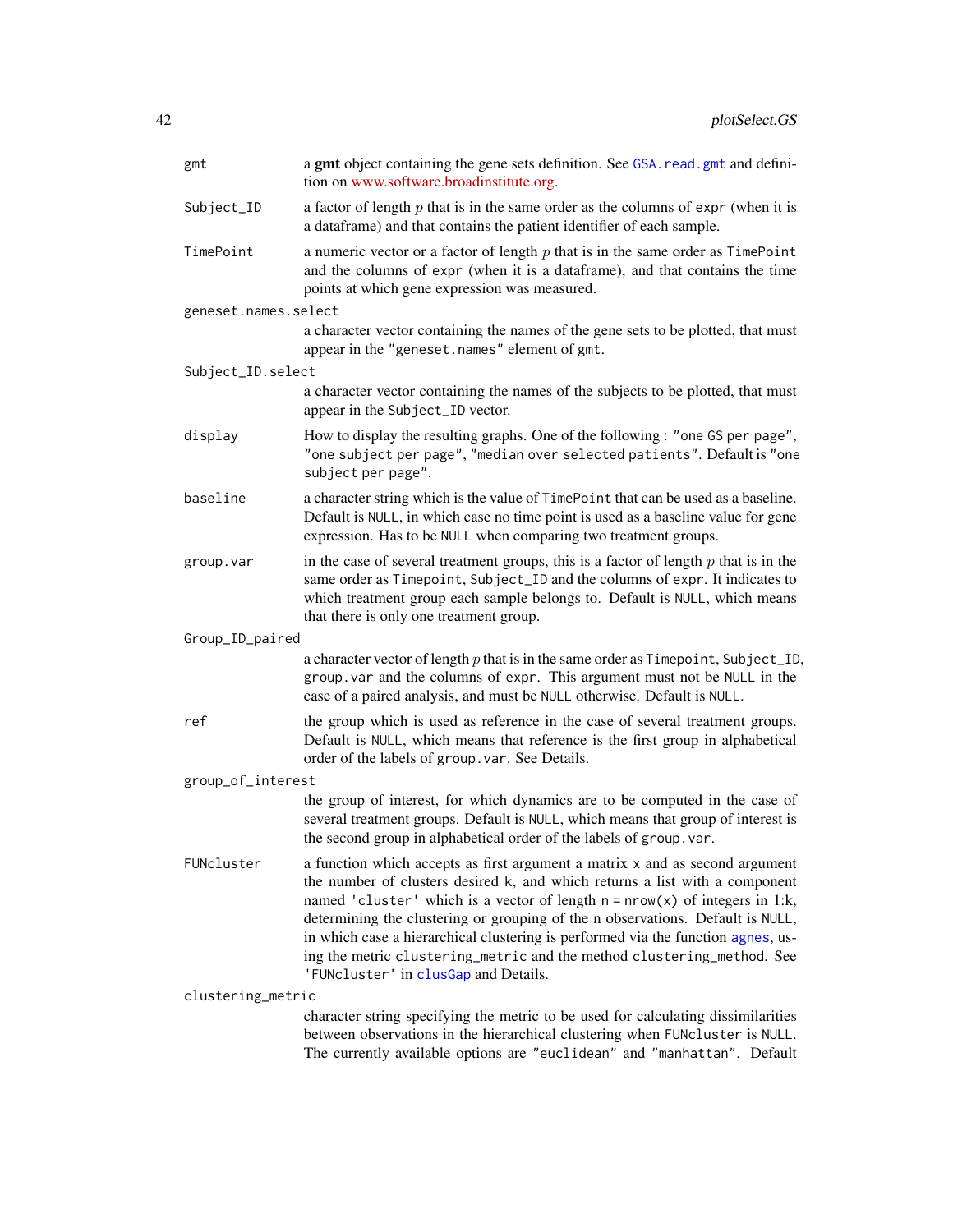<span id="page-42-0"></span>

|                   | is "euclidean". See agnes. Also, a "sts" option is available in TcGSA. It<br>implements the 'Short Time Series' distance [Moller-Levet et al., Fuzzy Clus-<br>tering of short time series and unevenly distributed sampling points, Advances<br>in Intelligent Data Analysis V:330-340 Springer, 2003] designed specifically for<br>clustering time series.                             |
|-------------------|-----------------------------------------------------------------------------------------------------------------------------------------------------------------------------------------------------------------------------------------------------------------------------------------------------------------------------------------------------------------------------------------|
| clustering_method |                                                                                                                                                                                                                                                                                                                                                                                         |
|                   | character string defining the agglomerative method to be used in the hierarchi-<br>cal clustering when FUNcluster is NULL. The six methods implemented are<br>"average" ([unweighted pair-]group average method, UPGMA), "single" (sin-<br>gle linkage), "complete" (complete linkage), "ward" (Ward's method), "weighted"<br>(weighted average linkage). Default is "ward". See agnes. |
| B                 | integer specifying the number of Monte Carlo ("bootstrap") samples used to<br>compute the gap statistics. Default is 500. See clusGap.                                                                                                                                                                                                                                                  |
| max_trends        | integer specifying the maximum number of different clusters to be tested. De-<br>fault is 4.                                                                                                                                                                                                                                                                                            |
| aggreg.fun        | a character string such as "mean", "median" or the name of any other defined<br>statistics function that returns a single numeric value. It specifies the function<br>used to aggregate the observations before the clustering. Default is to median.                                                                                                                                   |
| na.rm.aggreg      | a logical flag indicating whether NA should be remove to prevent propagation<br>through aggreg. fun. Can be useful to set to TRUE with unbalanced design as<br>those will generate structural NAs in \$Estimations. Default is TRUE.                                                                                                                                                    |
| trend.fun         | a character string such as "mean", "median" or the name of any other function<br>that returns a single numeric value. It specifies the function used to calculate the<br>trends of the identified clustered. Default is to median.                                                                                                                                                      |
| methodOptiClust   |                                                                                                                                                                                                                                                                                                                                                                                         |
|                   | character string indicating how the "optimal" number of clusters is computed<br>from the gap statistics and their standard deviations. Possible values are "globalmax",<br>"firstmax", "Tibs2001SEmax", "firstSEmax" and "globalSEmax". Default<br>is "firstSEmax". See 'method' in clusGap, Details and Tibshirani et al., 2001<br>in References.                                      |
| verbose           | logical flag enabling verbose messages to track the computing status of the func-<br>tion. Default is TRUE.                                                                                                                                                                                                                                                                             |
| clustering        | logical flag. If FALSE, there is no clustering representation; if TRUE, the lines are<br>colored according to which cluster they belong to. Default is TRUE. See Details.                                                                                                                                                                                                               |
| time_unit         | the time unit to be displayed (such as "Y", "M", "W", "D", "H", etc) next to the<br>values of TimePoint on the x-axis. Default is "".                                                                                                                                                                                                                                                   |
| title             | character specifying the title of the plot. If NULL, a title is automatically gener-<br>ated, if "", no title appears. Default is NULL.                                                                                                                                                                                                                                                 |
| y.lab             | character specifying the annotation of the y axis. If NULL, an annotation is auto-<br>matically generated, if "", no annotation appears. Default is NULL.                                                                                                                                                                                                                               |
| desc              | a logical flag. If TRUE, a line is added to the title of the plot with the description<br>of the gene set plotted (from the gmt file). Default is TRUE.                                                                                                                                                                                                                                 |
| lab.cex           | a numerical value giving the amount by which lab labels text should be magni-<br>fied relative to the default 1.                                                                                                                                                                                                                                                                        |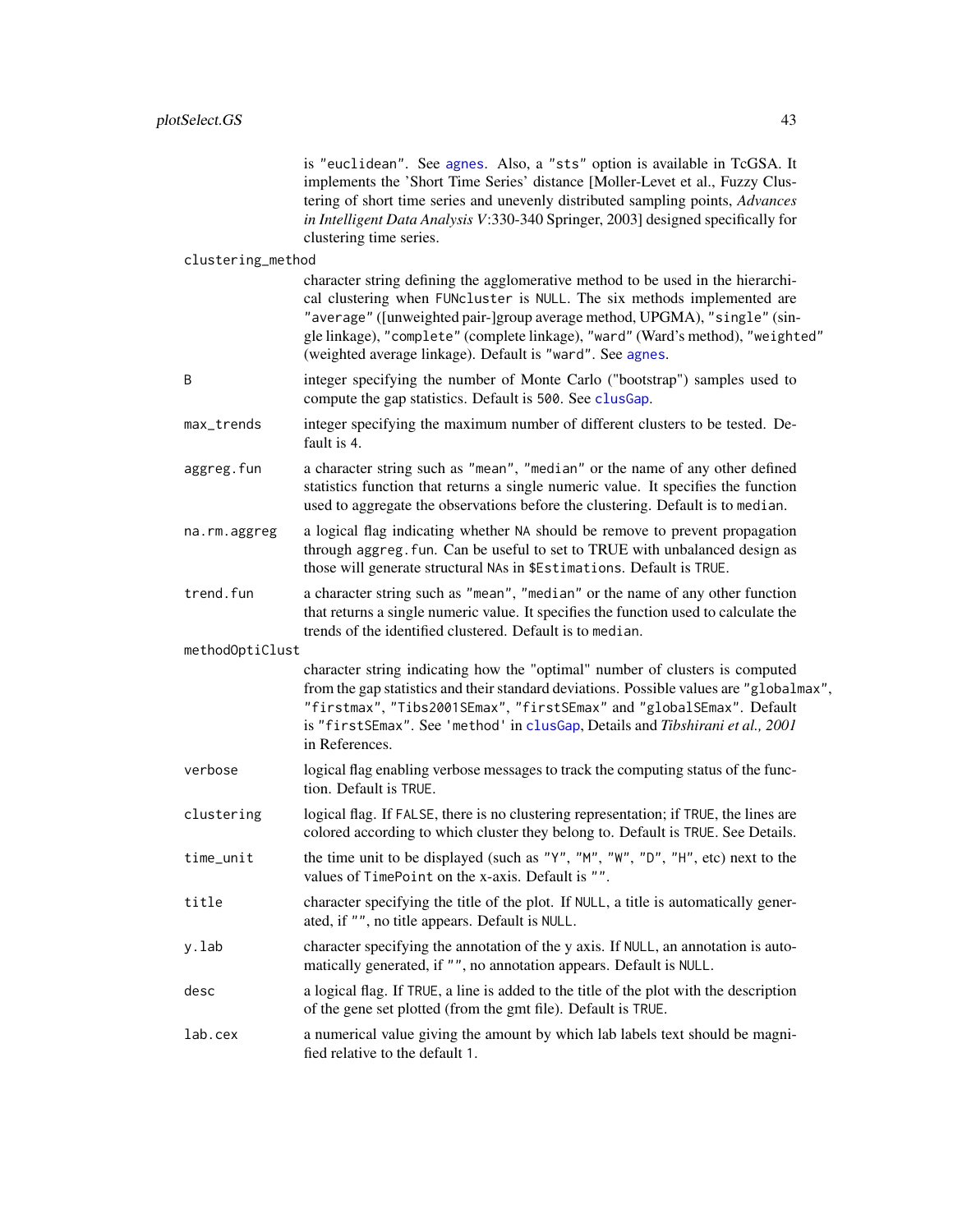<span id="page-43-0"></span>

| axis.cex     | a numerical value giving the amount by which axis annotation text should be<br>magnified relative to the default 1.                                             |
|--------------|-----------------------------------------------------------------------------------------------------------------------------------------------------------------|
| main.cex     | a numerical value giving the amount by which title text should be magnified<br>relative to the default 1.                                                       |
| y.lab.angle  | a numerical value (in $[0, 360]$ ) giving the orientation by which y-label text<br>should be turned (anti-clockwise). Default is 90. See element_text.          |
| x.axis.angle | a numerical value (in $[0, 360]$ ) giving the orientation by which x-axis annotation<br>text should be turned (anti-clockwise). Default is 45.                  |
| y.lim        | a numeric vector of length 2 giving the range of the y-axis. See plot. default.                                                                                 |
| x.lim        | if numeric, will create a continuous scale, if factor or character, will create a<br>discrete scale. Observations not in this range will be dropped. See x1 im. |
| gg.add       | A list of instructions to add to the ggplot2 instructions. See $+$ , gg. Default is<br>$list(theme())$ , which adds nothing to the plot.                        |

#### Details

If expr is a matrix or a dataframe, then the "original" data are plotted. On the other hand, if expr is a list returned in the 'Estimations' element of [TcGSA.LR](#page-49-1), then it is those "estimations" made by the [TcGSA.LR](#page-49-1) function that are plotted.

If indiv is 'genes', then each line of the plot is the median of a gene expression over the patients. On the other hand, if indiv is 'patients', then each line of the plot is the median of a patient genes expression in this gene set.

This function uses the Gap statistics to determine the optimal number of clusters in the plotted gene set. See [clusGap](#page-0-0).

#### Value

A dataframe the 2 following variables:

- ProbeID which contains the IDs of the probes of the plotted gene set.
- Cluster which to which cluster the probe belongs to.

If clustering is FALSE, then Cluster is NA for all the probes.

#### Author(s)

Boris P. Hejblum

#### References

Tibshirani, R., Walther, G. and Hastie, T., 2001, Estimating the number of data clusters via the Gap statistic, *Journal of the Royal Statistical Society, Series B (Statistical Methodology)*, 63, 2: 411–423.

#### See Also

[ggplot](#page-0-0), [clusGap](#page-0-0)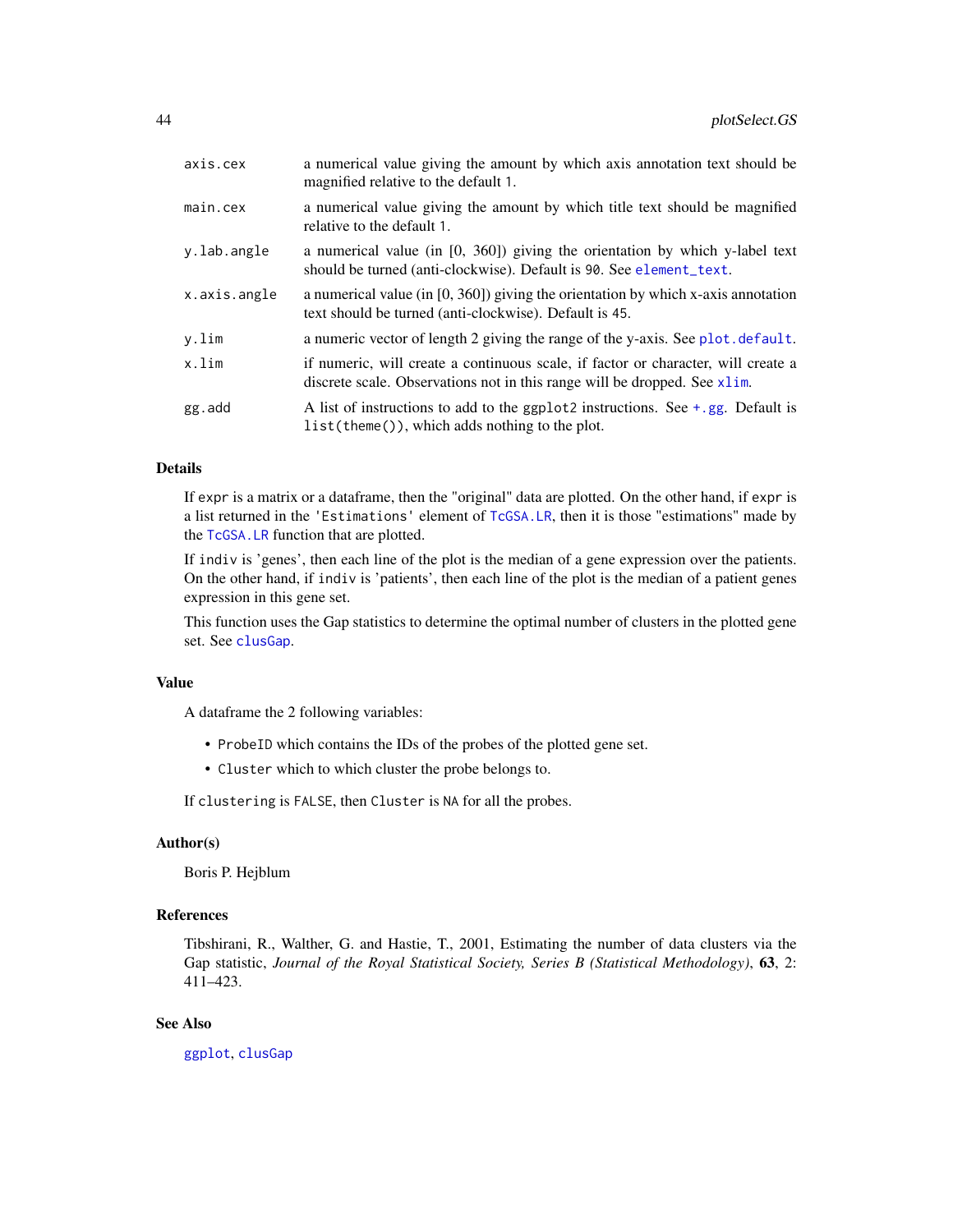#### <span id="page-44-0"></span>rchisqmix 45

#### Examples

```
if(interactive()){
data(data_simu_TcGSA)
tcgsa_sim_1grp <- TcGSA.LR(expr=expr_1grp, gmt=gmt_sim, design=design,
                          subject_name="Patient_ID", time_name="TimePoint",
                          time_func="linear", crossedRandom=TRUE)
}
if(interactive()){
plotSelect.GS(expr=expr_1grp, TimePoint=design$TimePoint,
       Subject_ID=design$Patient_ID, gmt=gmt_sim,
       geneset.names.select=c("Gene set 4", "Gene set 5"),
       Subject_ID.select=c("P1", "P2"),
       display="one GS per page",
       time_unit="H",
       lab.cex=0.7
)
}
if(interactive()){
plotSelect.GS(expr=tcgsa_sim_1grp$Estimations, TimePoint=design$TimePoint,
       Subject_ID=design$Patient_ID, gmt=gmt_sim,
       geneset.names.select=c("Gene set 4", "Gene set 5"),
       Subject_ID.select=c("P1", "P2"),
       display="one subject per page",
       time_unit="H",
       lab.cex=0.7
)
}
if(interactive()){
tcgsa_sim_1grp <- TcGSA.LR(expr=expr_1grp, gmt=gmt_sim, design=design,
                          subject_name="Patient_ID", time_name="TimePoint",
                          time_func="linear", crossedRandom=FALSE)
plotSelect.GS(expr=tcgsa_sim_1grp$Estimations, TimePoint=design$TimePoint,
       Subject_ID=design$Patient_ID, gmt=gmt_sim,
       geneset.names.select=c("Gene set 4", "Gene set 5"),
       Subject_ID.select=c("P1", "P2"),
       display="one subject per page",
       time_unit="H",
       lab.cex=0.7
)
}
```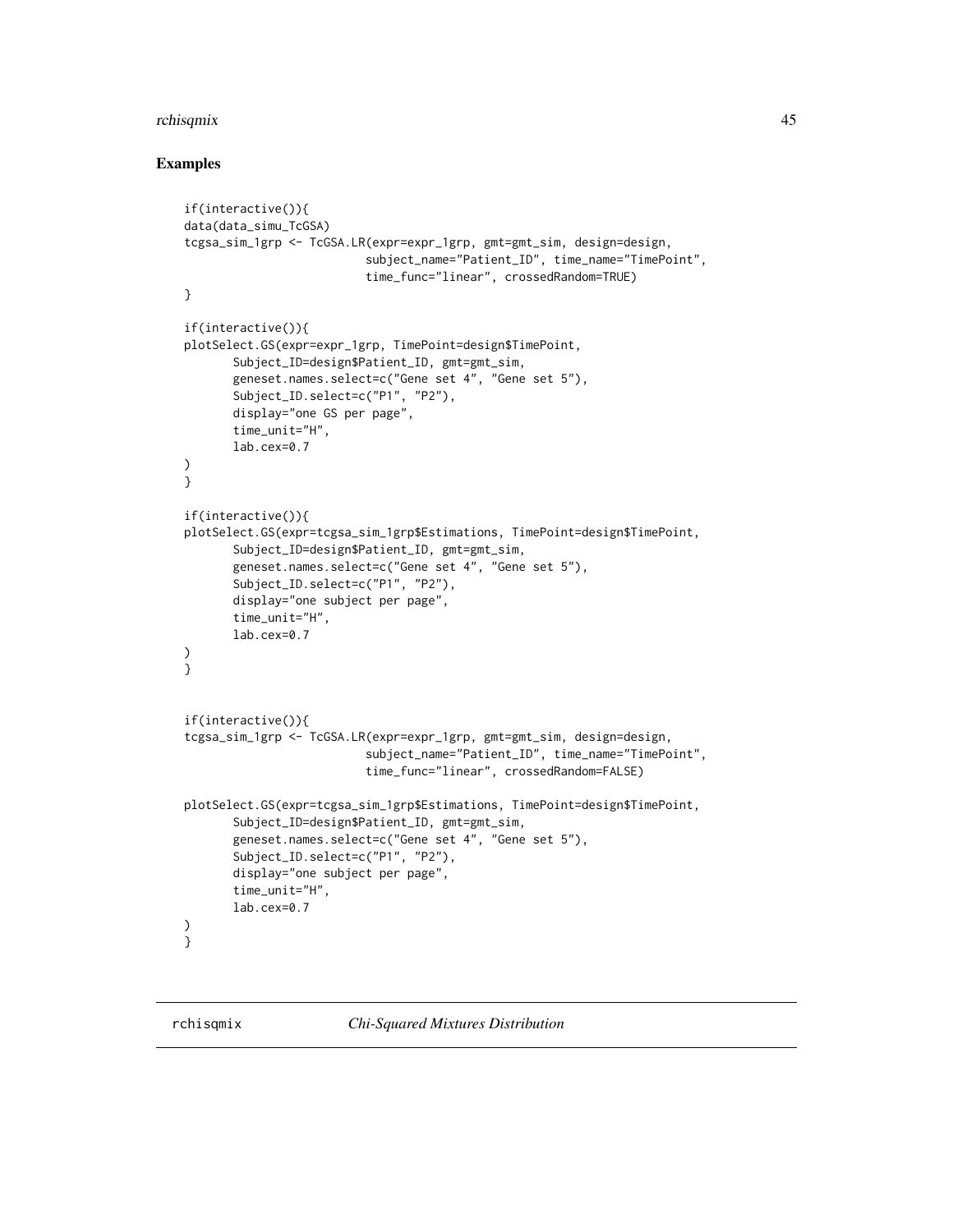#### Description

Density, distribution function, quantile function and random generation for mixtures of chi-squared distributions that corresponds to the null distribution of the Likelihood Ratio between 2 nested mixed models.

#### Usage

rchisqmix(n, s, q) dchisqmix(x, s, q) qchisqmix(p, s, q)

 $pchisqmix(quant, s, q, lower.tail = TRUE)$ 

#### Arguments

| n          | number of observations.                                                               |
|------------|---------------------------------------------------------------------------------------|
| S          | number of fixed effects to be tested.                                                 |
| a          | number of random effects to be tested.                                                |
| x, quant   | a quantile.                                                                           |
| p          | a probability.                                                                        |
| lower.tail | logical; if TRUE (default), probabilities are $P[X \leq x]$ ; otherwise, $P[X > x]$ . |

#### Details

The approximate null distribution of a likelihood ratio for 2 nested mixed models, where both fixed and random effects are tested simultaneously, is a very specific mixture of  $\chi^2$  distributions [Self & Liang (1987), Stram & Lee (1994) and Stram & Lee (1995)]. It depends on both the number of random effects and the number of fixed effects to be tested simultaneously:

$$
LRT_{H_0} \sim \sum_{k=q}^{q+r} \binom{r}{k-q} 2^{-r} \chi^2_{(k)}
$$

#### Value

A vector of random independent observations of the  $\chi^2$  mixture identified by the values of s and q.

#### Author(s)

Boris P. Hejblum

#### References

Self, S. G. and Liang, K., 1987, Asymptotic properties of maximum likelihood estimators and likelihood ratio tests under nonstandard conditions, *Journal of the American Statistical Association* 82: 605–610.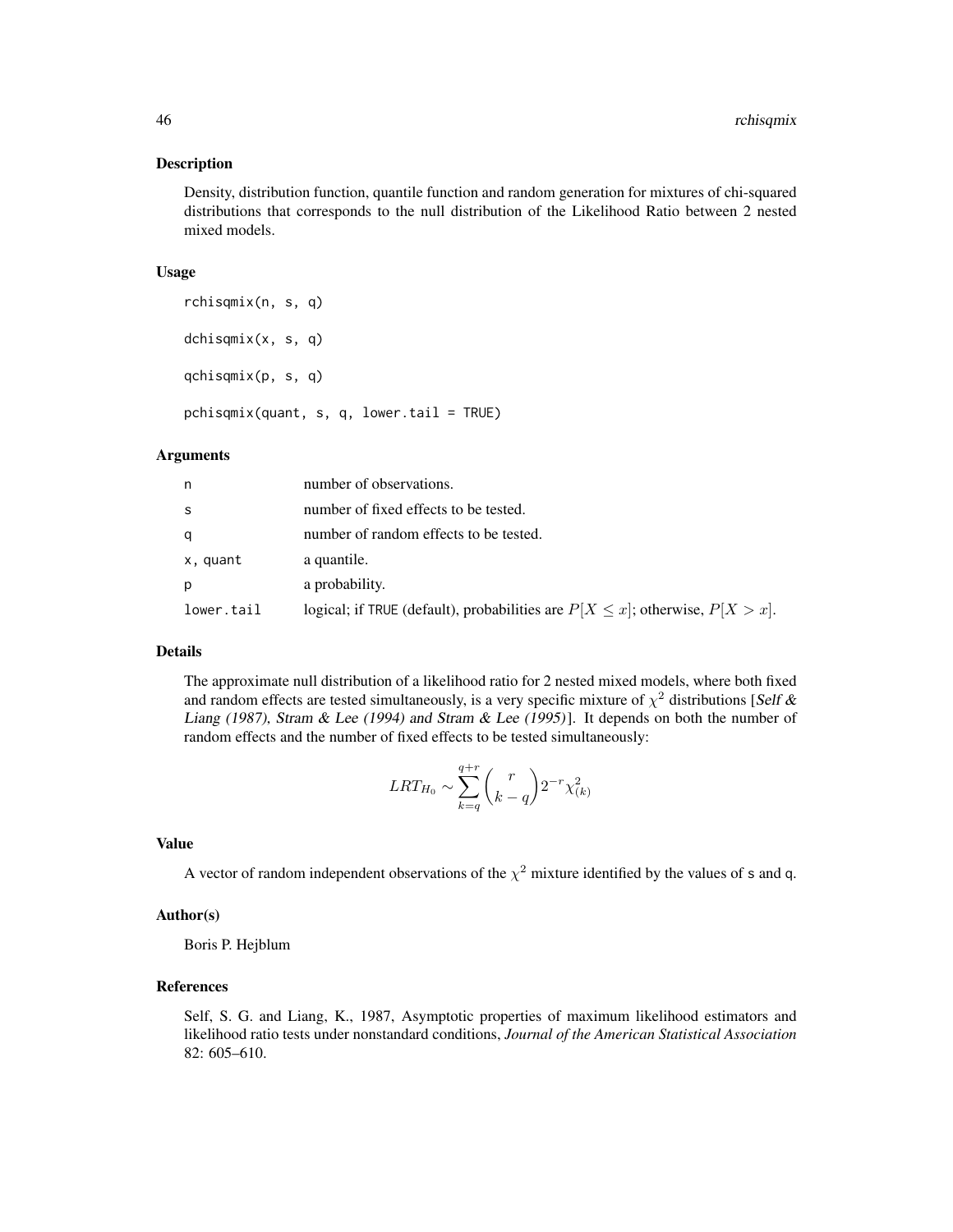#### <span id="page-46-0"></span>signifLRT.TcGSA 47

Stram, D. O. and Lee, J. W., 1994, Variance components testing in the longitudinal mixed effects model, *Biometrics* 50: 1171–1177.

Stram, D. O. and Lee, J. W., 1995, Corrections to "Variance components testing in the longitudinal mixed effects model" by Stram, D. O. and Lee, J. W.; 50: 1171–1177 (1994), *Biometrics* 51: 1196.

#### See Also

[pval\\_simu](#page-0-0)

### Examples

```
library(graphics)
library(stats)
sample_mixt <- rchisqmix(n=1000, s=3, q=3)
plot(density(sample_mixt))
```
<span id="page-46-1"></span>signifLRT.TcGSA *Identifying the Significant Gene Sets*

#### Description

A function that identifies the significant gene sets in an object of class 'TcGSA'.

### Usage

```
signifLRT.TcGSA(
  tcgsa,
  threshold = 0.05,
 myproc = "BY",
 nbsimu_pval = 1e+06,
 write = F,
  txtfilename = NULL,
 directory = NULL,
  exact = TRUE)
```

| tcgsa     | a tegsa object.                                                                                                                                                                                                                             |
|-----------|---------------------------------------------------------------------------------------------------------------------------------------------------------------------------------------------------------------------------------------------|
| threshold | the threshold at which the FDR or the FWER should be controlled.                                                                                                                                                                            |
| myproc    | a vector of character strings containing the names of the multiple testing pro-<br>cedures for which adjusted p-values are to be computed. This vector should<br>include any of the following: "Bonferroni", "Holm", "Hochberg", "SidakSS", |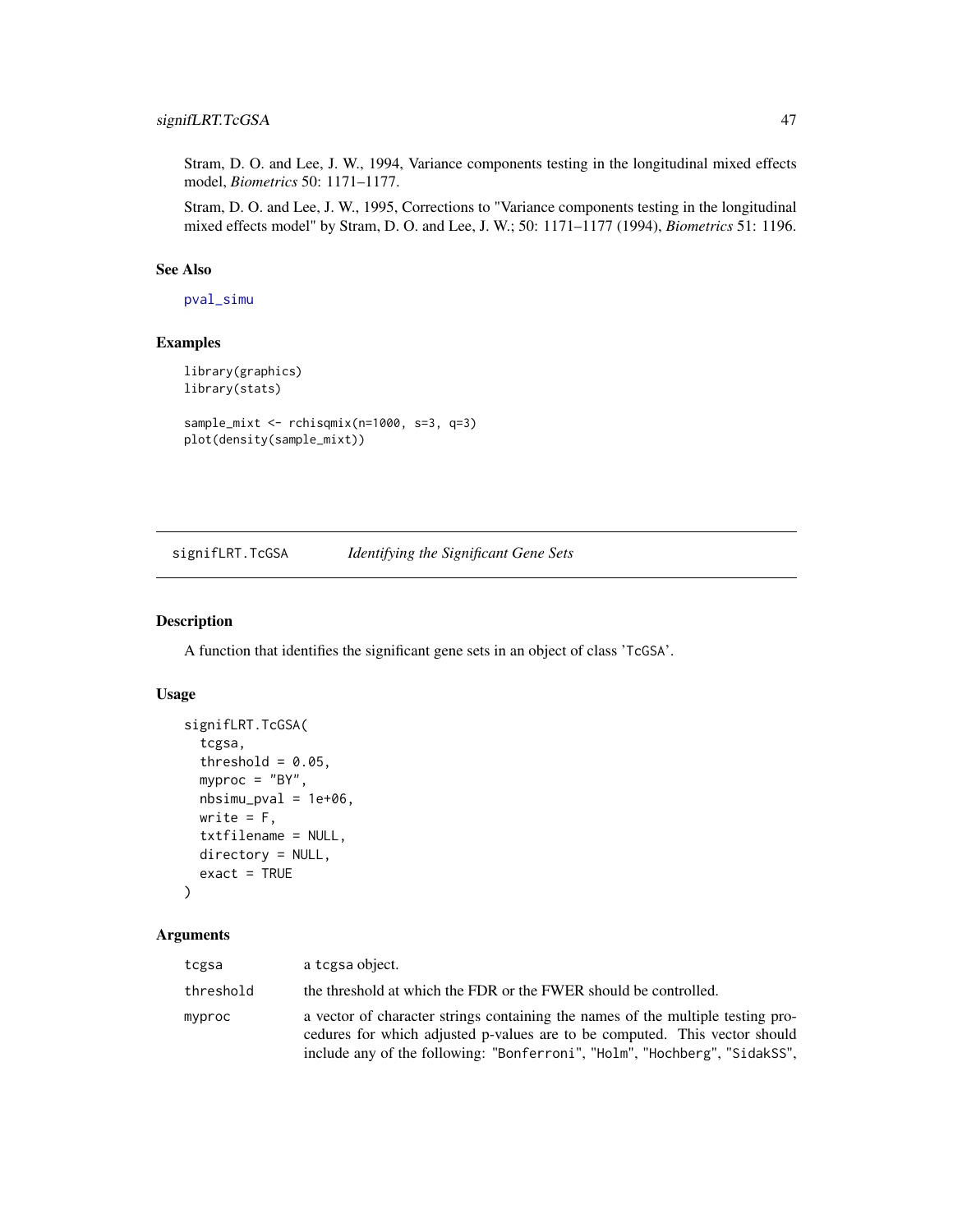<span id="page-47-0"></span>

| "SidakSD", "BH", "BY", "ABH", "TSBH" or "none". "none" indicates no adjust-<br>ment for multiple testing. See mt. rawp2adjp for details. Default is "BY", the<br>Benjamini & Yekutieli (2001) step-up FDR-controlling procedure (general de-<br>pendency structures). In order to control the FWER(in case of an analysis that<br>is more a hypothesis confirmation than an exploration of the expression data),<br>we recommend to use "Holm", the Holm (1979) step-down adjusted p-values for<br>strong control of the FWER. |
|--------------------------------------------------------------------------------------------------------------------------------------------------------------------------------------------------------------------------------------------------------------------------------------------------------------------------------------------------------------------------------------------------------------------------------------------------------------------------------------------------------------------------------|
| the number of observations under the null distribution to be generated in order<br>to compute the p-values. Default is 1e+06.                                                                                                                                                                                                                                                                                                                                                                                                  |
| logical flag enabling the export of the results as a table in a txt file. Default is<br>FALSE.                                                                                                                                                                                                                                                                                                                                                                                                                                 |
| a character string with the name of the txt file in which the results table is to be<br>written, if write is TRUE. Default is NULL.                                                                                                                                                                                                                                                                                                                                                                                            |
| if write is TRUE, a character string with the directory of the txt file in which the<br>results table is to be written, if write is TRUE. Default is NULL.                                                                                                                                                                                                                                                                                                                                                                     |
| logical flag indicating whether the raw p-values should be computed from the<br>exact asymptotic mixture of chi-square, or simulated (longer and not better).<br>Default is TRUE and should be preferred.                                                                                                                                                                                                                                                                                                                      |
|                                                                                                                                                                                                                                                                                                                                                                                                                                                                                                                                |

#### Value

signifLRT.TcGSA returns a list.

The first element mixedLRTadjRes is data frame with p rows (one row for each significant gene set) and the 3 following variables:

- GeneSet the significant gene set name from the gmt object.
- AdjPval the adjusted p-value corresponding to the significant gene set.
- desc the significant gene set description from the gmt object.

The second element multCorProc passes along the multiple testing procedure used (from the argument myproc).

The third element threshold passes along the significance threshold used (from the argument threshold).

#### Author(s)

Boris P. Hejblum

### References

Hejblum BP, Skinner J, Thiebaut R, (2015) Time-Course Gene Set Analysis for Longitudinal Gene Expression Data. *PLOS Comput. Biol.* 11(6):e1004310. doi: 10.1371/journal.pcbi.1004310

#### See Also

[multtest.TcGSA](#page-7-1), [TcGSA.LR](#page-49-1)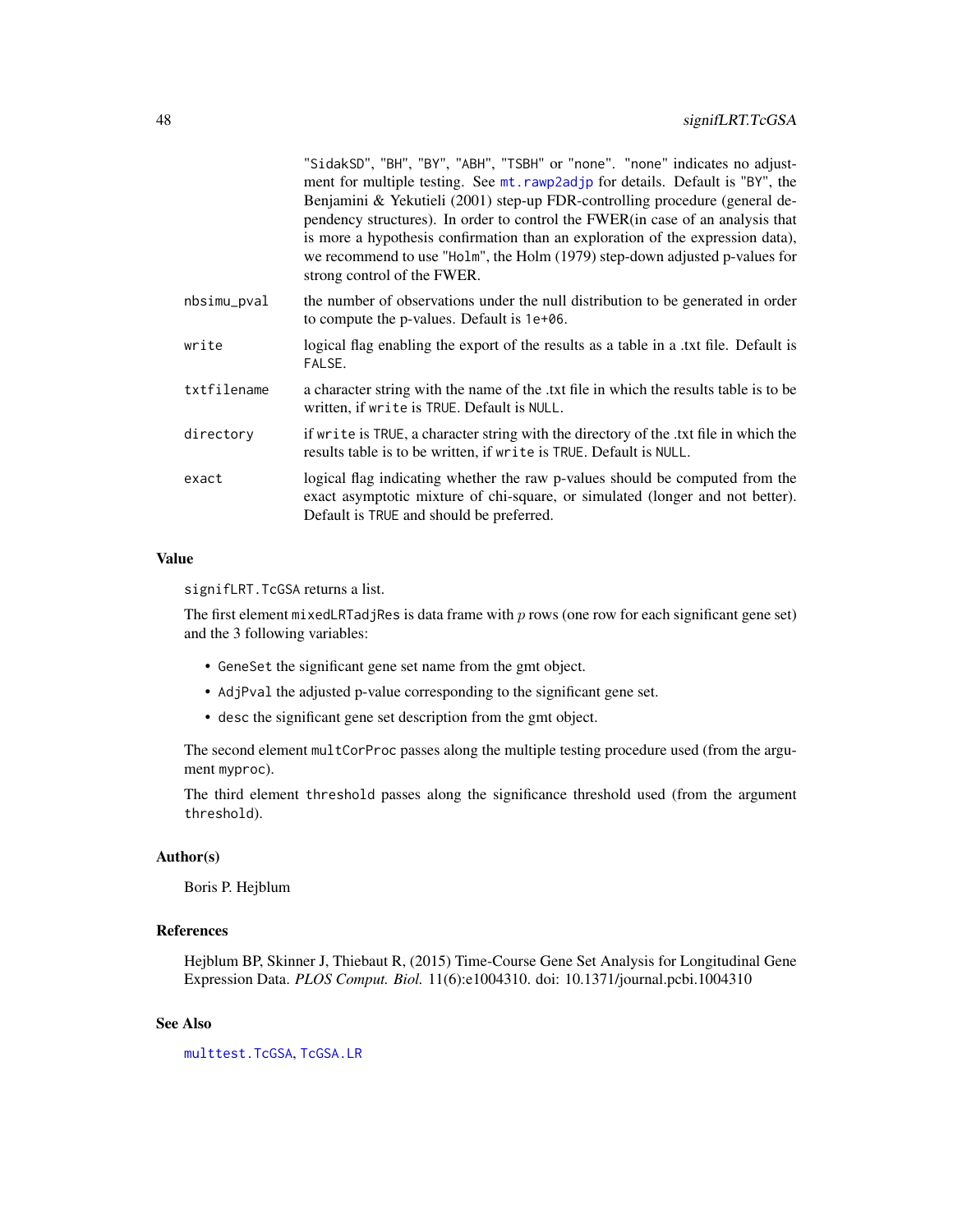### <span id="page-48-0"></span>summary.TcGSA 49

#### Examples

```
if(interactive()){
data(data_simu_TcGSA)
tcgsa_sim_1grp <- TcGSA.LR(expr=expr_1grp, gmt=gmt_sim, design=design,
                          subject_name="Patient_ID", time_name="TimePoint",
                          time_func="linear", crossedRandom=FALSE)
sgnifs <- signifLRT.TcGSA(tcgsa_sim_1grp, threshold = 0.05, myproc = "BY",
                         nbsimu_pval = 1000, write=FALSE)
sgnifs
}
```
<span id="page-48-1"></span>summary.TcGSA *Summarizing TcGSA*

#### Description

summary method for class 'TcGSA'

#### Usage

```
## S3 method for class 'TcGSA'
summary(object, ...)
## S3 method for class 'summary.TcGSA'
```

```
print(x, \ldots)
```
#### Arguments

| object  | an object of class 'TcGSA'.                        |
|---------|----------------------------------------------------|
| $\cdot$ | further arguments passed to or from other methods. |
| X       | an object of class 'summary. TcGSA'.               |

#### Value

The function summary.TcGSA returns a list with the following components (list elements):

- time\_func the chosen form for the time trend.
- separateSubjects a logical flag indicating whether gene sets tested for discriminating among patients, or for time trends over time.
- ntg the number of treatment groups.
- ngs the number of tested gene sets.
- nsignif the number of significant gene sets at a 5% FDR (using the default Benjamini  $\&$ Yekutieli step-up procedure).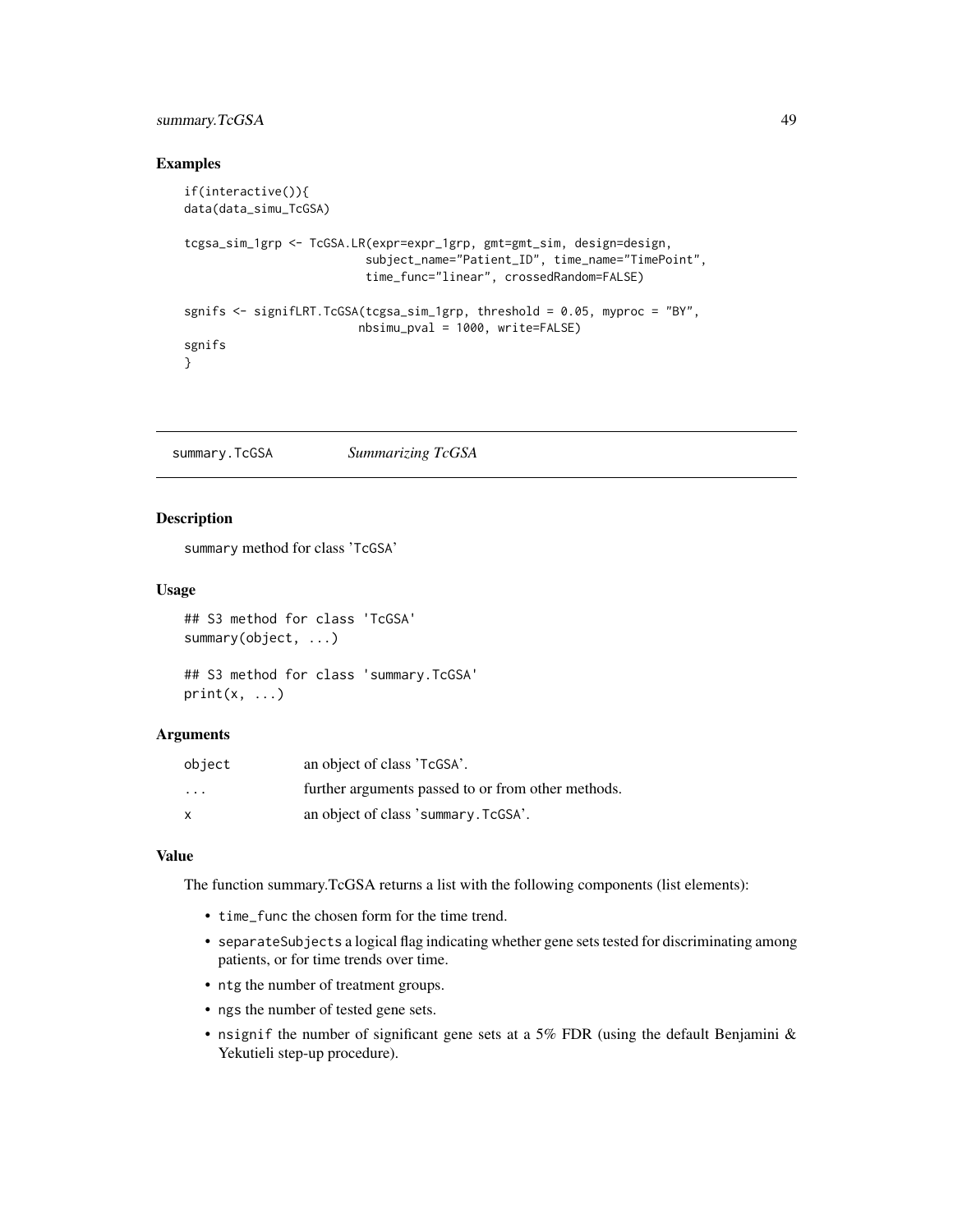#### Author(s)

Boris P. Hejblum

#### See Also

[TcGSA.LR](#page-49-1)

#### Examples

```
if(interactive()){
data(data_simu_TcGSA)
tcgsa_sim_1grp <- TcGSA.LR(expr=expr_1grp, gmt=gmt_sim, design=design,
                          subject_name="Patient_ID", time_name="TimePoint",
                          time_func="linear", crossedRandom=FALSE)
summary(tcgsa_sim_1grp)
tcgsa_sim_2grp <- TcGSA.LR(expr=expr_2grp, gmt=gmt_sim, design=design,
                          subject_name="Patient_ID", time_name="TimePoint",
                          time_func="linear", crossedRandom=FALSE,
                          group_name="group.var")
summary(tcgsa_sim_2grp)
}
```
<span id="page-49-1"></span>

TcGSA.LR *Computing the Likelihood Ratios for the Gene Sets under Scrutiny*

#### Description

This function computes the Likelihood Ratios for the gene sets under scrutiny, as well as estimations of genes dynamics inside those gene sets through mixed models.

#### Usage

```
TcGSA.LR(
  expr,
  gmt,
  design,
  subject_name = "Patient_ID",
  time_name = "TimePoint",
  crossedRandom = FALSE,
  covariates_fixed = "",
  time_covariates = "",
  time_func = "linear",
  group_name = ",
  separateSubjects = FALSE,
```
<span id="page-49-0"></span>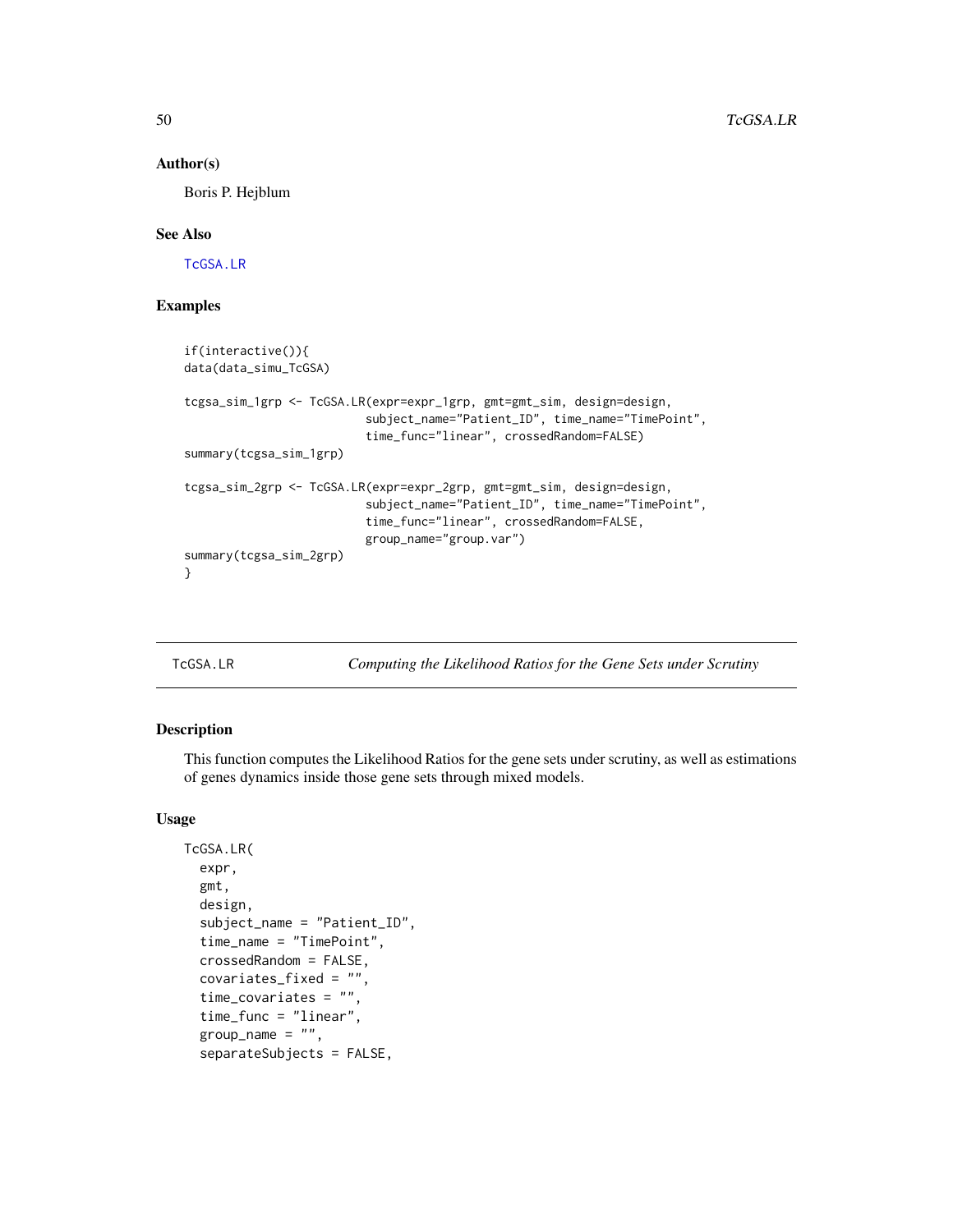### <span id="page-50-0"></span>TcGSA.LR 51

```
minGSsize = 10,
  maxGSsize = 500
\lambda## S3 method for class 'TcGSA'
print(x, \ldots)
```

| expr             | a matrix or data frame of gene expression. Its dimension are $nxp$ , with the $p$<br>samples in column and the $n$ genes in row.                                                                                                                                                                                                                                                                                                                                                                                                                                                                                                                                                                                                                                                                                                                                          |
|------------------|---------------------------------------------------------------------------------------------------------------------------------------------------------------------------------------------------------------------------------------------------------------------------------------------------------------------------------------------------------------------------------------------------------------------------------------------------------------------------------------------------------------------------------------------------------------------------------------------------------------------------------------------------------------------------------------------------------------------------------------------------------------------------------------------------------------------------------------------------------------------------|
| gmt              | a gmt object containing the gene sets definition. See GSA. read. gmt and defini-<br>tion on www.software.broadinstitute.org.                                                                                                                                                                                                                                                                                                                                                                                                                                                                                                                                                                                                                                                                                                                                              |
| design           | a matrix or dataframe containing the experimental variables that used in the<br>model, namely subject_name, time_name, and covariates_fixed and time_covariates<br>if applicable. Its dimension are $p x m$ and its row are is in the same order as the<br>columns of expr.                                                                                                                                                                                                                                                                                                                                                                                                                                                                                                                                                                                               |
| subject_name     | the name of the factor variable from design that contains the information on<br>the repetition units used in the mixed model, such as the patient identifiers for<br>instance. Default is 'Patient_ID'. See Details.                                                                                                                                                                                                                                                                                                                                                                                                                                                                                                                                                                                                                                                      |
| time_name        | the name of a numeric variable from design that contains the information on<br>the time replicates (the time points at which gene expression was measured).<br>Default is 'TimePoint'. See Details.                                                                                                                                                                                                                                                                                                                                                                                                                                                                                                                                                                                                                                                                       |
| crossedRandom    | logical flag indicating whether the random effects of the subjects and of the<br>time points should be modeled as one crossed random effect or as two separated<br>random effects. Default is FALSE. See details.                                                                                                                                                                                                                                                                                                                                                                                                                                                                                                                                                                                                                                                         |
| covariates_fixed |                                                                                                                                                                                                                                                                                                                                                                                                                                                                                                                                                                                                                                                                                                                                                                                                                                                                           |
|                  | a character vector with the names of numeric or factor variables from the design<br>matrix that should appear as fixed effects in the model. See details. Default is<br>"", which corresponds to no covariates in the model.                                                                                                                                                                                                                                                                                                                                                                                                                                                                                                                                                                                                                                              |
| time_covariates  |                                                                                                                                                                                                                                                                                                                                                                                                                                                                                                                                                                                                                                                                                                                                                                                                                                                                           |
|                  | a character vector with the names of numeric or factor variables from the design<br>matrix that should appear as fixed effects interaction with the time_name vari-<br>able in the model. See details. Default is "", which corresponds to no covariates<br>in the model.                                                                                                                                                                                                                                                                                                                                                                                                                                                                                                                                                                                                 |
| time_func        | the form of the time trend. Can be either one of "linear", "cubic", "splines"<br>or specified by the user, or the column name of a factor variable from design.<br>If specified by the user, it must be as an expression using only names of vari-<br>ables from the design matrix with only the three following operators: $+, *, /$ .<br>The "splines" form corresponds to the natural cubic B-splines (see also ns).<br>If there are only a few timepoints, a "linear" form should be sufficient. Oth-<br>erwise, the "cubic" form is more parsimonious than the "splines" form, and<br>should be sufficiently flexible. If the column name of a factor variable from<br>design is supplied, then time is considered as discrete in the analysis. If the<br>user specify a formula using column names from design, both factor and nu-<br>meric variables can be used. |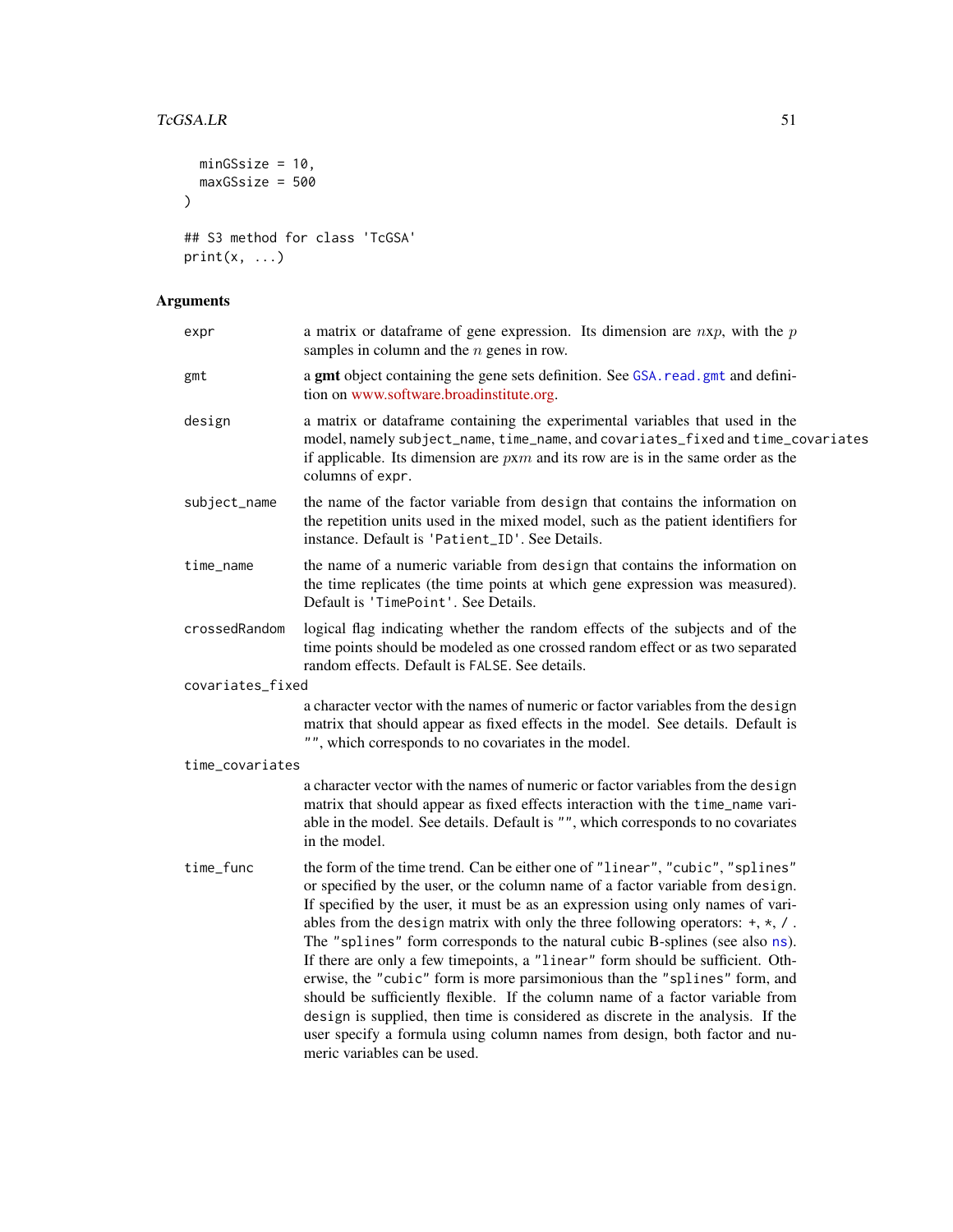| group_name       | in the case of several treatment groups, the name of a factor variable from the<br>design matrix. It indicates to which treatment group each sample belongs to.                                                                                                                                                 |
|------------------|-----------------------------------------------------------------------------------------------------------------------------------------------------------------------------------------------------------------------------------------------------------------------------------------------------------------|
|                  | Default is "", which means that there is only one treatment group. See Details.                                                                                                                                                                                                                                 |
| separateSubjects |                                                                                                                                                                                                                                                                                                                 |
|                  | logical flag indicating that the analysis identifies gene sets that discriminates<br>patients rather than gene sets than have a significant trend over time. Default is<br>FALSE. See Details.                                                                                                                  |
| minGSsize        | the minimum number of genes in a gene set. If there are less genes than this<br>number in one of the gene sets under scrutiny, the Likelihood Ratio of this gene<br>set is not computed (the mixed model are not fitted). Default is 10 genes as the<br>minimum.                                                |
| maxGSsize        | the maximum number of genes in a gene set. If there are more genes than this<br>number in one of the gene sets under scrutiny, the Likelihood Ratio of this gene<br>set is not computed (the mixed model are not fitted). This is to avoid very long<br>computation times. Default is 500 genes as the maximum. |
| X                | an object of class 'TcGSA'.                                                                                                                                                                                                                                                                                     |
| .                | further arguments passed to or from other methods.                                                                                                                                                                                                                                                              |

#### Details

This Time-course Gene Set Analysis aims at identifying gene sets that are not stable over time, either homogeneously or heterogeneously (see *Hejblum et al, 2012*)in terms of their probes. And when the argument separateSubjects is TRUE, instead of identifying gene sets that have a significant trend over time, *TcGSA* identifies gene sets that have significantly different trends over time depending on Subjects.

#### Value

TcGSA.LR returns a tcgsa object, which is a list with the 5 following elements:

- fit a data frame that contains the 3 following variables:
	- LR: the likelihood ratio between the model under the null hypothesis and the model under the alternative hypothesis.
	- CVG\_H0: convergence status of the model under the null hypothesis.
	- CVG\_H1: convergence status of the model under the alternative hypothesis.
- time\_func: a character string passing along the value of the time\_func argument used in the call.
- GeneSets\_gmt: a gmt object passing along the value of the gmt argument used in the call.
- group.var: a factor passing along the group\_name variable from the design matrix.
- separateSubjects: a logical flag passing along the value of the separateSubjects argument used in the call.
- Estimations: a list of 3 dimensions arrays. Each element of the list (i.e. each array) corresponds to the estimations of gene expression dynamics for each of the gene sets under scrutiny (obtained from mixed models). The first dimension of those arrays is the genes included in the concerned gene set, the second dimension is the Patient\_ID, and the third dimension is the TimePoint. The values inside those arrays are estimated gene expressions.
- time\_DF: the degree of freedom of the natural splines functions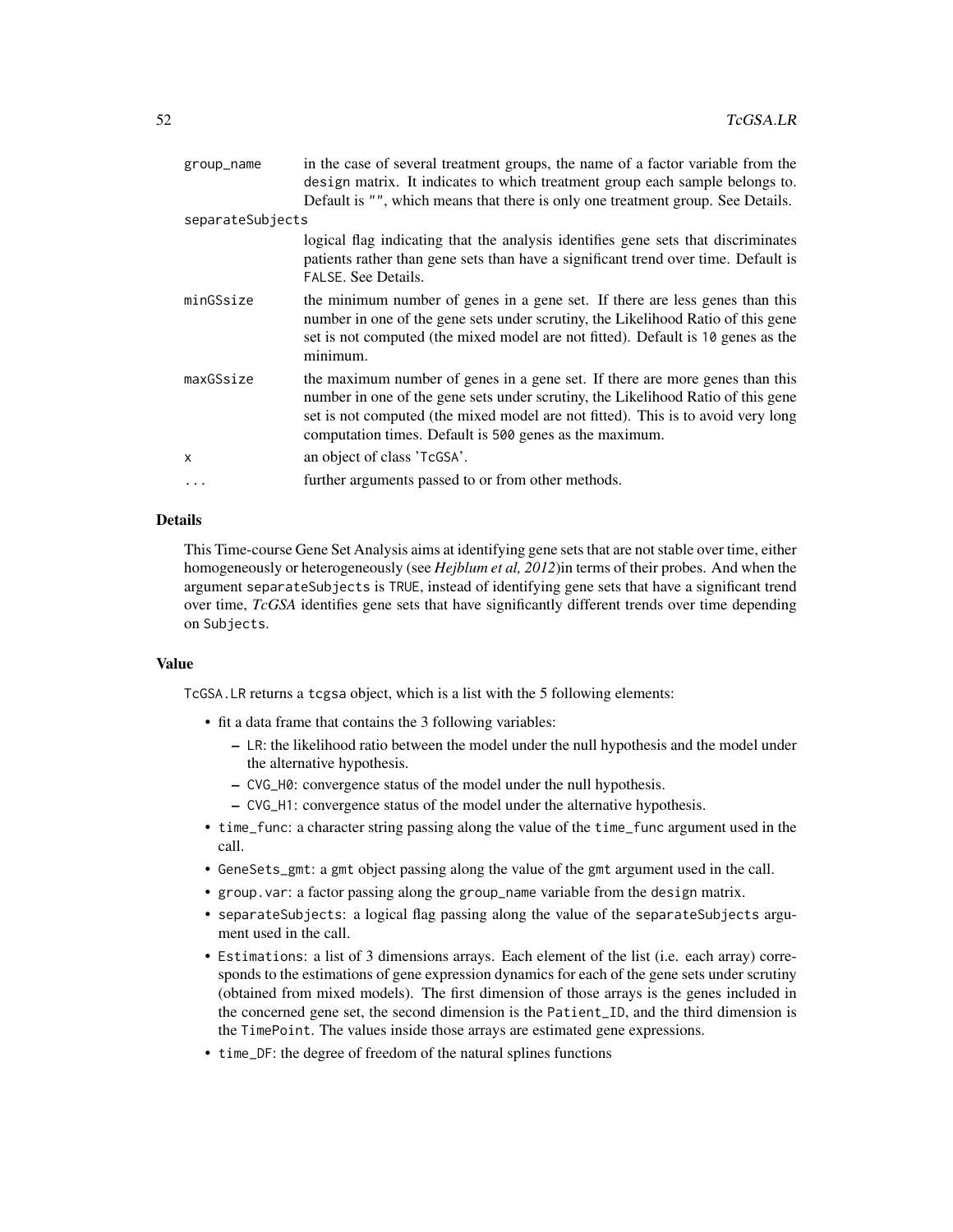#### <span id="page-52-0"></span>Author(s)

Boris P. Hejblum

#### References

Hejblum BP, Skinner J, Thiebaut R, (2015) Time-Course Gene Set Analysis for Longitudinal Gene Expression Data. *PLOS Comput. Biol.* 11(6):e1004310. doi: 10.1371/journal.pcbi.1004310

#### See Also

[summary.TcGSA](#page-48-1), [plot.TcGSA](#page-9-1), and [TcGSA.LR.parallel](#page-52-1) for an implementation using parallel computing

#### Examples

```
if(interactive()){
data(data_simu_TcGSA)
tcgsa_sim_1grp <- TcGSA.LR(expr=expr_1grp, gmt=gmt_sim, design=design,
                          subject_name="Patient_ID", time_name="TimePoint",
                          time_func="linear", crossedRandom=FALSE)
tcgsa_sim_1grp
summary(tcgsa_sim_1grp)
plot(x=tcgsa_sim_1grp, expr=expr_1grp,
   Subject_ID=design$Patient_ID, TimePoint=design$TimePoint,
   baseline=1,
   B=100,
   time_unit="H"
   )
tcgsa_sim_2grp <- TcGSA.LR(expr=expr_2grp, gmt=gmt_sim, design=design,
                          subject_name="Patient_ID", time_name="TimePoint",
                          time_func="linear", crossedRandom=FALSE,
                          group_name="group.var")
tcgsa_sim_2grp
}
```
## <span id="page-52-1"></span>TcGSA.LR.parallel *Parallel computing the Likelihood Ratios for the Gene Sets under Scrutiny*

#### Description

A parallel version of the function [TcGSA.LR](#page-49-1) to be used on a cluster of computing processors. This function computes the Likelihood Ratios for the gene sets under scrutiny, as well as estimations of genes dynamics inside those gene sets through mixed models.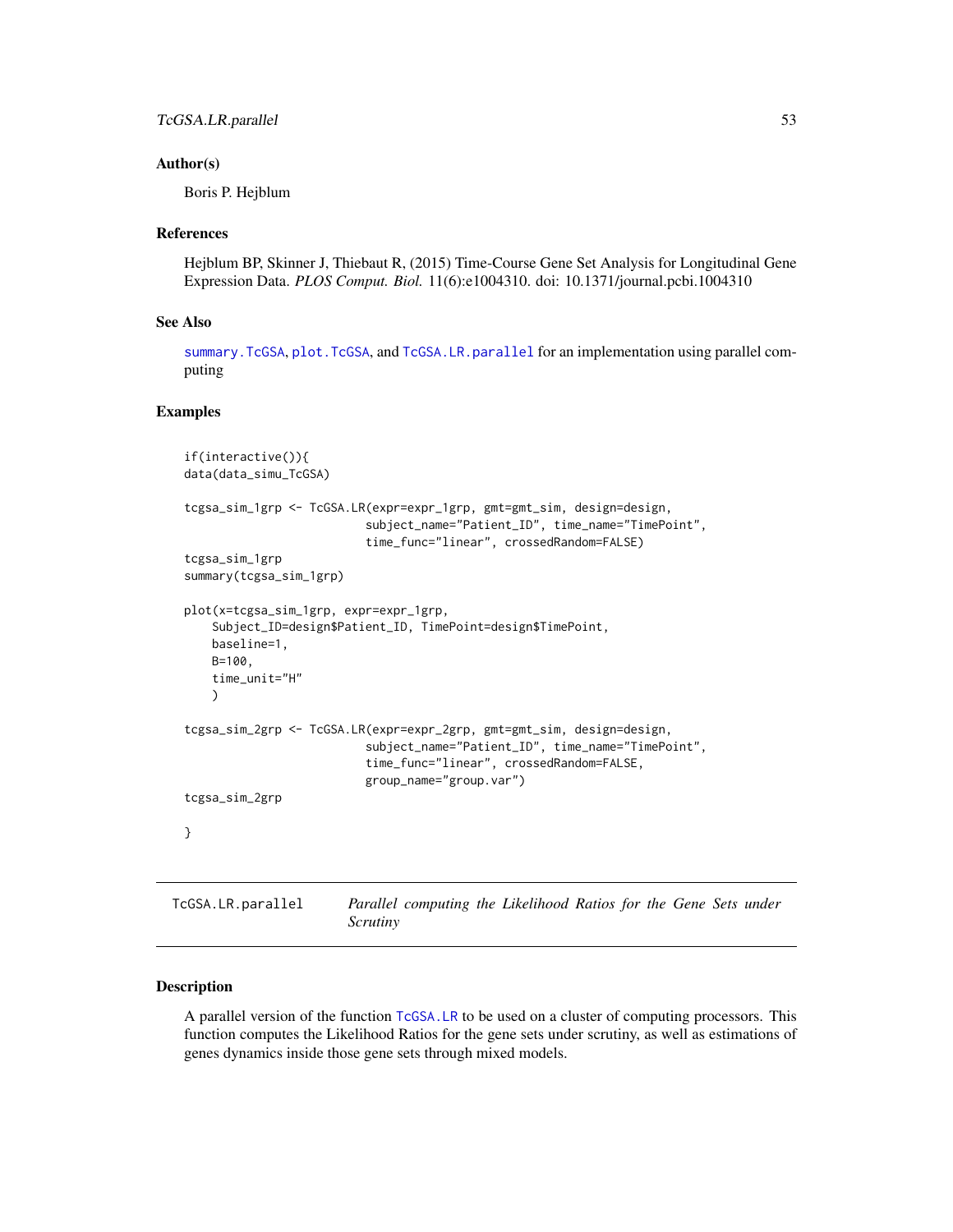### <span id="page-53-0"></span>Usage

```
TcGSA.LR.parallel(
 Ncpus,
  type_connec,
 expr,
 gmt,
 design,
  subject_name = "Patient_ID",
 time_name = "TimePoint",
 crossedRandom = FALSE,
  covariates_fixed = "",
  time_covariates = "",
 time_func = "linear",
 group_name = ",
 separateSubjects = FALSE,
 minGSize = 10,
 maxGSsize = 500,
 monitorfile = ""
)
```

| <b>Ncpus</b>     | The number of processors available.                                                                                                                                                                                                                                         |
|------------------|-----------------------------------------------------------------------------------------------------------------------------------------------------------------------------------------------------------------------------------------------------------------------------|
| type_connec      | The type of connection between the processors. Supported cluster types are<br>"SOCK", "PVM", "MPI", and "NWS". See also makeCluster.                                                                                                                                        |
| expr             | a matrix or data frame of gene expression. Its dimension are $nxp$ , with the $p$<br>samples in column and the $n$ genes in row.                                                                                                                                            |
| gmt              | a gmt object containing the gene sets definition. See GSA. read. gmt and defini-<br>tion on www.software.broadinstitute.org.                                                                                                                                                |
| design           | a matrix or dataframe containing the experimental variables that used in the<br>model, namely subject_name, time_name, and covariates_fixed and time_covariates<br>if applicable. Its dimension are $p x m$ and its row are is in the same order as the<br>columns of expr. |
| subject_name     | the name of the factor variable from design that contains the information on<br>the repetition units used in the mixed model, such as the patient identifiers for<br>instance. Default is 'Patient_ID'. See Details.                                                        |
| time_name        | the name of the numeric or factor variable from design contains the information<br>on the time replicates (the time points at which gene expression was measured).<br>Default is 'TimePoint'. See Details.                                                                  |
| crossedRandom    | logical flag indicating whether the random effects of the subjects and of the<br>time points should be modeled as one crossed random effect or as two separated<br>random effects. Default is FALSE. See details.                                                           |
| covariates_fixed |                                                                                                                                                                                                                                                                             |
|                  | a character vector with the names of numeric or factor variables from the design<br>matrix that should appear as fixed effects in the model. See details. Default is<br>"", which corresponds to no covariates in the model.                                                |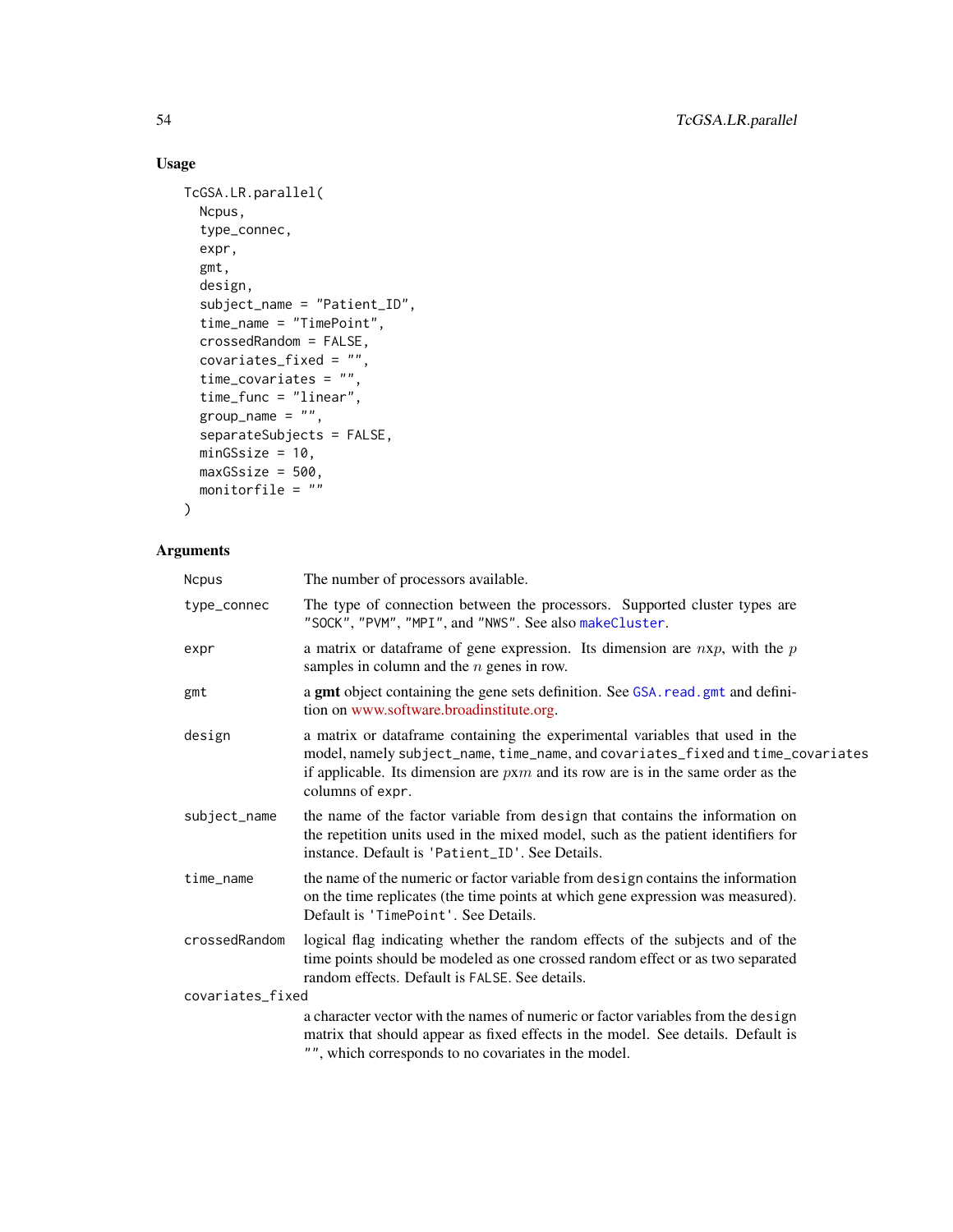<span id="page-54-0"></span>

| time_covariates |                  |                                                                                                                                                                                                                                                                                                                                                                                                                                                                                                                                                                                                                                                                                                                                                                                                                                                                           |
|-----------------|------------------|---------------------------------------------------------------------------------------------------------------------------------------------------------------------------------------------------------------------------------------------------------------------------------------------------------------------------------------------------------------------------------------------------------------------------------------------------------------------------------------------------------------------------------------------------------------------------------------------------------------------------------------------------------------------------------------------------------------------------------------------------------------------------------------------------------------------------------------------------------------------------|
|                 |                  | the name of a numeric variable from design that contains the information on<br>the time replicates (the time points at which gene expression was measured).<br>Default is 'TimePoint'. See Details.                                                                                                                                                                                                                                                                                                                                                                                                                                                                                                                                                                                                                                                                       |
|                 | time_func        | the form of the time trend. Can be either one of "linear", "cubic", "splines"<br>or specified by the user, or the column name of a factor variable from design.<br>If specified by the user, it must be as an expression using only names of vari-<br>ables from the design matrix with only the three following operators: $+, *, /$ .<br>The "splines" form corresponds to the natural cubic B-splines (see also ns).<br>If there are only a few timepoints, a "linear" form should be sufficient. Oth-<br>erwise, the "cubic" form is more parsimonious than the "splines" form, and<br>should be sufficiently flexible. If the column name of a factor variable from<br>design is supplied, then time is considered as discrete in the analysis. If the<br>user specify a formula using column names from design, both factor and nu-<br>meric variables can be used. |
|                 | group_name       | in the case of several treatment groups, the name of a factor variable from the<br>design matrix. It indicates to which treatment group each sample belongs to.<br>Default is "", which means that there is only one treatment group. See Details.                                                                                                                                                                                                                                                                                                                                                                                                                                                                                                                                                                                                                        |
|                 | separateSubjects | logical flag indicating that the analysis identifies gene sets that discriminates<br>patients rather than gene sets than have a significant trend over time. Default is<br>FALSE. See Details.                                                                                                                                                                                                                                                                                                                                                                                                                                                                                                                                                                                                                                                                            |
|                 | minGSsize        | the minimum number of genes in a gene set. If there are less genes than this<br>number in one of the gene sets under scrutiny, the Likelihood Ratio of this gene<br>set is not computed (the mixed model are not fitted). Default is 10 genes as the<br>minimum.                                                                                                                                                                                                                                                                                                                                                                                                                                                                                                                                                                                                          |
|                 | maxGSsize        | the maximum number of genes in a gene set. If there are more genes than this<br>number in one of the gene sets under scrutiny, the Likelihood Ratio of this gene<br>set is not computed (the mixed model are not fitted). This is to avoid very long<br>computation times. Default is 500 genes as the maximum.                                                                                                                                                                                                                                                                                                                                                                                                                                                                                                                                                           |
|                 | monitorfile      | a writable connections or a character string naming a file to write into, to monitor<br>the progress of the analysis. Default is "" which is no monitoring. See Details.                                                                                                                                                                                                                                                                                                                                                                                                                                                                                                                                                                                                                                                                                                  |

#### Details

This Time-course Gene Set Analysis aims at identifying gene sets that are not stable over time, either homogeneously or heterogeneously (see *Hejblum et al, 2012*) in terms of their probes. And when the argument separatePatients is TRUE, instead of identifying gene sets that have a significant trend over time (possibly with probes heterogeneity of this trend), *TcGSA* identifies gene sets that have significantly different trends over time depending on the patient.

If the monitorfile argument is a character string naming a file to write into, in the case of a new file that does not exist yet, such a new file will be created. A line is written each time one of the gene sets under scrutiny has been analyzed (i.e. the two mixed models have been fitted, see [TcGSA.LR](#page-49-1)) by one of the parallelized processors.

#### Value

TcGSA.LR returns a tcgsa object, which is a list with the 5 following elements: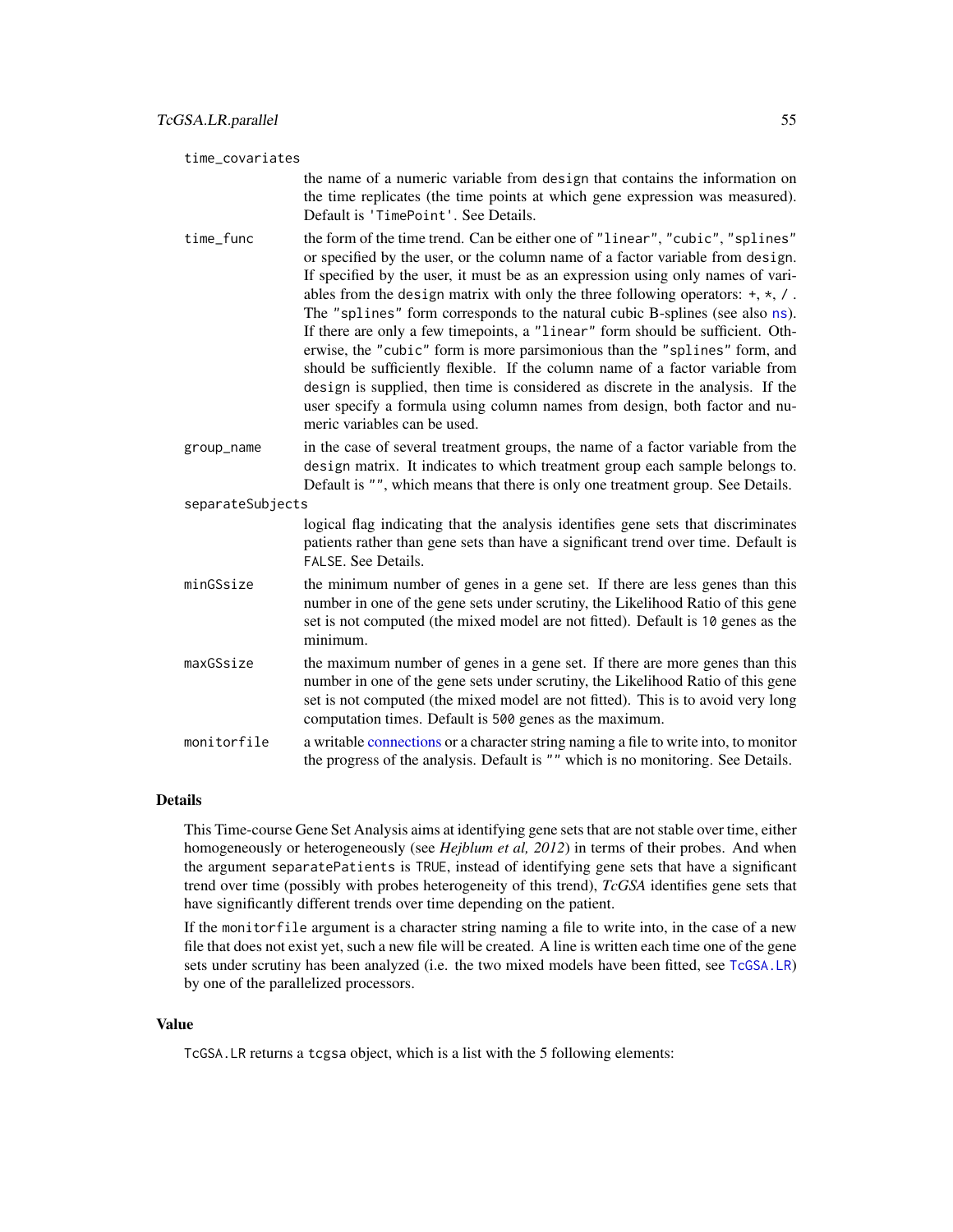- <span id="page-55-0"></span>• fit a data frame that contains the 3 following variables:
	- LR: the likelihood ratio between the model under the null hypothesis and the model under the alternative hypothesis.
	- CVG\_H0: convergence status of the model under the null hypothesis.
	- CVG\_H1: convergence status of the model under the alternative hypothesis.
- time\_func: a character string passing along the value of the time\_func argument used in the call.
- GeneSets\_gmt: a gmt object passing along the value of the gmt argument used in the call.
- group.var: a factor passing along the group\_name variable from the design matrix.
- separateSubjects: a logical flag passing along the value of the separateSubjects argument used in the call.
- Estimations: a list of 3 dimensions arrays. Each element of the list (i.e. each array) corresponds to the estimations of gene expression dynamics for each of the gene sets under scrutiny (obtained from mixed models). The first dimension of those arrays is the genes included in the concerned gene set, the second dimension is the Patient\_ID, and the third dimension is the TimePoint. The values inside those arrays are estimated gene expressions.
- time\_DF: the degree of freedom of the natural splines functions

#### Author(s)

Boris P. Hejblum

### References

Hejblum BP, Skinner J, Thiebaut R, (2015) Time-Course Gene Set Analysis for Longitudinal Gene Expression Data. *PLOS Comput. Biol.* 11(6):e1004310. doi: 10.1371/journal.pcbi.1004310

#### See Also

[summary.TcGSA](#page-48-1), [plot.TcGSA](#page-9-1)

#### Examples

```
if(interactive()){
data(data_simu_TcGSA)
tcgsa_sim_1grp <- TcGSA.LR(expr=expr_1grp, gmt=gmt_sim, design=design,
                          subject_name="Patient_ID", time_name="TimePoint",
                          time_func="linear", crossedRandom=FALSE)
library(doParallel)
tcgsa_sim_1grp_par <- TcGSA.LR.parallel(Ncpus = 2, type_connec = 'SOCK',
                            expr=expr_1grp, gmt=gmt_sim, design=design,
                            subject_name="Patient_ID", time_name="TimePoint",
                            time_func="linear", crossedRandom=FALSE,
                            separateSubjects=TRUE)
```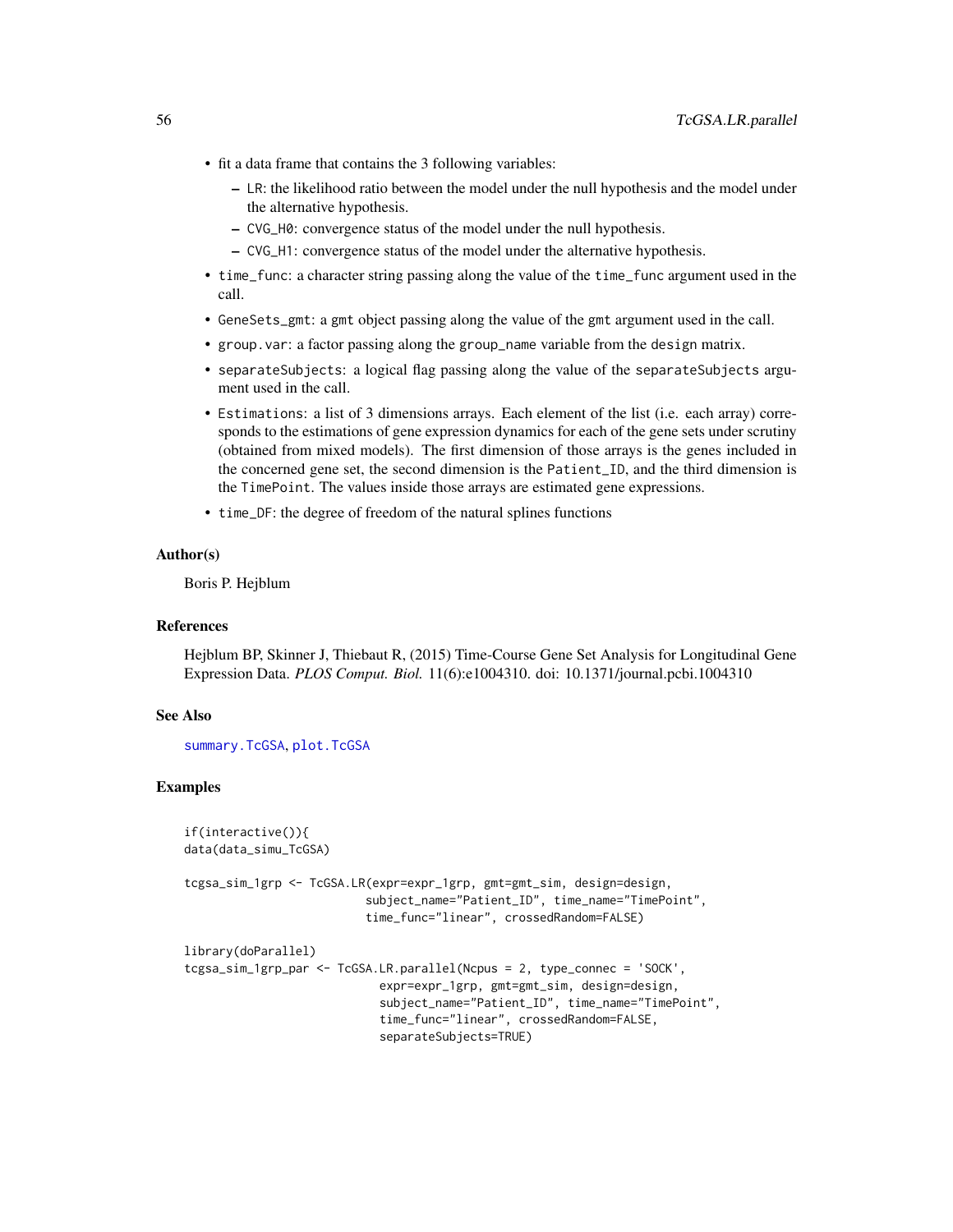### TcGSA.LR.parallel 57

summary(tcgsa\_sim\_1grp) summary(tcgsa\_sim\_1grp\_par) }